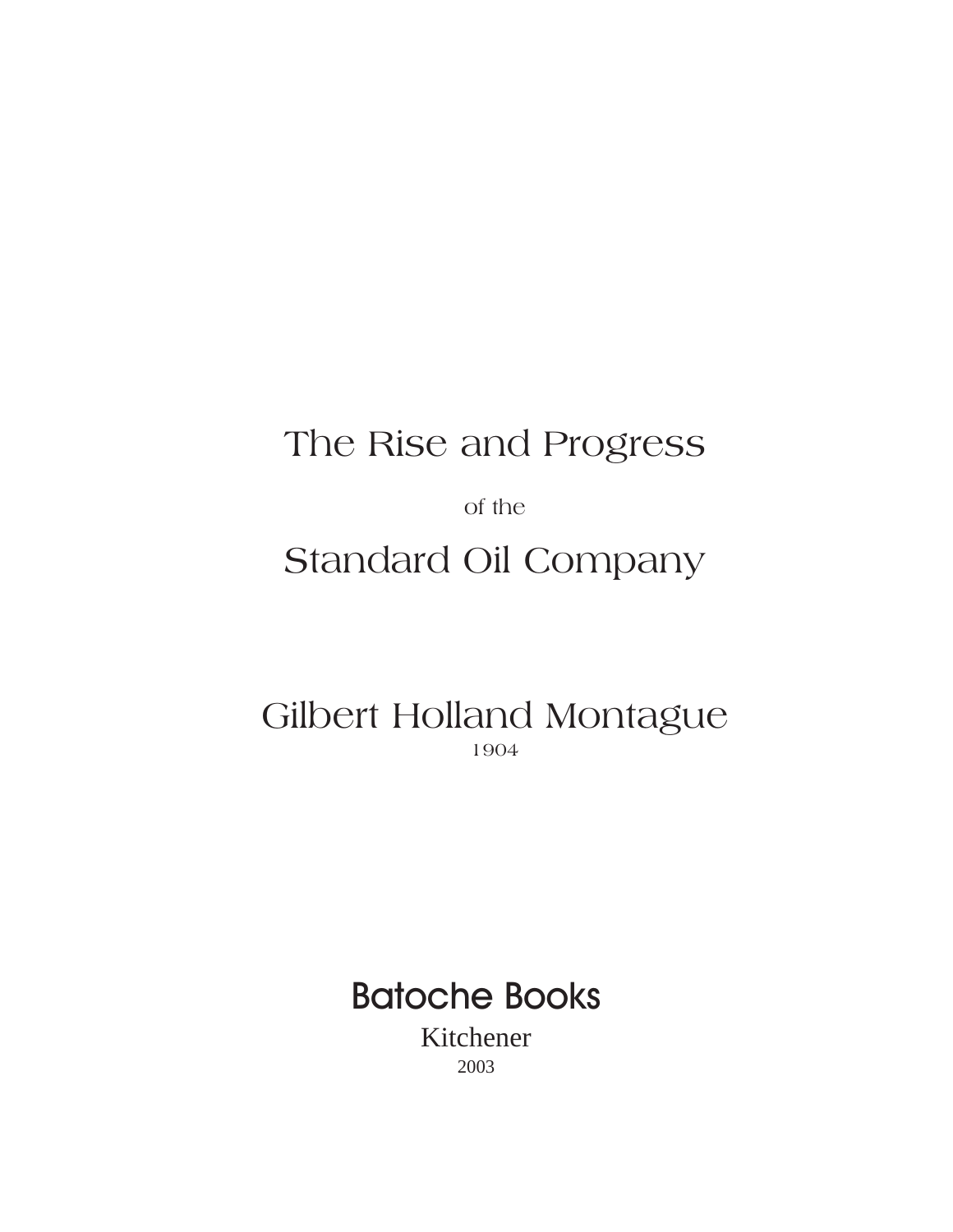Originally published 1904. This edition published 2003 Batoche Books email: batoche@gto.net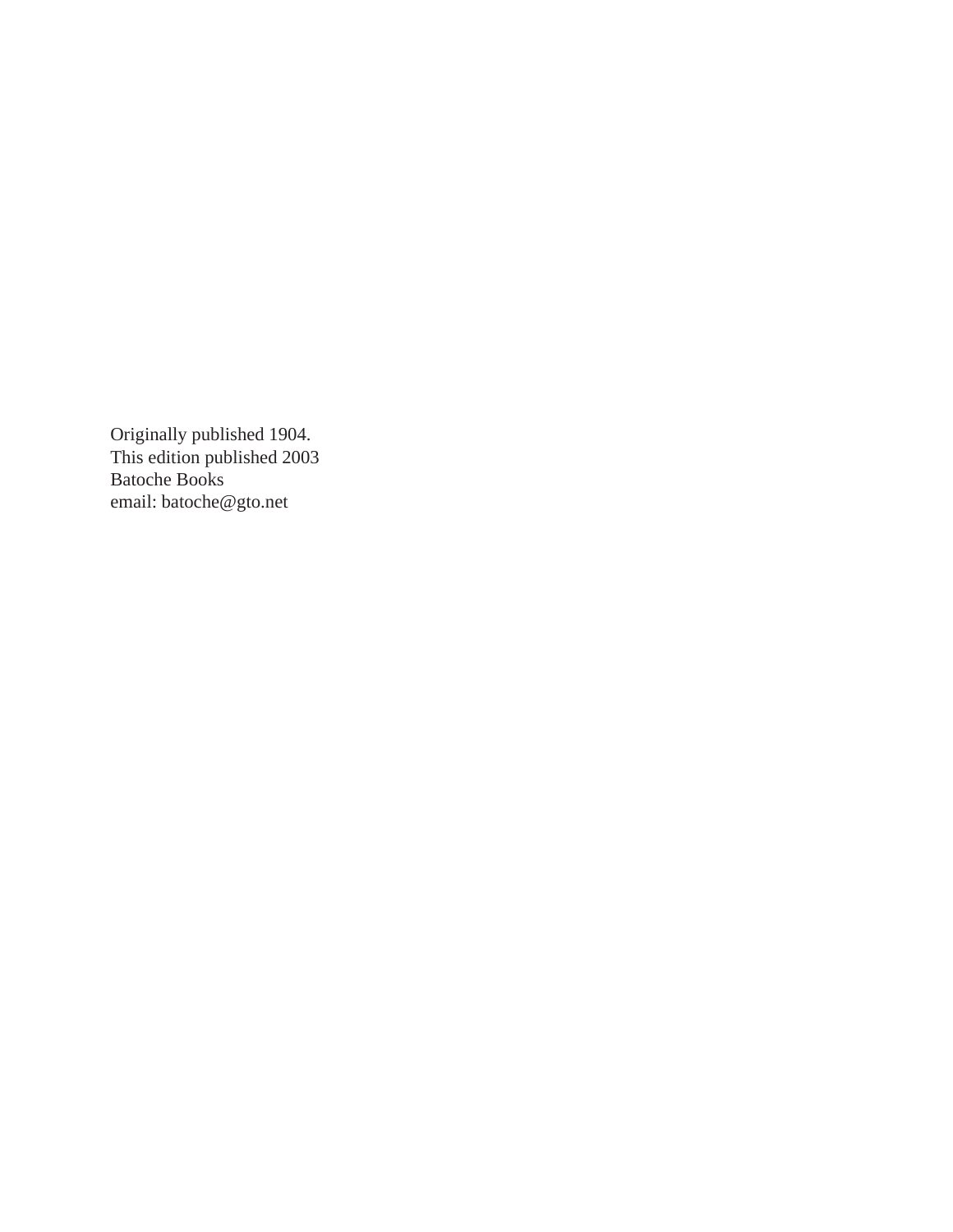### Preface

The study of the Standard Oil Company—of which this book is the outcome—was undertaken by the author while Ricardo Scholar in Economics at Harvard University for the year 1900–1901. The results of this study were reported from time to time to the Seminary of the Department of Economics, and eventually were printed in the *Quarterly Journal of Economics* published for Harvard University. The period from 1865 till 1879 was treated in the *Quarterly* for February, 1902, in an article entitled "The Rise and Supremacy of the Standard Oil Company"; and in the *Quarterly* for February, 1903, under the title of "The Later History of the Standard Oil Company," the narrative was continued to the present. By the courtesy of the editors and the publishers of the *Quarterly Journal of Economics* these two articles, which together compose this book, are reprinted unchanged.

The sources of this history are the reports of official investigating commissions and committees. Chief of these are the report of the "Hepburn" committee appointed in 1879 by the Legislature of New York to investigate railway abuses; the report submitted to Congress in 1888 by the committee appointed to investigate trusts, and the report of the Industrial Commission appointed by the President in 1898 and making its preliminary report on trusts in 1900.

The oil business, in its early phase, was the reflex of prevalent railway methods. To attempt to judge the situation without first ascertaining the standards set by the railway management of the time is not merely unfair, it is subversive of all historical accuracy. The South Improvement Company of 1872 is an instance in point. Its interrupted contracts with the railroads have since been generally execrated, and, as it is shown in these pages, probably rightly. But, while condemning these contracts, be it remembered that they followed in principle the best lights of the railway economy of the period; that they were part of the generally accepted "evening system," by which railways in perfect good faith protected themselves against disastrous competition. To appoint a group of the largest shippers "eveners," and in return for a special rebate require them to apportion traffic among the roads, seemed at that time a practice both inevitable and legitimate. This knowledge of contemporary railroad history may not change the current judgment upon the contracts of the South Improvement Company; but it helps to a fairer distribution of the blame, if there be any, between the railroads and the company.

The constant reference in the text to authorities in the foot-notes will not, it is hoped, detract from the narrative. In a matter so much discussed as the subject of this history there seems no longer room for unverified opinion. And if verification seems sometimes too insistent, the importance of authenticating facts which too often have been loosely disputed should be sufficient excuse.

> Gilbert Holland Montague. Cambridge, Massachusetts.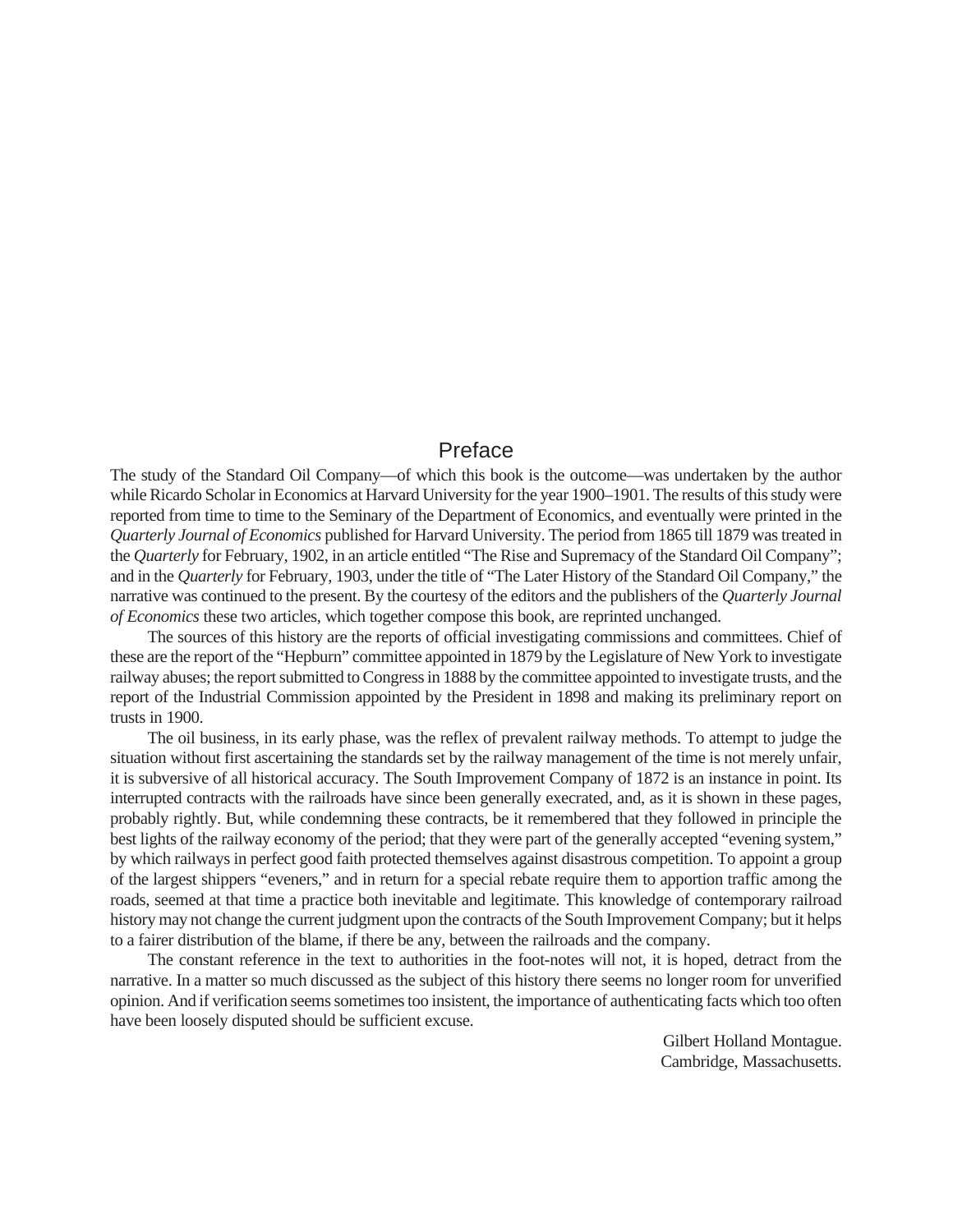I

The rise and progress of the Standard Oil Company, from its inception in 1865 till its control, in 1878, of ninetyfive per cent of the oil business of the United States, has presented itself to different critics in somewhat different characters; certain conservative writers think it was largely the result of discriminations in freight rates, extorted by more or less questionable practices from the easy virtue of the railroads. But just why the railroads found it expedient to grant such unusual favors, and why this particular group of men, above all others, proved best able to extort such favors, no one has satisfactorily explained. Corruption of the railway officials has been vaguely suggested; but it has not been shown whence this group of men had the means to suborn the railways, and no writer has been able to point to a piece of precise evidence, found by any court or investigating committee in the United States, which proved such subornation of railway officials, though it is not inconceivable that some evidence may exist. Congressional and legislative committees, on the other hand, and the more cautious writers on trusts, have been equally put to it to find in those acts of the railways which eventually made the Standard Oil Company supreme any self-interested motives. The fact of the discrimination in freight rates seems to account for the supremacy of the Standard Oil Company. But why those refiners identified with the Standard Oil Company, instead of some other group of refiners, should persistently have obtained the best rates, has been, to these investigators, a baffling mystery.

The secret of this strange success with the railways is not, however, completely insoluble. If the episodes in the progress of the Standard Oil Company from 1865 till 1877 be carefully studied, the motives of every act, both of the company and of the railways, will certainly be revealed. The materials for this study are not lacking. A vast amount of evidence showing the ability of the Standard Oil Company to turn these possibilities to advantage has been gathered by various commissions and investigating committees. With such sources of information as these available, an intelligible narrative may readily be put together. Not only may each act of the company and of the railways be authenticated, but also, at each step in the progress, the increasing efficiency and importance of the company may be estimated, and the momentary opportunities of railway and industrial conditions may be gauged. And so in what seems at first sight an unaccountable and suspiciously rapid growth may be discerned signs of inevitable development—the operation of motives which are, at any rate, explicable.

#### 1865–70

In 1865, when Mr. John D. Rockefeller began in a small way to refine petroleum at Cleveland, Ohio, the oil industry was in a singularly inchoate state. With the success of Drake's oil-well at Titusville, Pennsylvania, in 1859, refiners had been released from the necessity of distilling coal into petroleum before refining petroleum into kerosene; and at the same time the sources of petroleum were shown to be enormously greater than they had ever before been guessed. This discovery stimulated consumers to increased use of lubricants and burning oils,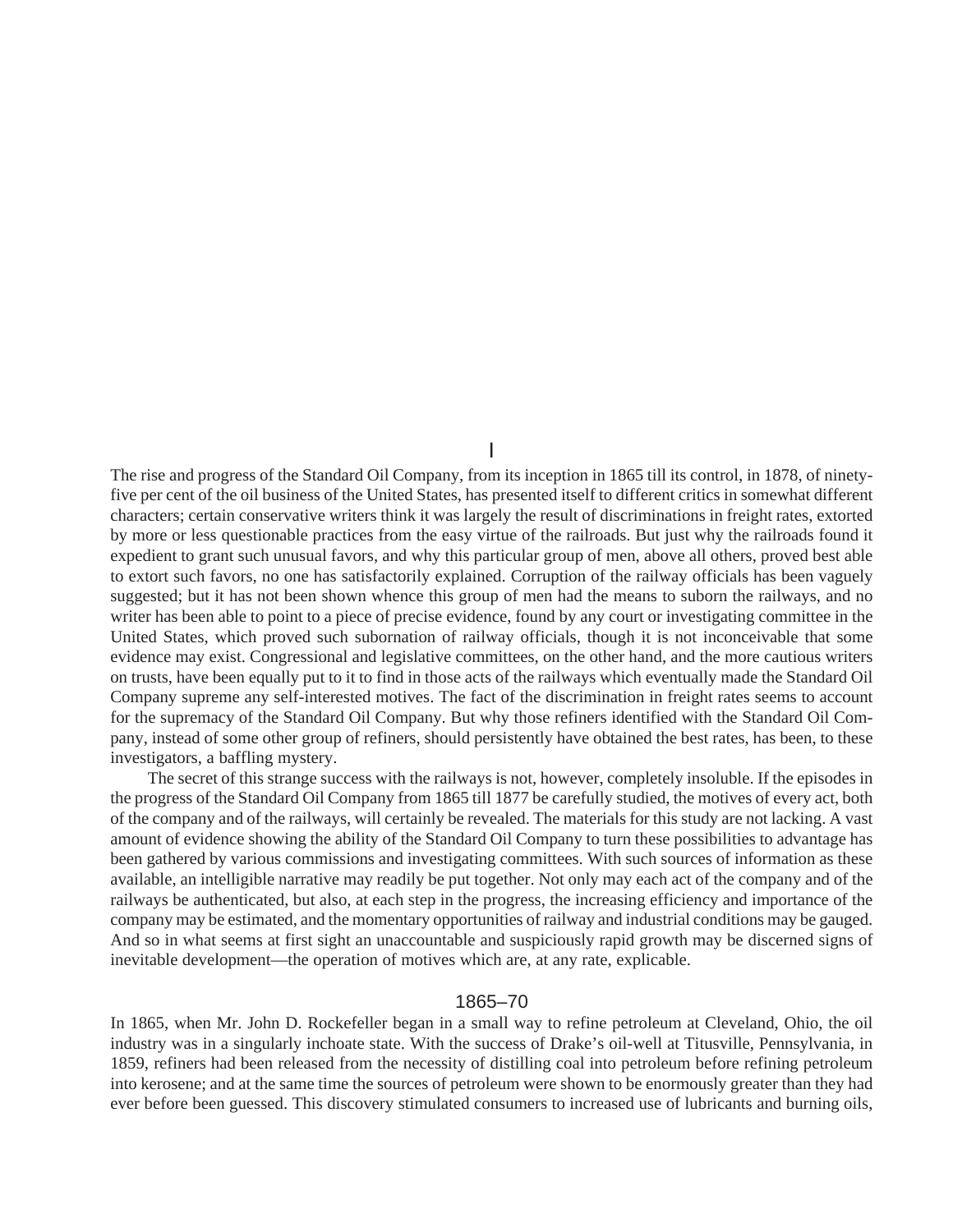and in this way rapidly increased the demand in the arts for the refined product. In even greater measure it encouraged the production of crude petroleum. Within a year after Drake's success wells had been sunk all around Oil City and along the Alleghany River. In 1864 had occurred the Cherry "run," followed by the Benninghoff and the Pioneer "runs" and the sensational exploitation of Pithole Creek. While Mr. Rockefeller was erecting his little refinery, Pithole City—now a field sown with wheat —had a post-office nearly as large as that of Philadelphia. From Manitoulin Island to Alabama, and from Missouri to Central New York, wells had been bored for oil. So rapid had been the increased demand for the products of petroleum, and so unexpected had been the increase of supply, that in 1865 existing refineries proved quite inadequate to the business suddenly thrust upon them.

The difficulties besetting refiners in 1865 were chiefly such as could be cured by an increase of capital. In 1861 the best wells had been thirty miles from the railroads. Because of the lack of barrels and the difficulty of transportation, petroleum had fallen from \$20 a barrel to almost nothing. By 1863 boats had begun transporting petroleum down Oil Creek, and small pipelines and branch railway lines had been built. In 1866 a more efficient cylinder refining-still was invented, casing and torpedoes were coming to be used in drilling, the tank-car began to replace the clumsy flat-car with its wooden tubs, and pipe-lines regularly transported petroleum from the wells to the railroads. To secure these economies in refining, small concerns must either increase their capital to about \$500,000 or else combine into this larger and more efficient unit of production. Mr. Rockefeller was among the first to see the exigency; and in 1867 he united into the firm of Rockefeller, Andrews & Flagler the refineries of William Rockefeller & Co., Rockefeller & Andrews, Rockefeller & Co., S. V. Harkness, and H. M. Flagler. The reasons for this union, as he afterwards stated them, must even then have been evident: "The cause leading to the combination was the desire to unite our skill and capital, in order to carry on a business of some magnitude and importance in place of the small business that each had separately heretofore carried on."1

With the reorganization of the firm of Rockefeller, Andrews & Flagler, in 1870, into the Standard Oil Company of Ohio, with capital stock of \$1,000,000, the first period of the oil industry may be said to close. No company had sought, or, indeed, has since sought, to control the oilfields. So far as may be known, no refiner had yet organized the pipe-lines to his exclusive advantage or exacted of the railroads better freight rates than were granted to his competitor. The transportation of oil by rail and by pipe-line was left to independent companies, and it was only by the competition and by the improvements of such companies that the cost of the transportation had been reduced. Till 1870 the competition of refiners was solely concerned with efficiency of production; and, since this was to be gained only by refineries of \$500,000 capitalization or more, there was concentration among the stronger concerns and extermination of the weaker. By its process of concentration, and solely on account of its superior efficiency, the Standard Oil Company of Ohio became in 1870 larger than most of its competitors, and produced four per cent of all the oil refined.<sup>2</sup> After 1870 the progress of the oil industry, generally, and the precedence of the Standard Oil Company, in particular, was to lie in the direction of cheaper transportation exacted of the transportation companies by the refiners.

#### 1870–74

Though the progress of the oil industry from 1865 till 1870 be said to have determined the most efficient unit of production, and though the advance of the next seven years be said to consist in cheapening the transportation of oil, yet it must not be forgotten that a considerable advance in refining took place in this later period. Large refineries soon began manufacturing for their own use barrels, tin cans, boxes for enclosing cans, paint, glue, and sulphuric acid. By experiment the process of distillation was made applicable to quali-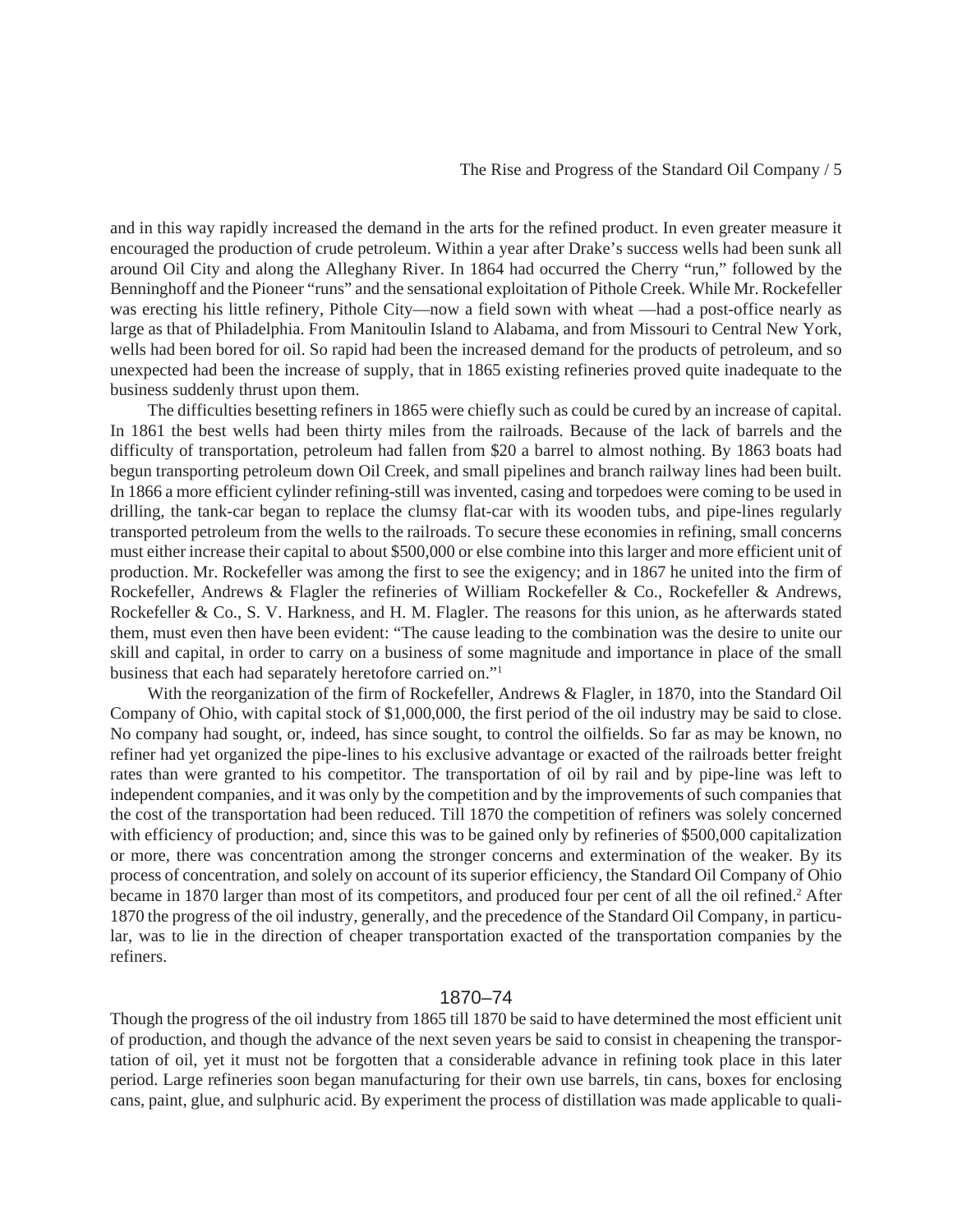ties of petroleum which previously had been almost useless. By improvement in the details of refining, more durable machinery, tanks, and pumps were constructed, and a better illuminant was produced at less cost. In 1875 a method had been devised of utilizing the residuum of crude petroleum left after the manufacture of illuminating oil; and, after the example of the shale works of Scotland, the process of refining lubricants and paraffine wax from the waste that previously was used as fuel had been adopted in the larger refineries. These improvements, however, were by no means so considerable in the period from 1870 till 1877 as the advantage from the control of transportation; and, though they rendered unprofitable those refineries which could not buy better machinery or utilize their residuum, they were quite too generally adopted by large refiners to account for the growing pre-eminence of the Standard Oil Company.

From 1870 till 1877, then, the struggle of the refiners was chiefly for transportation facilities. Until the issuance of the so-called "Rutter Circular," in 1874, the advantage they sought lay chiefly in discriminating freight rates. From 1874 till 1877 the large refiners sought both to obtain special rates from the railroads and to organize into systems for their own advantage the bewildering net-work of pipelines that had been building since 1869. By surpassing skill in both regions of activity the Standard Oil Company grew in. seven years from a concern controlling four per cent of the refined oil output into one. controlling ninety-five per cent. Organization of the pipe-lines came late, because of the excessive amount of capital it demanded. Opportunities for discriminating freight rates, however, presented themselves early. How the Standard Oil Company availed itself of the unique railway conditions and of the practices common in the freight traffic of that time is one of the most sensational episodes in the history of American railroads.

By 1871 the New York Central, the Erie, and the Pennsylvania railroads had completed connections that afforded them entrance to Chicago, and the great struggle for the traffic of the West had set in. The roads were so poor, and the necessity for revenue so great, that rate wars had begun as early as 1869, when the New York Central and the Pennsylvania roads had secured connection with Chicago. With the entrance of the Erie road and, in 1874, of the Baltimore and Ohio into Chicago, the competition for traffic throughout the region of the trunk lines became more embittered. During the years from 1869 till 1873 the agents of the roads met annually at New York to agree upon freight rates; and afterwards, in order to get traffic, they regularly broke their agreement. Every year during this period fourth-class rates from Chicago to New York fell from about 80 cents per one hundred pounds in December to about 25 cents in August and September. This reckless competition for traffic was extended to the oil regions. The Pennsylvania Railroad, which had the earliest and closest connection with the centre of petroleum production at Oil City, hauled oil to Pittsburg, a distance of eighty miles, and to Philadelphia, a distance of four hundred miles.

The Erie Railroad, which had no direct communication with the oil country, effected an entrance by a connection with the Atlantic and Great Western road, and hauled oil from Oil City to New York, a distance of five hundred and fifty miles. The New York Central Railroad entered Oil City by connections at Cleveland, and hauled oil to New York, a distance of seven hundred and forty miles. Just as agents of the roads had annually agreed upon a rate from Chicago to the seaboard, making the charge 80 cents by each road with a differential of 5 cents in favor of Baltimore and Philadelphia, so in the case of the oil traffic the same rate was charged by each road on oil moving from Oil City to the seaboard. The effect of this "group rate" was naturally displeasing to refiners at Pittsburg: it deprived them of all geographical advantage, and enabled their competitors at Cleveland—among others, the Standard Oil Company—to ship oil seven hundred and forty miles by the New York Central Railroad at precisely the rate they were charged for a haulage of four hundred miles.

Clearly this was a coincidence in rates not based upon any corresponding coincidence of cost, and as such constituted a case of discrimination. The competition of the railroads, however, was so fierce as to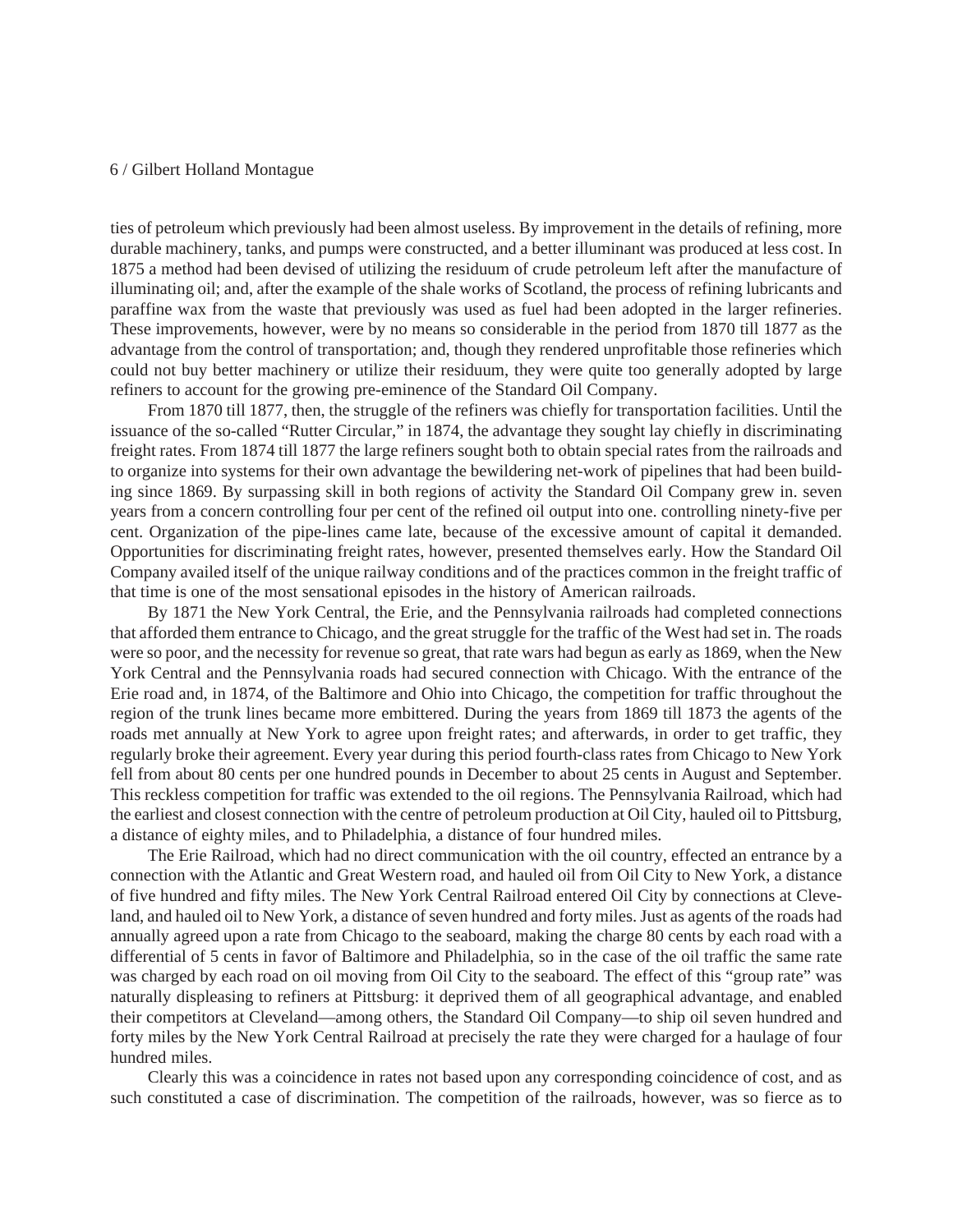make no other adjustment practicable. In the practice and theory of railway rates, moreover, ample economic justification is to be found.

Because of the futility of basing rates on cost of service, a system of freight rates has arisen which favors certain classes of goods, certain localities, and certain individuals. By lowering rates on cheap goods, by lowering rates at competitive points, and by lowering rates to benefit growing concerns, the revenue of the railways is greatly increased with very slight increase in its expenses. By lowering rates in those three ways, then, and charging "what the traffic will bear," the railways may do business most cheaply, give lowest rates, and make the most profit. In pursuance of this principle, discriminations of the first sort have been practised from the earliest times. "Group rates"—a form of the second sort of discrimination—have been freely made since 1869, when the railways first made the rates uniform on all the routes between the competitive points of New York and Chicago. Similar "group rates" have since been established in the coal traffic from the anthracite regions to the seaboard, and in the fruit traffic of California and Florida. The prominence of such "group rates" in the pooling agreements of the trunk lines in 1873, 1875, and 1877, and in the "Southwestern pooling agreements" of 1879, show how general was their acceptance. So fundamental, indeed, have they become in American railway tariffs that the Interstate Commerce Commission has repeatedly sanctioned them.<sup>3</sup> Discriminations of the third sort were common throughout the period from 1870 till 1874, and by 1875 the "evening system"—a form of the third class of discriminations which the South Improvement Company closely anticipated—had become especially prominent in the cattle business between New York and Chicago.<sup>4</sup> These various sorts of discrimination, then — special tariffs, "group rates," and "evening systems"—must all be regarded as practices inevitable in the railway management of the period—as essential consequences of railway economy in its development.

In one way or another every advantage obtained in rates by the large refiners at Cleveland, in the period from 1870 till 1874, may be classified under one of these three sorts of discrimination. As soon as oil became a prominent export they benefited, with all other refiners, in the special rates on oil in barrels and in tanks. Under the "group rates" on oil from Oil City to the seaboard they enjoyed local discrimination—a discrimination doubtless annoying to refiners on the shorter routes, but not essentially different from that of the "group rate" from Chicago to New York, or those later enforced by pools and authorized by the Interstate Commerce Commission. And in 1872 they obtained from the railroads, under the abortive contract of the South Improvement Company, an "evening arrangement" that, whether wrongly or not, has since become a hissing and a by-word with every opponent of the Standard Oil Company.

Early in 1871 the advantage of Cleveland over Pittsburg, as a refining centre, had become evident. Cleveland not only enjoyed the same railroad rates that Pittsburg had, but also had water communication to the East by way of the great lakes and the Erie Canal. Pittsburg depended almost entirely for transportation upon the railroads. Cleveland, however, could at any time avail herself of the competition of rail and water transportation by taking to lake vessels whenever the charges of the New York Central Railroad were unsatisfactory.

Cleveland, as a competitive point, had the oil traffic of the New York Central at her mercy. Unless the refiners at Cleveland were allowed low freight rates, the New York Central must see its traffic directed to lake vessels. As the danger of such loss became more imminent, the New York Central was obliged to grant greater and greater favors to the refiners. And when, in 1871, an unexpected shift in the centre of oil production threatened the entire refining business at Cleveland, the railroads dependent on this business were stirred to unusual action.

Beginning in 1871, at the Clarion River, remarkable discoveries of petroleum had been made throughout Butler and Clarion counties, in the region extending five miles beyond Antwerp, and southwest-ward a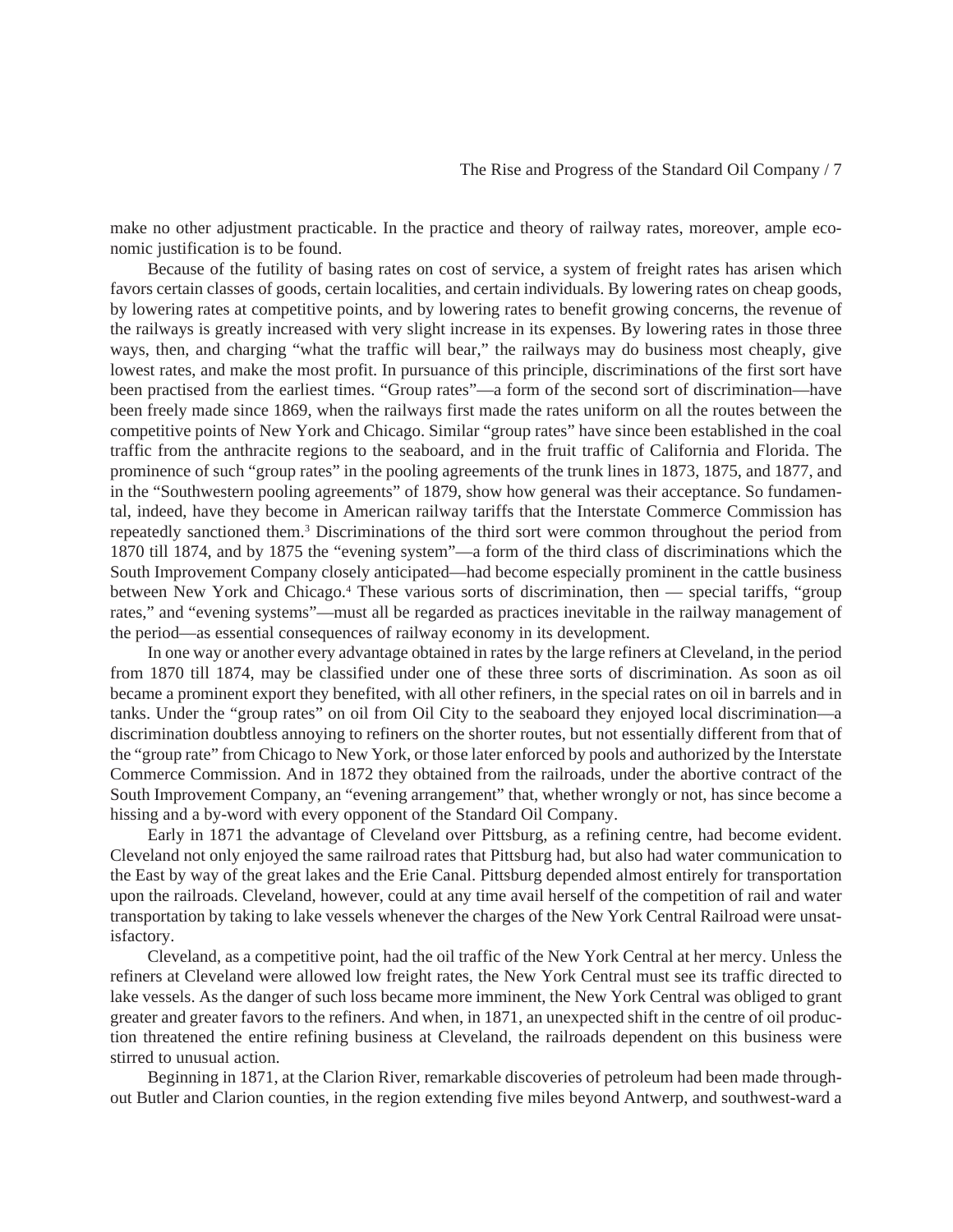distance of fifteen miles to Millers-town and Greece City. "The development southward," says the editor of the *Oil City Derrick,*<sup>5</sup> "brought about conditions through which some of the most important railroads of the country might be deprived of a share of the oil-carrying trade. The Pennsylvania Railroad, however, was not affected by the transfer of activities from the Venango region to that of Butler and Clarion counties. The northern railway lines—namely, the Erie and New York Central—were naturally affected by the transfer of operations to distant fields, which they could not reach with their existing connections. The first-named road was materially aided by the gathering lines of the Pennsylvania Transportation Company, operated by Henry Harley; but the New York Central and its connections were left without petroleum-feeders of any description." As usual in new developments of territory, the increase in production due to the large capacity of the wells, the over-capacity of the pipe-lines in the older oil-fields, and the over-production of refining plants which had taken place in the last two years—all these had conspired to make the transportation and refining of oil unremunerative throughout the petroleum country, and especially unprofitable at Cleveland.

To remedy this situation, a combination of the railroads and certain refiners was planned. "It had its inception," to quote again the editor of the *Oil City Derrick*, 6 "with certain Philadelphia and Pittsburg refiners, with an agreement for co-operation with certain Cleveland refiners. But philosophical minds, viewing the subject from this distance, are agreed that it had its origin, as a matter of fact, with the railroad interests rather than with the oil interests." The form which this combination took was a contract between the railroads and certain refiners of Pittsburg, Philadelphia, and Cleveland organized into the South Improvement Company.

By an act of the Pennsylvania Legislature on May 1, 1871, the South Improvement Company had been created and vested with all the powers conferred by the act of April 7, 1870, upon the Pennsylvania Company. The powers of the company included authority "to construct and operate any work or works, public or private, designed to include, increase, facilitate, or develop trade, travel, or the transportation of freight, live-stock, passengers, or any traffic by land or water, from or to any part of the United States."7 Of the two thousand shares of this company, nine hundred were owned by Messrs. H. M. Flagler, O. H. Payne, William Rockefeller, H. Bostwick, and J. D. Rockefeller, who later were to become prominent in the Standard Oil Company.8

On January 18, 1872, the South Improvement Company effected the desired combination by completing contracts with the Pennsylvania, the New York Central, and the Erie railroads. According to the contracts<sup>9</sup> the South Improvement Company agreed to ship forty-five per cent of all the oil transported by it over the Pennsylvania Railroad, and to divide the remainder equally between the Erie and the New York Central railroads, to furnish suitable tankage facilities for shipping petroleum and receiving it at its destination, and to keep records of the amount of petroleum and its products shipped over the railroads both by itself and by other parties. The railroads in return agreed to allow the South Improvement Company rebates on *all* petroleum and its products carried by them, to charge all other parties not less than the full rates specified in the contract,10 to furnish to the South Improvement Company way-bills of all petroleum or its product transported over their lines by any parties whatsoever, and, finally, "at all times to co-operate, as far as it legally may, with the party hereto of the first part, to maintain the business of the party hereto of the first part against loss or injury by competition, to the end that the party hereto of the first part may keep up a remunerative, and so a full and regular business, and to that end shall lower or raise the gross rates of transportation over its railroads and connections, as far as it legally may, for such times and to such extent as may be necessary to overcome such competition." The aim of the railroads, as avowed in the preamble, was plainly an increase in traffic: "whereas the magnitude and extent of the business and operations to be carried on by the party hereto of the first part will greatly promote the interest of the party hereto of the second part, and make it desirable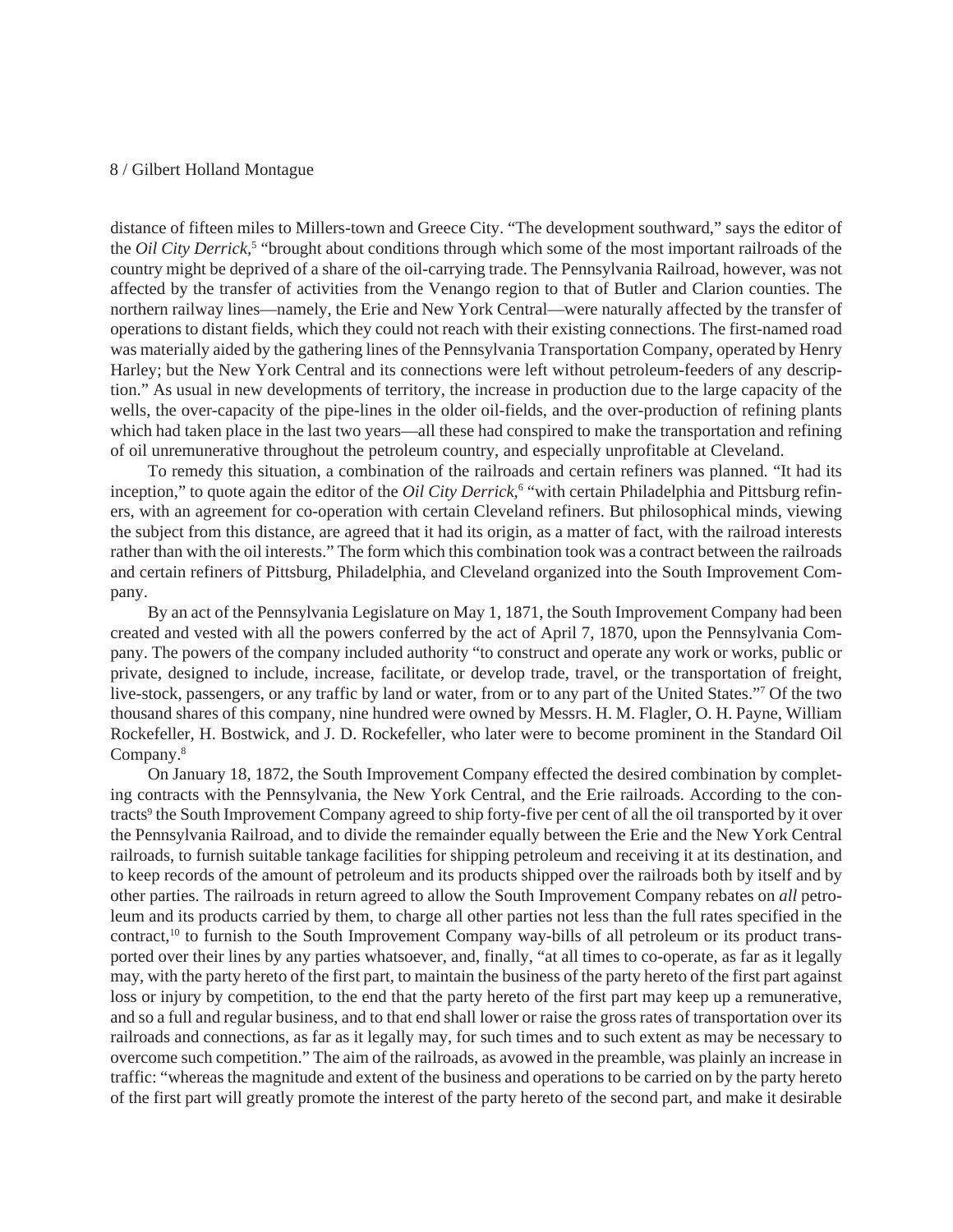for it by fixing certain rates of freight, drawbacks, and rebates, and by the other provisions of this agreement to encourage the outlay proposed by the party hereto of the first part, and to facilitate and increase the transportation to be received from it,... the party hereto of the second part covenants and agrees." And for the attainment of that end, the railroads reserved the right to grant similar rebates and advantages to any other party who should furnish an amount of transportation equal to that furnished by the South Improvement Company, and equal facilities for promoting the petroleum trade.

In general outline the contract was very like those subsequently made with the grain-elevator owners in the Northwest, and with the cattle-shippers of Chicago. Throughout this period it was the policy of the railroads to bind to themselves growing businesses, in which, as in the elevator and refining industries, considerable capital and much enterprise were necessary in order to succeed, and by granting to these concerns special rates to build up trade for the industries and traffic for themselves. By this form of personal discrimination the railroads entering New York had built up traffic for themselves and business for A. T. Stewart, who was competing for the market in the Central West with Field, Leiter & Co., of Chicago. Where the competition for traffic was keen, the railroads usually contracted with the strongest shipper or group of shippers to carry freight at a special rate, or else—as in the case of the large cattle-shippers at Chicago and the South Improvement Company in the oil regions — appointed the group "evener," and in return for a special rebate required it to apportion traffic among the roads according to a fixed ratio.<sup>11</sup>

Such are the economic grounds on which to judge this contract. Popular judgment, however, was much less deliberate. On January 18th the contract was signed; and on February 27th, the day after the contract went into effect, an excited mass-meeting was held at Titusville and an organization to oppose the new company hastily effected. At once a complete embargo was placed on the sale of oil to the South Improvement Company. Committees were hurriedly despatched to the railway officials, to Harrisburg, and to Washington. On March 15th a resolution was introduced into the House of Representatives at Washington to investigate the South Improvement Company. On March 25th, in an agreement signed by the independent refiners, the railroads publicly abrogated their contract with the company, and announced that "all arrangements for the transportation of oil after this date shall be upon a basis of perfect equality to all shippers, producers, and refiners, and that no rebates, drawbacks, or other arrangements of any character shall be made or allowed that will give any party the slightest difference in rates or any discrimination of any character whatever; $^{12}$  and, with this announcement, they issued new rates about forty per cent lower than those provided by the contract.

On April 6th, before it had the opportunity to do any business, the South Improvement Company was summarily deprived of its charter by the Pennsylvania Legislature. The company has never since had an apologist. The Standard Oil Company, in spite of its part in the unfortunate combination, has always disapproved of the contract.<sup>13</sup> And the bitterest reproach which opponents of the Standard Oil Company heap against it is the taunt that the contract of the South Improvement Company was renewed with the Standard "alliance," which was then forming.<sup>14</sup>

In the condition which led in 1872 to the formation and the contract of the South Improvement Company lies the fact that must decide economic opinion upon the company. Since 1867, competition in refining methods had ruined most of the smaller refineries. By 1869, all but fifteen had for this reason been obliged to sell out to more efficient concerns.<sup>15</sup> In 1869 began the competition between railways that resulted almost immediately in personal discrimination in rates, and hastened the extermination of such refineries as were already declining. Over-production of oil in 1870 and 1871 had increased the depression, so that in 1872, when the centre of operations was shifted southward, and ruin threatened the large refineries as well as the small, feeling throughout the industry was extremely nervous. According to their usual practice at that time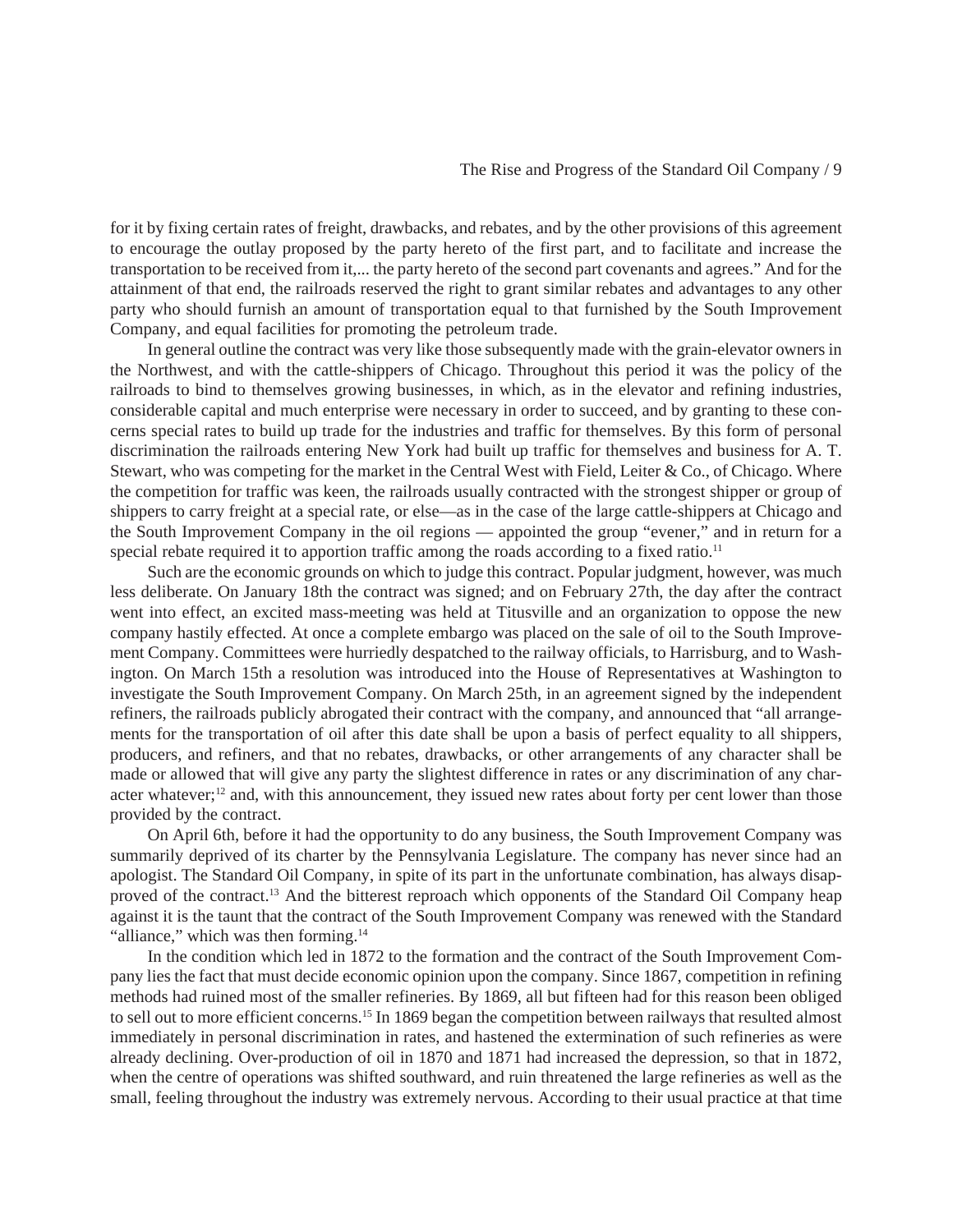the railways cast about for the strongest group of refiners with whom they might ally to protect their traffic. That the South Improvement Company was the strongest group of refiners has never been disputed. In 1872 the Standard Oil Company was the largest concern in the oil region, and the combined capacity of the refineries organized into the South Improvement Company far exceeded that of the unorganized refiners.16 That the industrial efficiency of the favored company was superior to that of other refiners seems equally demonstrable. By the sheer superiority of its organization, and—so far as is known—quite unaided by unusual discrimination in rates, the Standard Oil Company had obtained in 1872 its pre-eminent position. By similar efficiency of capital and ability other members of the South Improvement Company had survived and grown, while their poorer competitors had suffered from depression. From the railway point of view, then, the situation in 1872 justified a special contract; and in the South Improvement Company was presented the fittest party to such a contract.

Whether the rebate provided by the contract excessively rewarded the company for its services as "evener" is a question of fact, not to be settled off-hand. The violent popular uprising, the quickness with which the contract was withdrawn by the railroads, the reticence and subsequent penitence of all concerned in making it, and the odium in which it has since been held by both friends and enemies of the Standard Oil Company may indeed be regarded as evidence that its provisions were unwarranted. The principle of the contract, however—the combination of both the railways and the strongest refiners to restore profitable stability to traffic and industry—was inevitable in the practice and theory of railway economics.

The panic caused in 1872 by publishing the contract of the South Improvement Company, though never more than fright —for the contract was never kept—still seemed to make the situation more acute. Under the stress of such difficult conditions, small concerns gave place to large, and large concerns combined into yet greater ones. Throughout 1872, 1873, and 1874 small refiners were driven into insolvency or forced into selling. The causes assigned for this are two. "The over-production of 1873, 1874, and 1875," explains a leading opponent of the Standard Oil Company, "and the consequent almost entire destruction of petroleum values gave the Standard Oil Company, with its organization and capital, almost the desired monopoly."17 Discrimination in freight rates in favor of the large refiners was the other and more aggravating cause. For, though they never resumed the contract of the South Improvement Company, nevertheless, at the solicitation of refiners who had signed the agreement of March 25, 1872, the railroads soon resumed the practice of increasing traffic by giving special rates to the large shippers;18 and, though their motives were so far as evidence is shown—thoroughly self-interested,<sup>19</sup> they hastened the absorption of the small refineries by the larger, and especially the expansion of the Standard Oil Company, which was the largest of all. To profit by these discriminations, and immediately by the advantages of concentrated capital, the Standard Oil Company of Ohio increased its capital stock in 1872 to \$2,500,000, and in the same year combined with the Standard Oil Company of Pittsburg, the Cleveland Standard Refinery, the Pittsburg Refinery, the Atlantic Refining Company of Philadelphia, and Charles Pratt & Co. of New York—all leading independent refiners—into the Standard "alliance,"20 which ten years later was to be the basis of the Standard Oil Trust. "It was a union, not of corporations, but of their stockholders," says the solicitor of the Standard Oil Company. "The several companies continued to conduct their business as before. They ceased to be competitive with one another in the sense of striving to undersell one another. They continued to be competitors in the sense that each strove to show at the end of each year the best results in making the best product at low cost. From time to time new persons and additional capital were taken into this association. Whenever and wherever a man showed himself skilful and useful in any branch of the business, he was sought after. As business increased, new corporations were formed in various States, in the same interest, some as trading companies, some as manufacturing companies."<sup>21</sup> The motives of the combination, as stated by Mr. Dodd, were all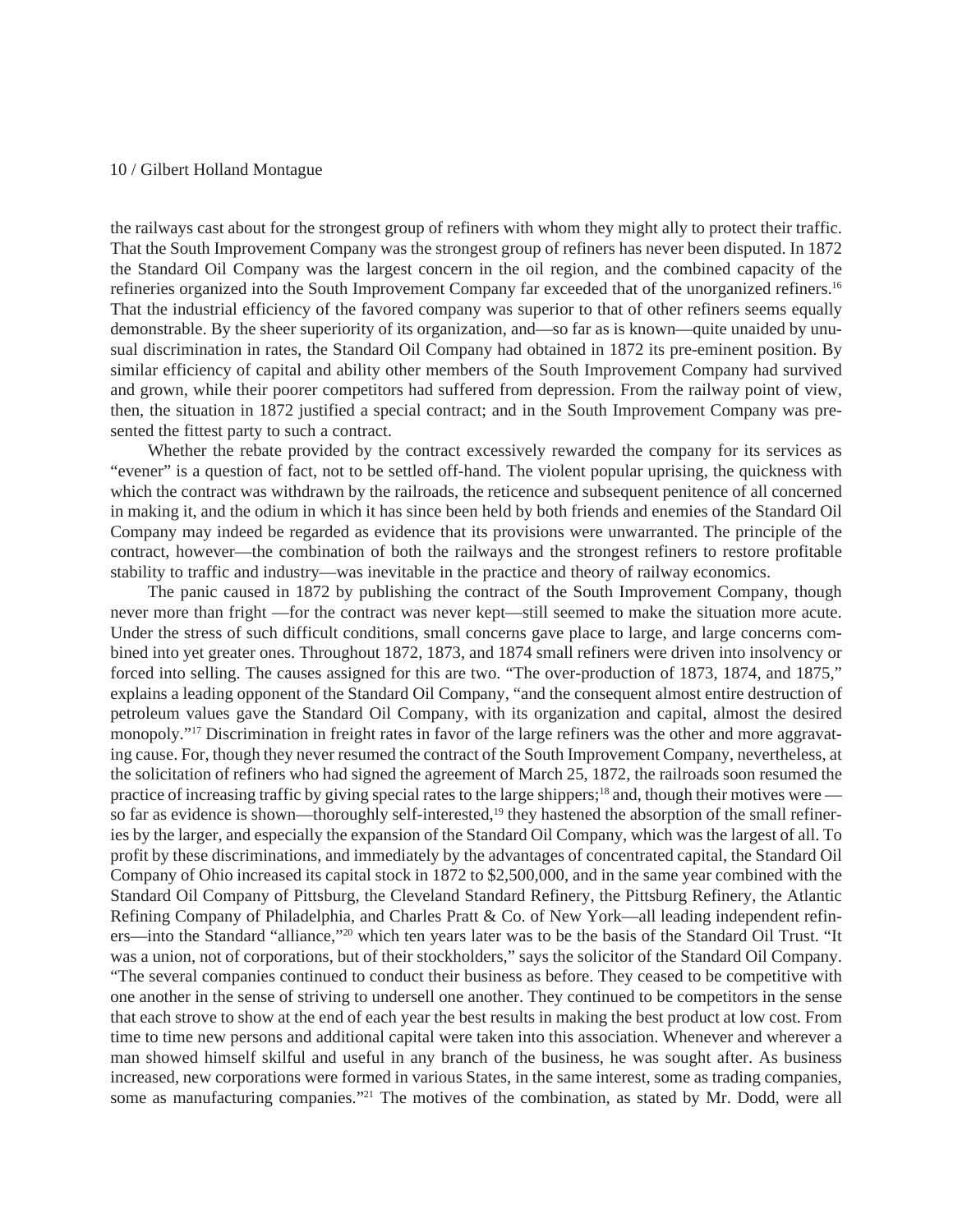owing to conditions prevalent in the period from 1870 till 1874. "Railroad rates were excessive and lacking in uniformity. When refiners were able to combine and throw a large volume of business to any particular road, they would get favorable rates. The rebate-and-drawback system was then universal, and was not confined to oil. Undoubtedly this fact had much to do with the combination of refiners above referred to, and which came to be known as the Standard. But it was by no means the only reason. The men in control of that combination foresaw that a business which had thus far been disastrous would require co-operation on a large scale."<sup>22</sup>

By early developments of its refining capacity, then, the Standard Oil Company had succeeded in 1870 in controlling four per cent of the production of the oil regions. By 1871 it had so availed itself of the competition between the trunk lines as to enjoy rates equal to those of the refiners at Pittsburg. In the depression of 1872 it had unsuccessfully essayed, with other refiners, to act as "evener" for the railroads. Frustrated in this attempt, it had returned to its policy of concentration—purchasing small refineries, uniting with large ones, and exacting of the railroads discriminations proportionate to its size. By 1874 the capital of the Standard Oil Company of Ohio had been increased to \$3,500,000. The control of the Standard "alliance" had been extended over more than half the refining industry, and the combination was ready to enter upon the purchase of pipe-lines. The railroads had not conspired to cause this development,<sup>23</sup> neither could sharp practice in competition account for it. This remarkable increase since 1870 in industrial efficiency must be due to superior ability and capital. This still more striking increase in advantages of transportation must be due to the same causes, coupled with peculiar opportunities of geographical location and railway conditions. Five years after this supremacy was accomplished, William H. Vanderbilt, in reply to a question before the Hepburn Committee, set forth what seems on the whole the true explanation:

"*Question.* Can you attribute, or do you attribute in your own mind, the fact of there being one refiner instead of fifty now to any other cause except the larger capital of the Standard Oil Company?

"*Answer.* There are a great many causes: it is not from their capital alone that they have built up this business. There is no question about it but that these men—and if you come into contact with them I guess you will come to the same conclusion I have long ago—I think they are smarter fellows than I am, a good deal. They are very enterprising and smart men. I never came in contact with any class of men as smart and as able as they are in their business, and I think that a great deal is to be attributed to that.

"*Q.* Would that alone monopolize a business of that sort?

"*A.* It would go a great ways towards building it up. They never could have got in the position they are in now without a great deal of ability, and one man would hardly have been able to do it; it is a combination of men.

"*Q.* Wasn't it a combination that embraced the smart men in the railways as well as the smart men in the Standard Company?

"*A.* I think those gentlemen, from their shrewdness, have been able to take advantage of the competition that existed between the railroads for their business, as it grew, and that they have availed themselves of it there is no question of doubt.

"*Q.* Don't you think they have also been able to make their affiliations with railroad companies and railroad officers?

"*A.* I have not heard it charged that any railway official had any interest in any of their companies, only that I have seen in the papers, some years ago, that I had an interest in it.

"*Q*. Your interest in your railway is so large a one that nobody would conceive, as a matter of personal interest, that you would have an interest antagonistic to your road?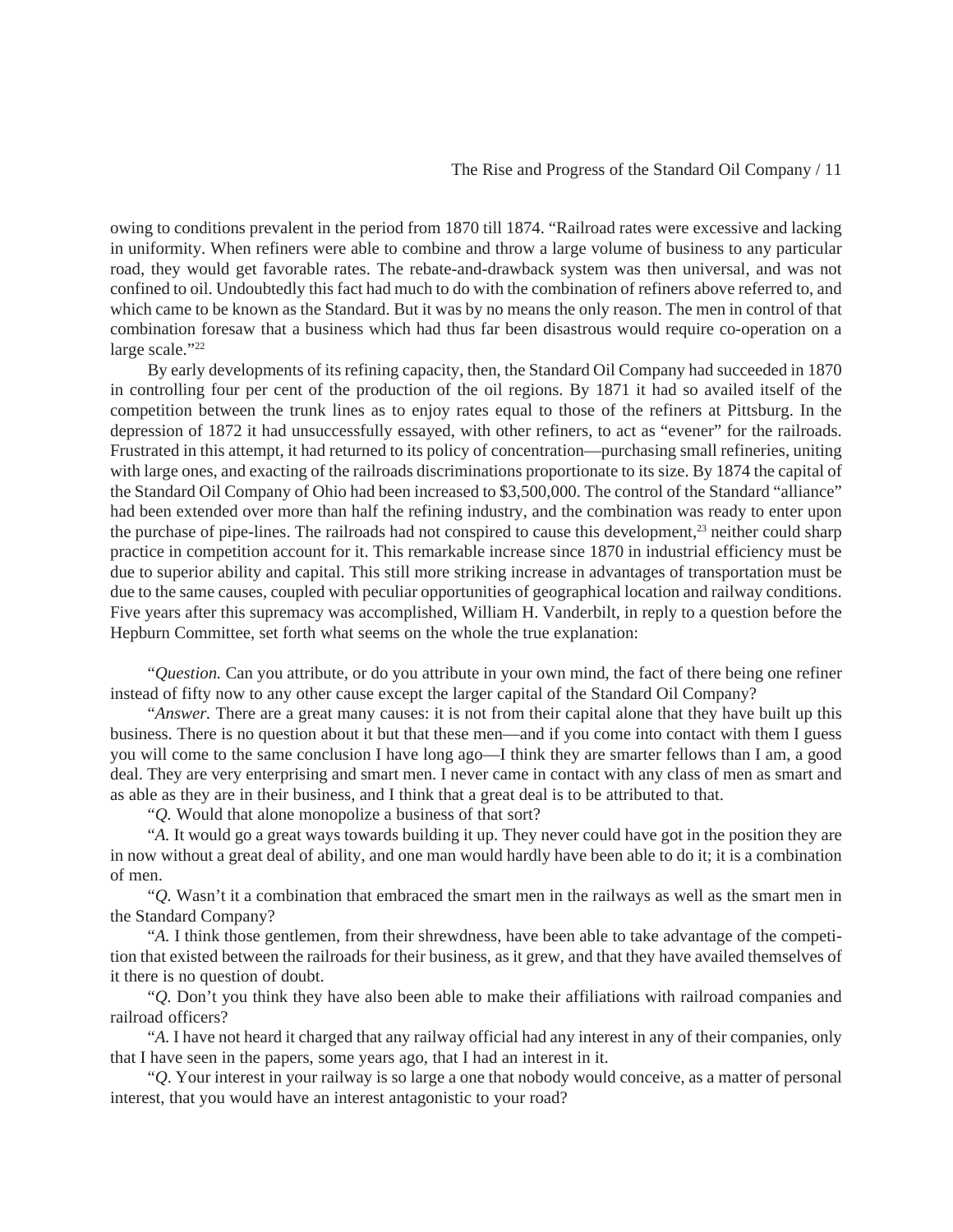"*A.* When they came to do business with us in any magnitude that is the reason I disposed of my interest.

"*Q.* And that is the only way you can account for the enormous monopoly that has grown up?

"*A.* Yes; they are very shrewd men. I don't believe that by any legislative enactment or anything else, through any of the States or all of the States, you can keep such men down. You can't do it! They will be on top all the time. You see if they are not." ["*Hepburn*" *Report,* New York, 1879, p. 2605.]

#### 1874–77

By its economies in refining, attained as early as 1870 — and in freight rates, the reward of its predominance in the industry in 1872 — the Standard Oil Company in 1873 escaped in great measure the depression which harassed its competitors. This depression, if continued, promised to be disastrous both to the newly formed "alliance" and to its dwindling competitors. In the interest of both parties, therefore, relief was sought in the restriction of the oil production. Throughout 1873 there was a disposition on the part of the producers outside the region of the great wells to suspend operations. In 1874, because of the small inducement to continue, there was an important shutdown in Clarion County.<sup>24</sup> But these methods of relief were unavailing. Throughout 1874 the weaker refineries were forced to sell to the stronger, who reduced the over-production at once by dismantling their works, so that in 1874 there were "in the oil regions proper but few refineries, and those universally owned by the Standard Oil Company, those at Pittsburg being owned or controlled by that combination, or by the Conduit and Empire lines.<sup>25</sup> By its supremacy in the oil regions, then, the Standard Oil Company in 1874 had added to its economies in efficiency and in transportation by rail the advantage of restricting over-production, and in the period from 1874 till 1877 was ready to add the advantage of controlling the pipe-lines.

In 1869 the first extended system of pipe-lines—the Mutual Pipe-Line—was laid in Clarion County. At the same time William H. Abbott and Henry Harley, with a capital of \$2,000,000, were organizing into the Pennsylvania Transportation Company the five hundred miles of pipe centring at the Miller farm. Vandergrift & Forman were establishing in Butler County *a* system which was later to be the nucleus of the United Pipe-Line System, and the American Transfer Company and the Empire Transportation Company were forming. Such systems, however, were rare until 1874. Most of the pipe-lines were scarcely ten miles long, and extended from Clarion River to some common point of shipment, where stated freight rates were given. Their over-capacity had become so excessive, their competition so ill-considered, and their solvency so much a matter of doubt that by 1874 most of them had been united into the system of Vandergrift & Forman, the Pennsylvania Transportation Company, the Columbia Conduit Company, or the American Transfer Company. Vander-grift & Forman at that time controlled twenty-five or thirty per cent of the pipeline traffic in the oil regions, and the five companies together controlled by far the greater part of the traffic.<sup>26</sup> Such was the situation when the Standard Oil Company took a hand in the business.

In 1874 the firm of Vandergrift & Forman was reorganized. Its name was changed to the United Pipe-Line Company; and its officers were Mr. Vandergrift, president, and six officials of the Standard "alliance" among its nine directors.<sup>27</sup> In the same year the five great systems of pipe-lines agreed upon a uniform schedule of charges,<sup>28</sup> and the patrons of these systems were allowed special discriminations by the railroads. This new adjustment contained in the "Rutter Circular" of September 9, 1874, raised the charges for transportation of oil nearly to the rates fixed by the contract of the South Improvement Company, and allowed a rebate of 22 cents on all oil coming from the five great systems of pipe-lines which maintained the uniform schedule of charges.<sup>29</sup> By this new tariff the organization of the remaining lines into one or another system was considerably hastened; and in this process of bringing order into the confused net-work of pipe-lines the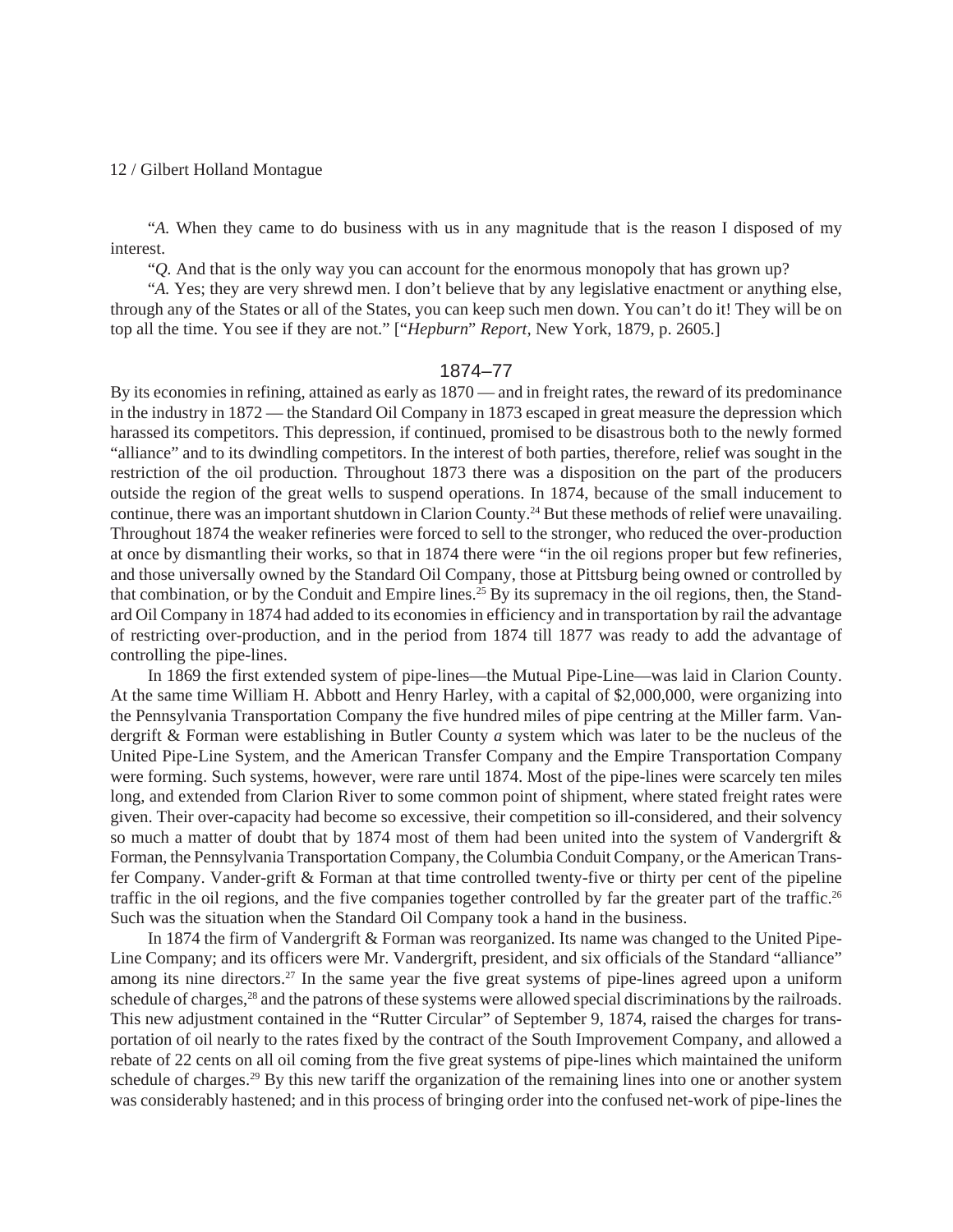Standard "alliance," the United Pipe-Line Company, owned by the Standard Oil Company, and the great systems and their patrons are greatly benefited. With the railway companies the purpose was merely to put an end to the unreliable service of the small pipe-lines, and to secure for themselves a larger and more certain traffic. With the pipe-lines, however—though each of the allied pipe-lines and every refiner who was served by them shared impartially in the rebate30—the effect was particularly to build up the larger pipe-line and the larger refiner a£ the expense of the smaller. For this reason the economies in transportation by rail and pipeline effected in 1874 tended greatly to increase the predominance of the United Pipe-Line Company and the Standard "alliance."

In the year following the United Pipe-Line Company acquired, by purchase, the greater part of the pipe-lines which had not participated in the agreement. Combinations among the large systems—the United Pipe-Line Company, the Columbia Conduit Company, and the Empire Transportation Company—gradually absorbed all the others. Meanwhile the pipe-lines enjoying the discriminations so abused their privilege by high charges that in 1875 competition from without and suspicion within broke up the agreement. In 1874 the Baltimore and Ohio Railroad had entered Chicago and was making advances to the Columbia Conduit Company. The railway situation was uneasy; and when, in 1875, the Erie Railroad accused the Pennsylvania Railroad of granting secret discriminations to the Empire Transportation Company, the agreement among the pipe-lines was immediately broken. The Columbia Conduit Company attached itself to the Baltimore and Ohio Railroad; the Empire Transportation attached itself to the Pennsylvania Railroad;<sup>31</sup> and the United Pipe-Line Company, through its owner, the Standard Oil Company, completed an agreement with the Erie and the New York Central railroads, according to which it gave to each road fifty per cent of its traffic, guaranteed to the Erie Railroad twenty-seven per cent, of the entire oil traffic in the oil regions—which was the proportion the Erie Railroad had received under the "Rutter Circular"—and received in return upon all shipments a rebate of ten per cent.<sup>32</sup> The motives of the Erie and the New York Central railroads were plain. Entering the oil regions by connections from the north, these roads depended entirely for their traffic upon the Standard Oil Company at Cleveland. Accordingly, for the guarantee that its oil traffic would not be diminished the Erie Railroad could afford to pay roundly; and for the maintenance of the oil industry at Cleveland, and for the privilege of handling all its traffic, the New York Central Railroad was ready to grant a liberal discrimination. Therefore, throughout the rest of 1875 all the pipe-lines in the oil regions arrayed themselves with one or another of the three rival pipe-lines and their allied railroads;<sup>33</sup> and the armed peace thus maintained continued throughout 1876.

In 1877, with the aid of the Pennsylvania Railroad, the Empire Transportation Company secured control of a refinery at Communipaw, and began constructing others at Philadelphia. The roads in alliance with the Standard Oil Company were the first to discover the encroachment, and resented it before the Standard Oil Company had time to act. "Unless checked," said Mr. Blanchard, of the Erie Railroad, "the result would be a diversion largely of the transportation of oil from our roads. The New York Central road and our own determined that we ought not to stand by and permit these improvements and arrangements to be made, which, when completed, would be beyond our control. We determined, therefore, to make the issue with the Pennsylvania Railroad Company."34 At the suggestion of the railroads, accordingly, the Standard Oil Company, by ceasing on March 18, 1877, to send freight over the Pennsylvania Railroad, precipitated a war between the great pipe-lines and their allied roads.

The suddenness and fury of the war for the oil traffic which followed is explained only by the strained relations of the trunk lines at that time. Since 1874, when the Baltimore and Ohio Railroad entered Chicago, there had been a ruinous war of rates. Freight charges during this period from Chicago to the seaboard had fallen from \$1 to 10 cents. New York Central and the Erie railroads had lost millions, and the Baltimore and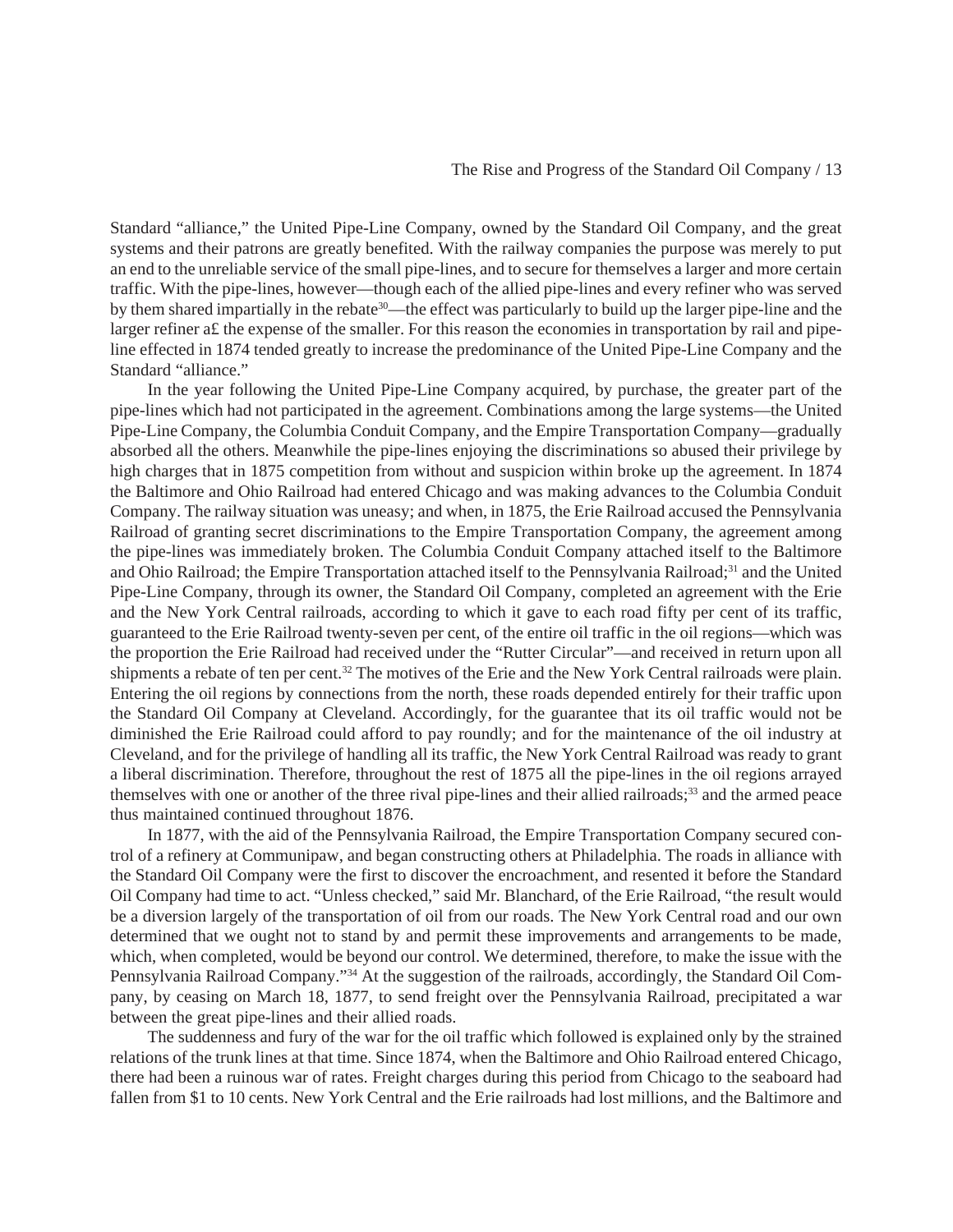Ohio and the Pennsylvania railroads had ceased to pay dividends.<sup>35</sup> The struggle in the oil region was, therefore, merely part of a contest extending half across the continent. Beginning fully a month before the larger contest approached settlement, it continued bitterly for six months until the very last agreements had been signed. In this struggle the Columbia Conduit Company connected with a branch of the Reading Railroad, and controlled the traffic in the newly discovered Bradford district. The Empire Transportation Company, meanwhile, aided by the Pennsylvania Railroad, sought by a tremendous effort to crush the United Pipe-Line Company and the Standard Oil Company. The Pennsylvania Railroad carried oil at 8 cents a barrel less than cost,<sup>36</sup> and ordered the refineries of the Empire Transportation Company to sell oil in the territory of the Standard "alliance" at any price. But the Standard Oil Company, with its high degree of mechanical efficiency, its well-organized united pipe-line system, and its firm alliance with the Erie and the New York Central railroads, proved superior. On October 17, 1877, the Pennsylvania Railroad was forced to abandon the struggle and to sign a contract which gave the Standard Oil Company practically the monopoly of the production and transportation of oil in the United States. According to this contract the Standard Oil Company was appointed "evener," to apportion oil traffic in the following ratio: sixty-three per cent of the oil traffic was to go to New York City and thirty-seven per cent to Philadelphia and Baltimore; of the traffic going to New York City, the New York Central, the Erie, and the Pennsylvania railroads were each to carry one-third; of the traffic going to Philadelphia and Baltimore, the Pennsylvania Railroad was to carry seventy per cent and the Baltimore and Ohio thirty per cent. By the terms of the contract the Pennsylvania Railroad was guaranteed an annual traffic of not less than two million barrels;<sup>37</sup> and the Empire Transportation Company was purchased for \$3,000,000 by the Standard Oil Company and the United Pipe-Line Company.<sup>38</sup> The Standard Oil Company, meanwhile, for its services as "evener" was remunerated in the following fashion: After May 1, 1878, when the contracts between the Pennsylvania Railroad and its shippers expired, the Standard Oil Company received a rebate of ten per cent, on all its freight. In addition to this it was allowed, with other shippers, a rebate of 68½ cents in order that it might be on an equality with those refineries who shipped by the Erie Canal; and the American Transfer Company, which had now been united with the United Pipe-Line Company, was allowed 22½ cents as its share of the through rate.

The Pennsylvania Railroad offered to carry oil for *all* shippers on these terms, except that for the ten per cent rebate it asked such considerations as the Standard alone could furnish; and, indeed, for those refiners who made all their shipments over its line, it continued to give rates as low as those of the Standard Oil Company. On December 8, 1878, however, when the Erie Canal was closed, the railroad ceased making such favorable rates for independent refiners; and on March 31, 1879, all payments of rebates ceased.<sup>39</sup>

In view of the bitterness of the war which it settled, this agreement was very favorable to the defeated party. The Pennsylvania Railroad had gone out of its way to strike at the power of the Standard "alliance," and after expensive fighting had been completely beaten and forced to sue for such terms as might mercifully be granted it. The Standard Oil Company, however, required of it only such favors as it already received of the New York Central and the Erie railroads, and, in return, guaranteed its oil traffic, purchased its interest in the Empire Transportation Company, and advanced the money to buy oil-cars. It was, indeed, shrewd magnanimity; for, in advancing the money to complete the sale, the Standard Oil Company became the mortgager of the oil-cars of the railroad,<sup>40</sup> and by aid of the discriminations provided in the contract it was able, in a few months, to drive the Columbia Conduit Company into selling.<sup>41</sup> So that in 1878 and 1879 the Standard Oil Company owned or controlled by contract every transporting agent in the oil regions.

The achievement of this supremacy marks the close of the first phase of the Standard Oil Company. It owned the terminal facilities of the New York Central for handling oil at New York. It leased the terminal facilities of the Erie Railroad at New York. It owned or leased almost all the oil-cars on the Erie, the New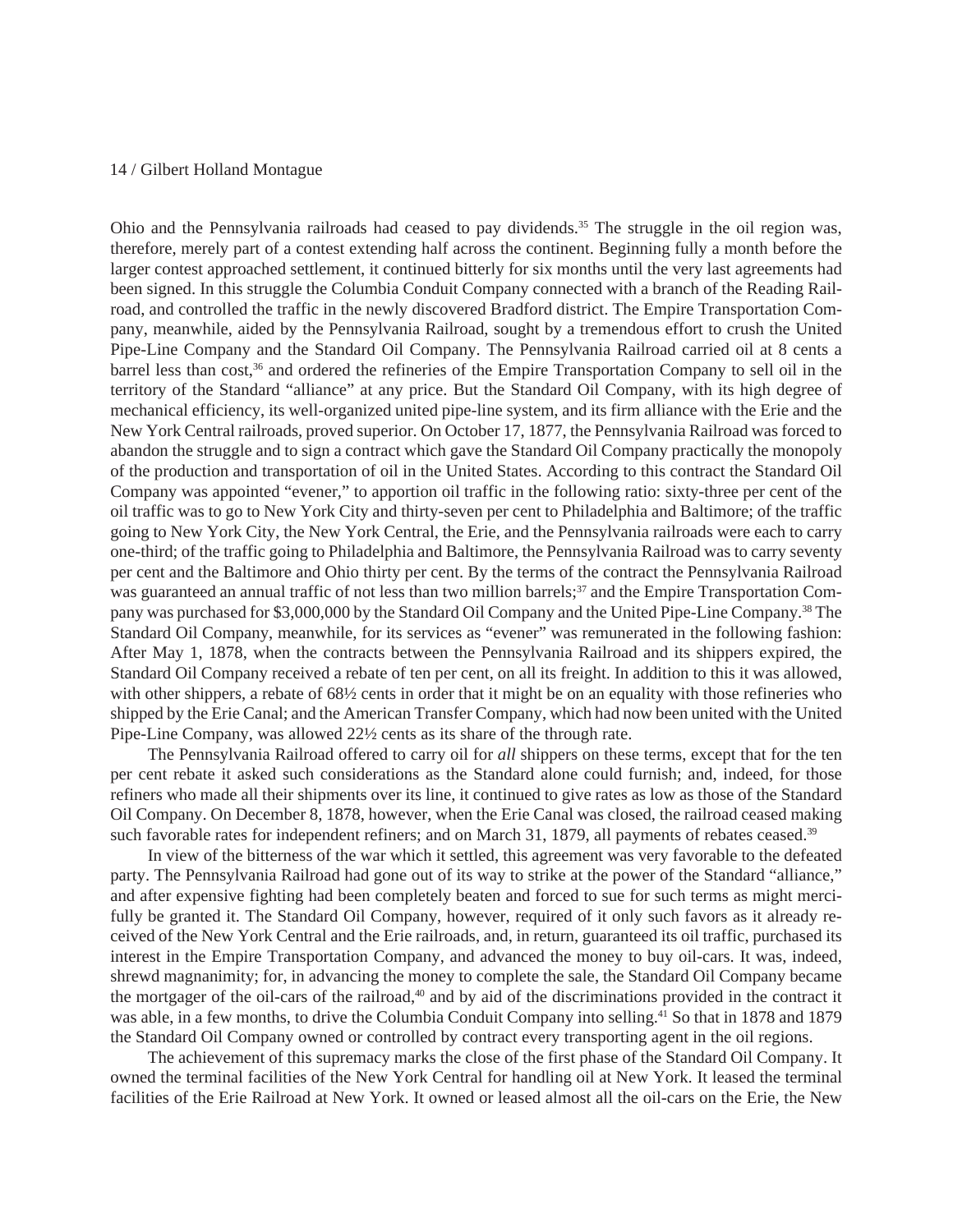York Central, and the Pennsylvania railroads.<sup>42</sup> Through the United Pipe-Line Company and the American Transfer Company, it purchased, one after another, twenty-six pipe-lines that threatened competition.<sup>43</sup>

And when, in 1879, the Tidewater Pipe-Line Company was built to the seaboard, in order to evade the discriminations of the railways, the Standard Oil Company was able, after a struggle of four years, to defeat that also. The dominance of the Standard Oil Company in the refining industry was even more striking. In 1879 it controlled ninety-five per cent of the refineries in the oil region, and at one time during this period there were scarcely a dozen independent refiners in business.<sup>44</sup>

An explicated narrative—such as this has pretended to be—should bear its own judgment upon the agents who accomplished the oil monopoly. That judgment —if the narrative has succeeded in logical clearness—runs somewhat as follows: Given the railway and economic conditions, the progress of the Standard Oil Company was quite inevitable. Since it showed at an early time bright promise of industrial efficiency, it readily acquired, after the fashion of the period, proportionate discrimination in freight rates. By getting control through discriminations oi the means of transportation, it inevitably achieved monopoly. In support of this judgment it may be urged—as Mr. Paul de Rousiers boldly urges — that discriminations, "though important in the beginning, went into the background with the absorption of the pipe-lines, and, though very helpful in the creation of the trust, were not indispensable to its continuance." Conditions alone, he continues, were such as to make monopoly in some sort inevitable. "Historically it is a fact; and one does not see how otherwise it could have obtained, in so quick and complete a fashion, the result towards which it tended." [If the Standard Oil Company were not the strongest refiner, its most powerful rival would certainly have seized the same control over transportation that the Standard Oil Company in fact secured. In the last analysis, monopoly by the Standard Oil Company was, under existing conditions, inevitable, simply because it was most efficiently organized.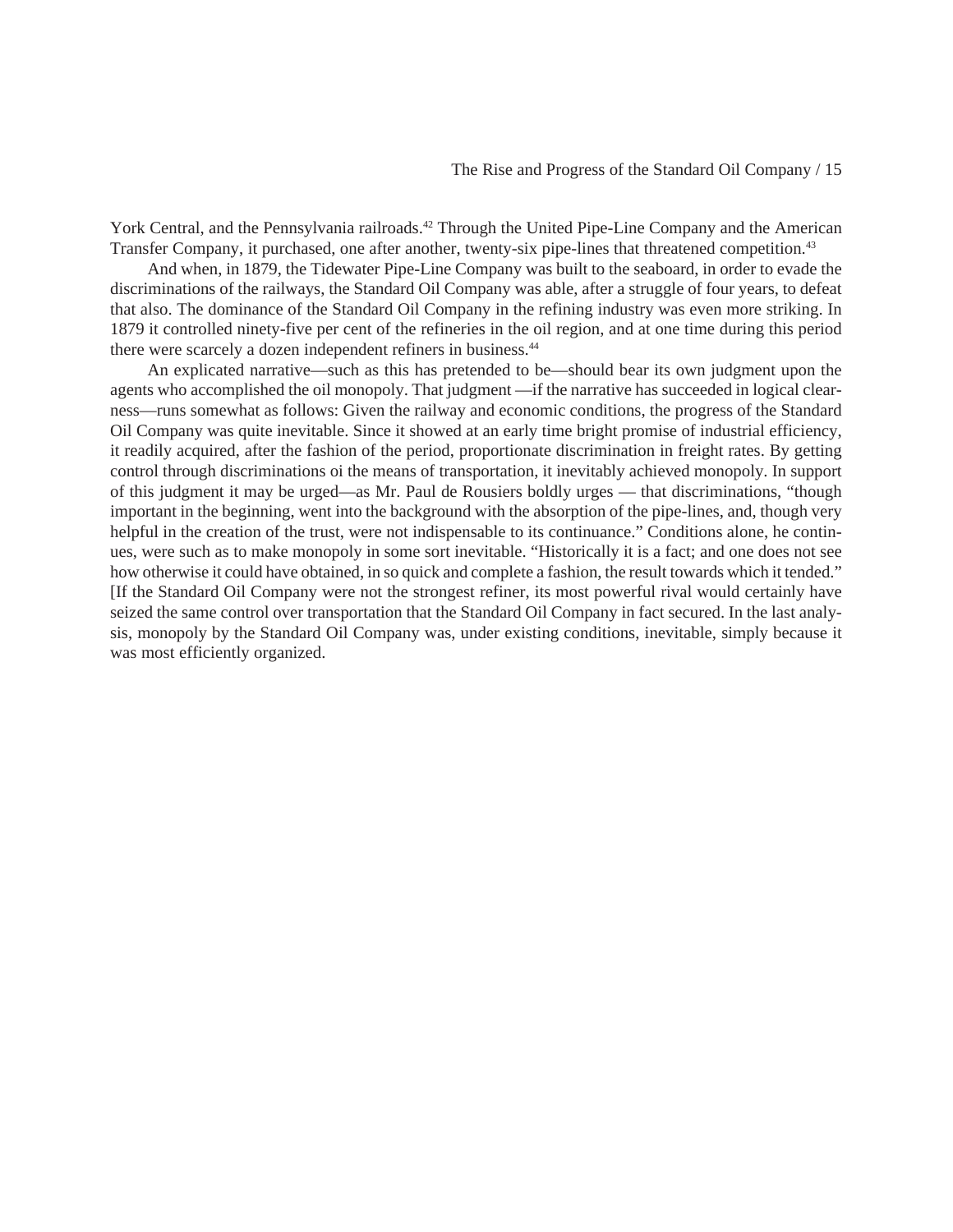### II 1877–83

The organization of the Standard "alliance," which in 1879 controlled the transportation of oil by rail and by pipe-line and produced ninety-five per cent, of the refined oil of the country, was an informal substitute for the modern trust. The bond of unity was common ownership of stock in the various companies of the "alliance" and personal agreement between the officers of the respective companies and the officers of the Standard Oil Company.45 The Standard "alliance" included the Standard Oil Company of Cleveland, the Standard Company of Pittsburg, the Acme Oil Company of New York (located at Titusville), the Imperial Oil Company at Oil City, the Atlantic Refining Company of Philadelphia, the Camden Company of Maryland, Charles Pratt & Co. of New York, J. A. Bostwick & Co., Sone & Fleming Manufacturing Company, Warden, Frew & Co. of Philadelphia, and the Baltimore United Oil Company of Baltimore.<sup>46</sup> The petroleum producers, on the other hand, had meantime been organizing to stay the further progress of the Standard "alliance "in a league which suggested in its forms a revival of the fifteenth-century guild.

In 1877 local lodges of the fraternal General Council of the Petroleum Producers' Union had been formed, under the strictest obligations of secrecy, throughout the oil region. Eventually, from two thousand five hundred to three thousand producers were enrolled as members in the local lodges, which sent delegates to the General Council. The object of the union was "the collection and dissemination of valuable information respecting the production, storing or tanking, shipping, refining, and consumption of petroleum; the securing the most advantageous facilities for transportation; the protection of the producing interests against unfriendly legislation and unjust exactions; the correction of all abuses and pernicious practices detrimental to the producing business and the improvement of the trade generally." At the first meeting of the General Council, in the Universalist church in Titusville, November 21, 1877, Mr. Benjamin B. Campbell, a wellknown opponent of the Standard, was elected president; and standing committees were chosen on finance, reports and statistics, transportation, pipelines, patents, refining, legislation, national legislation, and legal remedies. Once a month the General Council met regularly at Titusville.<sup>47</sup>

The first aim of the society was to stop the drilling of new wells and to induce producers to provide storage for their oil, in order that they might not be subject to the necessity of forced sales. Throughout northwestern Pennsylvania, in the counties of Alleghany, Armstrong, Butler, Clarion, Venango, Crawford, and Warren, this object was effected; and, "had it not been for the unusual development of the oilfield in McKean County," as the report of the General Council naively explains, these efforts might have succeeded. But "the producers continued to crowd each other with new wells and to rely solely upon the United Pipe-Line to furnish storage and local transportation. The result was that the eager driller of wells found his product at the mercy of the purchaser, and was speedily subjected to low prices and loss of oil."48 Of more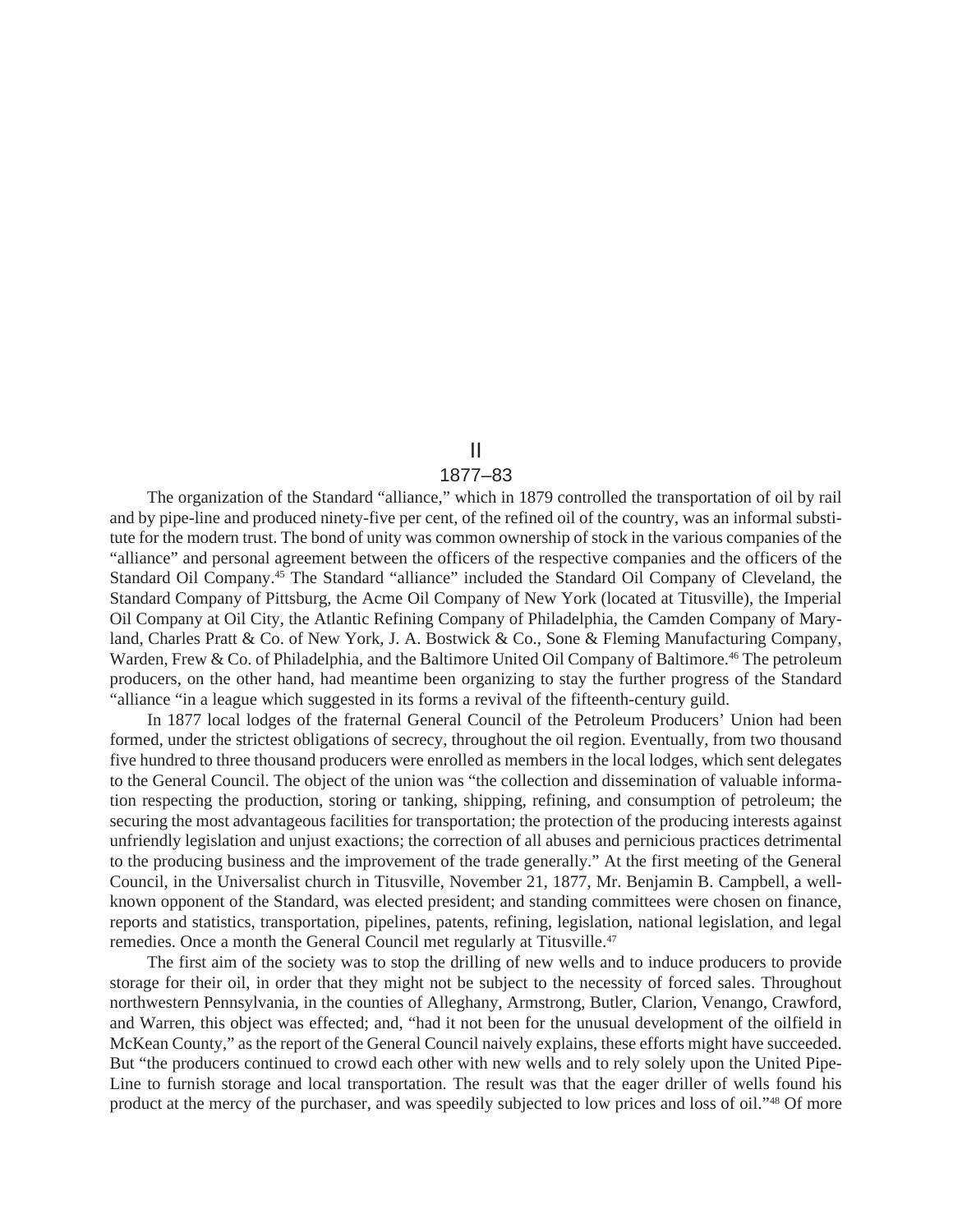importance were the efforts of the society to secure transportation facilities. At a time when the transportation agents, both local and to the seaboard, were in alliance with the Standard interests, the Equitable Petroleum Company, formed by the producers of McKean County to provide an outlet by pipe-line to the McKean and Buffalo Railroad, thence to Buffalo, and by way of the Erie Canal to New York, was enthusiastically encouraged by the General Council. The committee on legislation meanwhile had introduced into Congress and into the Pennsylvania Legislature bills regulating the companies engaged in the transportation of petroleum. These proposals, however, were not well received; and in its report in 1878 the disgruntled committee, describing its labors, said: "It has been simply a history of failure and disgrace. If it has taught us anything, it is that our present law-makers are, as a body, ignorant, corrupt, and unprincipled."49 So far, in spite of all its activity, the General Council had brought no practical relief to the producers; so that when, in May, 1878, the committee on legal remedies advised resort to whatever existing laws there might be, the council at once authorized the committee to take the necessary steps.

The committee immediately laid its grievances before the attorney-general; and on behalf of the committee the attorney-general brought action against the United Pipe-Line Company for the forfeiture of its charter, and prayed for an injunction restraining the Pennsylvania Railroad, the Atlantic and Great Western Railroad, the Lake Shore and Michigan Southern Railroad, and the Dunkirk, Alle-ghany and Pittsburg Railroad from "combining to create and perpetuate a monopoly of the oil business, from granting unreasonable rebates to the Standard Oil Company and its allies, from refusing cars to shippers, from breaking connections with other roads, from buying and selling petroleum in connection with the Standard combination, from refusing transportation, from making discriminations in form of one shipper against another, and from granting greater facilities to one than to another."

Amid great popular excitement at Bradford these proceedings were decided upon. Mass-meetings were held, processions paraded the streets, and riot seemed imminent. The recent months had been marked by heavy depression in the oil trade and bitter antagonism of producers and oil buyers. Riotous meetings were held before the United Pipe-Line Company's offices; men were hanged in effigy; and processions of masked men marched the streets, and groaned and hooted before the offices of the buyers. Numerous secret societies were formed among the producers; and every morning the streets and sidewalks were found placarded with cabalistic signs and proclamations. About this time occurred the investigation of railroads in New York by the Hepburn Committee of the legislature; and a similar investigation of the petroleum trade in Pennsylvania was being urged. In the popular frenzy of the moment all the officers of the Standard Oil Company were indicted for conspiracy in restraint of trade, and requisition made to the Governor to secure their extradition from New York.<sup>50</sup>

All these troubles arose from the de-pression incident to the excessive produc-tion of the McKean County wells, which was greater than the capacity of the storage-tanks. The storage-tanks were built by the pipe-line companies under contract with the producers to "carry in its system of pipes and tanks an amount of petroleum not exceeding the capacity of the tanks."

The Pipe-Line Company, after due notice that the surplus production exceeded its ability to construct tanks for storage, finally announced that while it would continue to take oil for immediate shipment it could take no more for storage except as storage capacity was created by shipments. The producers, in order to save oil from running to waste at their wells, were forced to sell it at reduced price to refiners who would immediately ship the same or an equivalent amount from the pipe-line tanks. This enabled the Standard to purchase "immediate shipment" at a lower rate than "certificate" oil, because the latter had the privilege of remaining in storage. Immediate shipment seems to have been an absolute necessity so far as the Pipe-Line was concerned, and the lower price was the inevitable result of over-production, which soon affected "cer-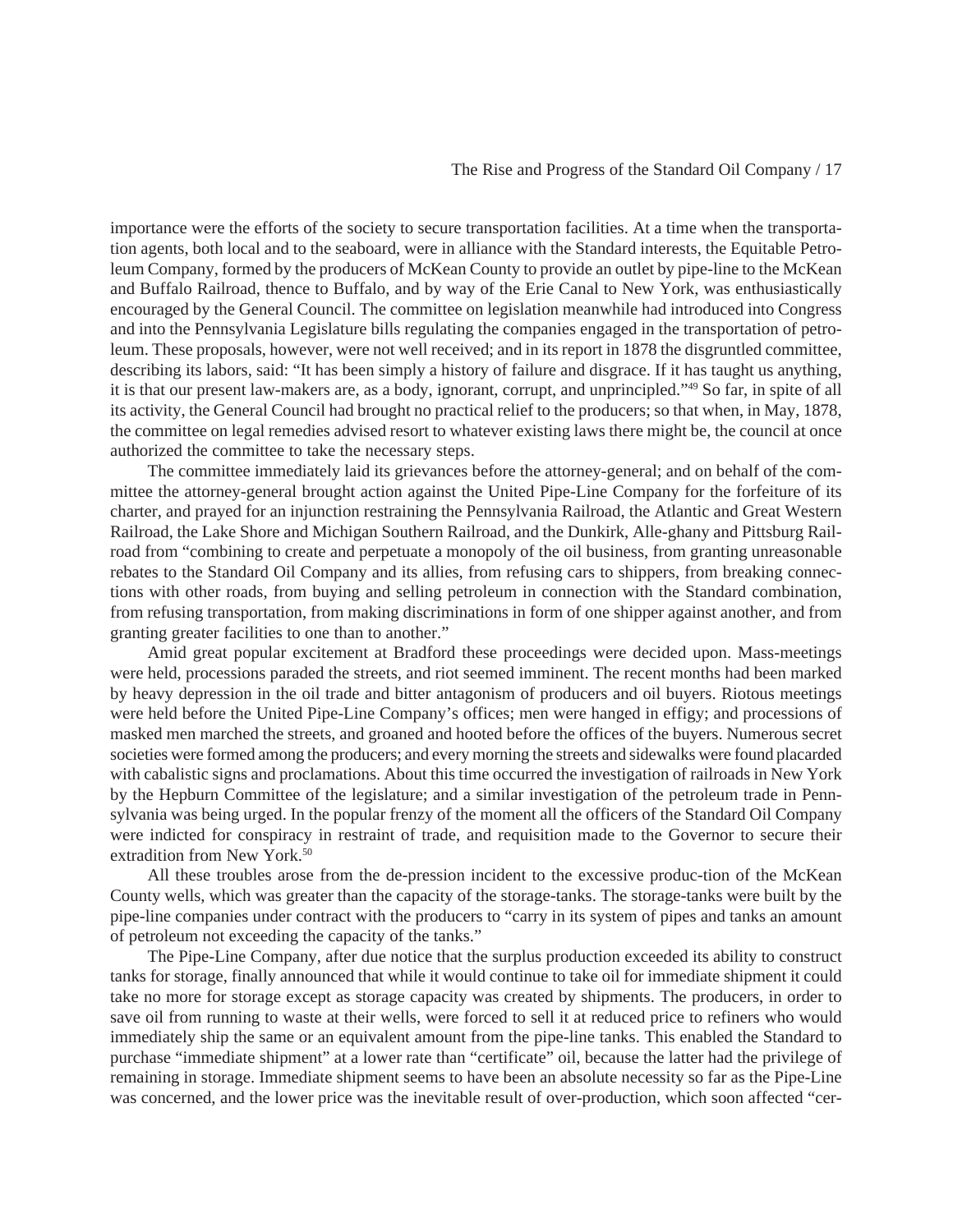tificate" as well as "immediate shipment" oil. For a time the claim of over-production and want of storage capacity was denied by the producers, but this eventually became too apparent for dispute. By extraordinary effort, however, and the expenditure of millions of capital, the Pipe-Line Company finally erected sufficient tankage to hold the accumulated surplus of oil; and the producers in due time were satisfied.

In the suit which was brought against the United Pipe-Line Company, asking for the forfeiture of its charter on the ground that it had made discriminations in pipe-age, it appeared that, so far as any discriminations existed, they were due to contracts for special rates inherited from the lines which had recently been absorbed in the company—among them, curiously enough, one between a member of the prosecuting committee of the Producers' Union and the Mutual Pipe-Line Company.51 These discriminations were recognized by the Standard to be contrary to public policy, and were at once discontinued. The grievance for which the producers had brought prosecution against the railroads was a shipping agreement between the Standard and the railroads. This agreement provided that, since the Standard shipped ninety per cent or more of the crude petroleum of the region, it might make requisition at any time for that per cent of the oil-cars of the railroad. The producers maintained, however, that, since the Standard owned already a large number of private cars running on the railroads, it ought not to be allowed its *pro rata* allotment of the railroad's cars upon demand; particularly when, as happened at this time, the ten per cent of railroad oil-cars was insufficient to transport the oil which independent producers wished to ship. The demands of the producers were unusual, and the refusal of the transportation companies to grant them seems quite within their rights. When it is considered that, meantime, propositions were being made to the producers by the Standard, according to which the price of crude oil should be based upon the relative price of refined, it would seem that a fair attempt, at least, had been made to satisfy the producing interest.<sup>52</sup> Indeed, the issue of those suits proved them to be merely the ebullition of excited popular feeling. The indictment of conspiracy against the officers of the Standard was continued, and eventually dropped.<sup>53</sup> The suits against the Pennsylvania Railroad and against the United Pipe-Line Company were protracted,<sup>54</sup> and finally dismissed by an agreement among all parties; and with the passing of this period of litigation the importance of the Petroleum Producers' Union practically ended.

In 1881 the Standard Oil Company of Ohio, the nucleus of the Standard "alliance," was a corporation capitalized at \$3,500,000. Since the formation of the "alliance" it had maintained connections with its allies by a union, not of corporations, but of stockholders. "Then," as the solicitor of the Standard Oil Company explains, "for convenience of control and management the Standard Oil Trust was formed. It was simply an agreement, placing all the stock of these various companies in the hands of trustees, declaring the terms on which they were held, and providing for the issuance of a certificate showing the amount of each owner's interest in the stock so held in trust. This agreement did not in any essential manner change the character of the association previously existing. Its essential character was simply a common ownership of stock in various corporations. If they had so preferred, the owners of these several associated companies could have organized—in the State of New York, for example—with any capitalization desired. Each could then have lawfully combined with all the other companies, forming one corporation to transact business wherever desired. But it seemed preferable, instead of organizing one corporation in New York, to organize a corporation in each State where business was being carried on, so that the business transacted in each State might be conducted by a home corporation, subject in all respects to the law of the State where located. Accordingly, we organized a Standard Oil Company in New York, in New Jersey, in Kentucky, in Iowa, in Minnesota; and similar corporations already existed in Ohio and Pennsylvania."55

As the first "trust" form of combination, the agreement under which this union was brought about deserves attention. There were three classes of parties to the contract: first, all the stockholders and members of the Standard "alliance," together with members of some other companies; second, all the more important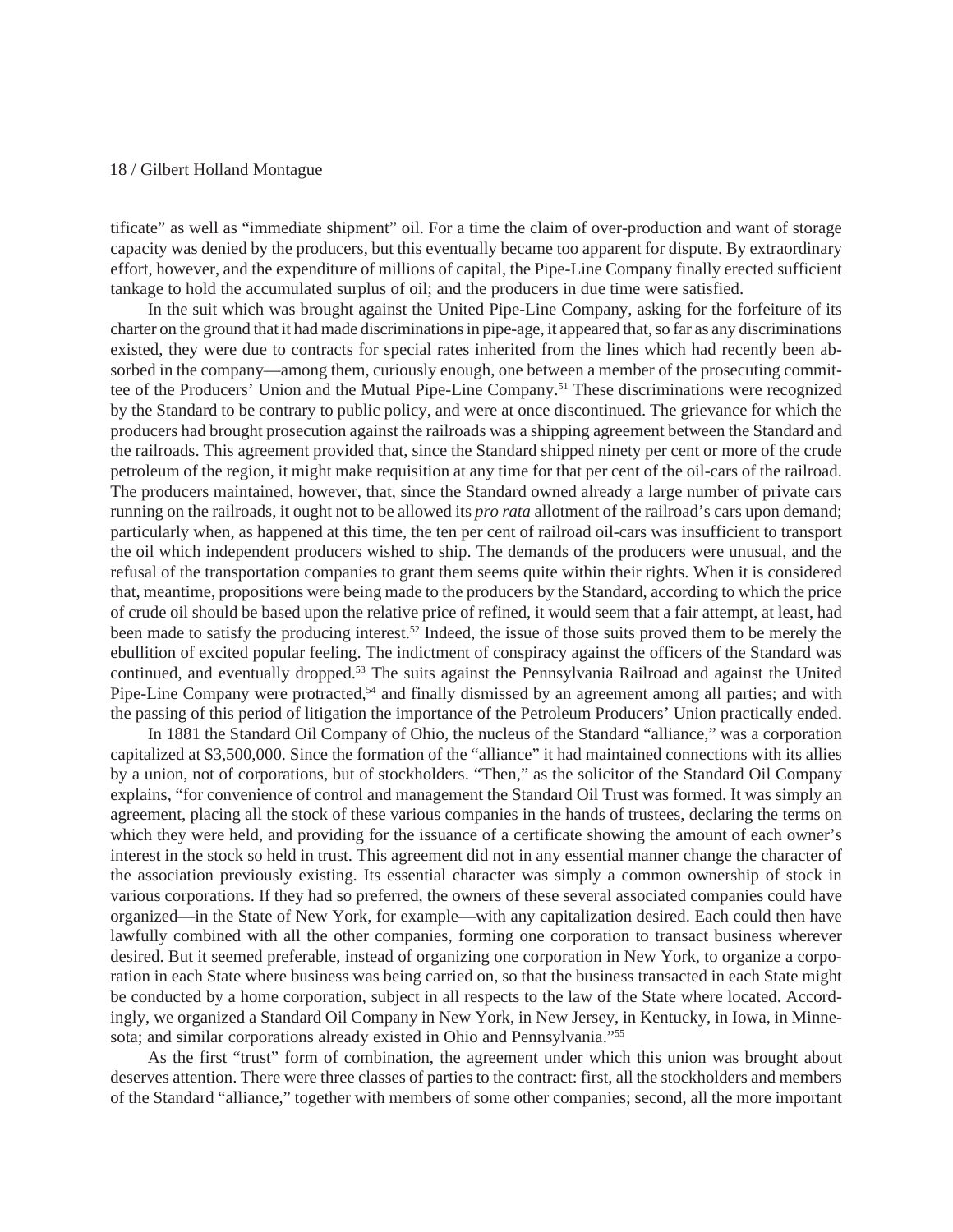officers and stockholders of these several companies; and, third, a portion of the stockholders and members of some additional corporations and limited partnerships. Provision was made for the admission of new companies and individuals, and for the formation, whenever advisable, of a Standard Oil Company in any State or Territory in the Union. The parties of the several classes were to transfer all their property to the Standard Oil Companies in their several States, in consideration of which they should receive stock equal at par value to the appraised value of the property so transferred.<sup>56</sup> This stock — and here is the significant feature of the new organization—was to be delivered to trustees, and held by them and their successors thereafter; and no subsequent issue of stock should be made by the companies except to these trustees. In return for the stock intrusted to them, the trustees were to deliver trust certificates, equal to the par value of the stock of the several Standard Oil Companies to be established and to the appraised value of the stocks of other companies delivered to the trustees. The trustees provided for were nine in number. They were John D. Rockefeller, O. N. Payne, and William Rockefeller, elected to hold office till 1885; J. A. Bostwick, H. M. Flagler, and W. G. Warden, to hold office till 1884; and Charles Pratt, Benjamin Brewster, and John D. Archbold, to hold office till 1883. At each annual meeting the certificate owners elected three trustees, for three years each, to fill vacancies due to expiration of term. Such was the "trust" as formed by the agreement of January 2, 1882.57

By an amendment two days later this agreement was slightly changed, as it was deemed inexpedient that all the companies mentioned should transfer their property immediately to the several Standard Oil Companies. The trustees were given power to decide what companies should convey their property and when the sale should take place. The powers of the trustees, then, as defined by the "trust" agreement, were to collect on the stock which they held the dividends of the several constituent companies, and afterwards, upon the trust certificates outstanding, to disburse their receipts as dividends.

Four years before the formation of the trust, two pipe-line companies—the Seaboard Pipe-Line Company and the Equitable Petroleum Company—projected to afford an outlet to the seaboard, had been organized by oil producers.<sup>58</sup> Upon their failure, the producers organized the Tidewater Pipe-Line Company, which ran from the Bradford region to Williamsport, a distance of one hundred and ten miles; and thence, by a connection with the Philadelphia and Reading Railroad, the oil was carried a distance of two hundred and fifty miles to Philadelphia.59 On the 1st of June, 1879, this company commenced the shipment of oil. The railroads were not content to see the oil traffic slip through their hands; and on the 5th of June, at a conference between the four trust lines at Niagara Falls, resolute measures were adopted to drive this rival transportation agent from the business. The rate on crude oil per barrel was lowered to 20 cents on all oil of the Standard "alliance" moving from the oil regions to New York, Philadelphia, and Baltimore.<sup>60</sup> A corresponding reduction of the rate to the general public was made from \$1.15 to 30 cents. These rates took effect at once;<sup>61</sup> and, as competition continued, a further reduction was made on August 1st to 15 cents per barrel.<sup>62</sup>

Throughout the period of the organization of the trust, and for a full year after, this fierce contest between the railroads and the Tidewater Pipe-Line Company continued. The immediate effect, of course, was to benefit the shippers, and particularly the largest shipper, which was the Standard. The ownership by the Standard of the terminal facilities and of the greater number of the oil-cars of the railroads now became a fact of importance. In consideration of its heavy investments in these interests, and of its agreement to ship and to unload its oil at its own risk, the Standard had already been allowed rebates.<sup>63</sup> But now the Standard began the building of pipe-lines to the seaboard and the formation of the National Transit Company. As pipe-lines were a cheaper mode of transportation than railways, the building of these lines made necessary a readjustment of freight rates; and, as the pipelines then building could not carry the oil the entire distance, contracts for joint carrying had to be made with the railroads. The first contract—made between the National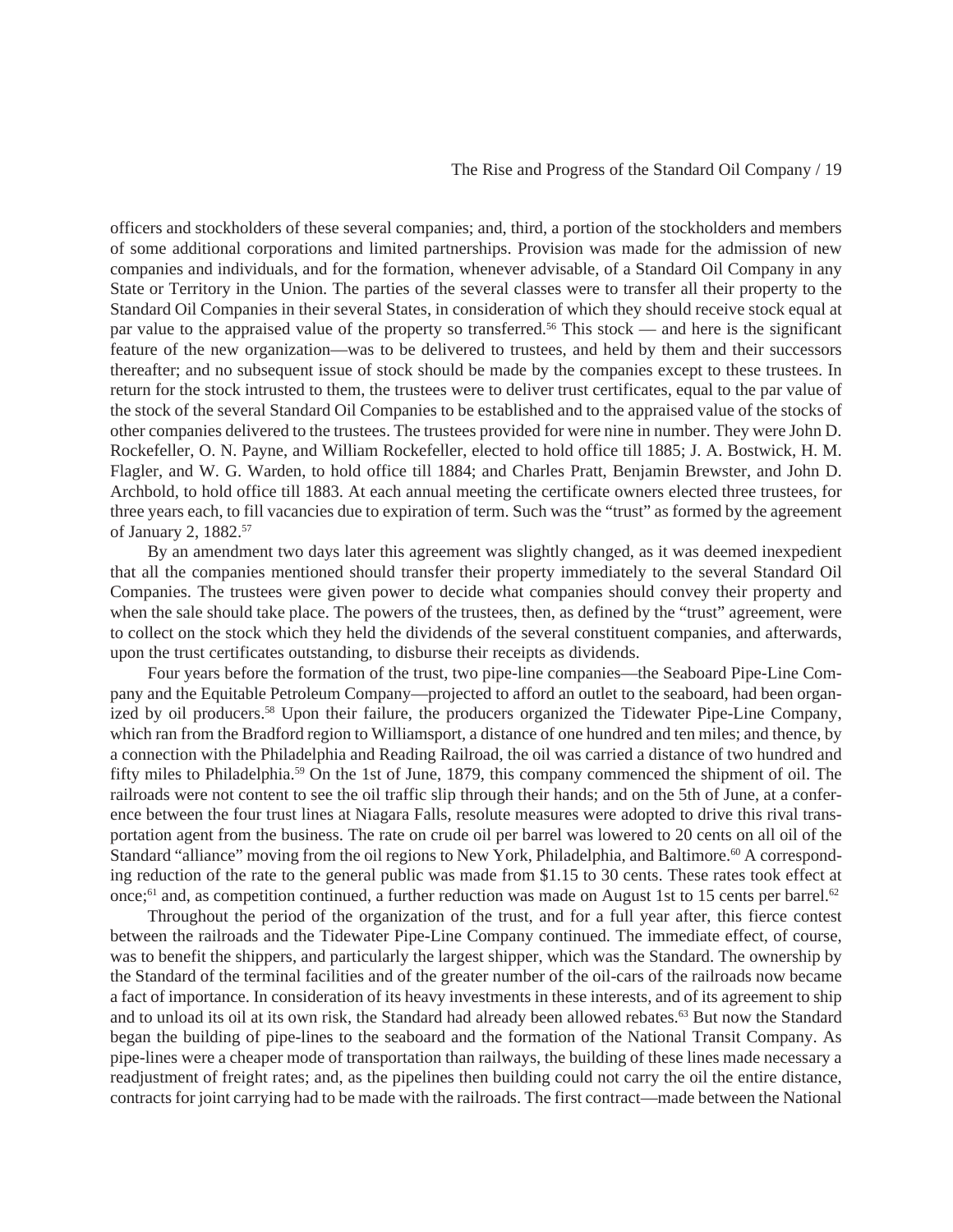Transit Company and the Pennsylvania Railroad on May 6, 1881—related to the apportionment of the freight when the haul was partly by pipe-line and partly by rail. The Pipe-Line Company guaranteed the railroad one-third of the transportation of oil to the seaboard.<sup>64</sup> The Standard was to pay exactly the same rate as other shippers over the railroad. On such oil as was carried partly by pipeline and partly by rail a through rate was made, of which the pipe-line naturally received a share; and, finally, the Pipe-Line Company agreed to remit part of the charge of its local pipes to the railroad. Instead of a contract for rebates to the Standard, this was a contract for rebates to the railroad. The reason for this contract was that the seaboard pipe-line of the Standard did not extend beyond Hamilton, Pennsylvania; and to compensate the railroad for its low rate of freight and for its grants of rights of way—no free-pipe-line law then existing in New Jersey —these rebates were provided.

Strengthened by these mutually helpful contracts, the National Transit Company and railroads were meanwhile wearing out the Tidewater Pipe-Line Company, and in 1883 forced it to cease its opposition. The company was never absorbed by the Standard Oil Trust; but on October 9th, by an agreement with the National Transit Company, it agreed to accept as its share of the oil traffic eleven and one-half per cent of the total pipe-line transportation of petroleum to the seaboard, and was guaranteed \$500,000 in annual profits for fifteen years.<sup>65</sup> With this settlement the war of the transportation agents ceased, and the Standard Oil Trust established itself in the strategic position which substantially controlled the transportation of oil to the seaboard. By the early seventies the Standard had attained the preeminence in mechanical efficiency which it has ever since maintained; by the agreement with the Pennsylvania Railroad in 1878 it had gained a dominance over transportation which it never since has lost; and by its contract in 1881 it made possible the completion of its pipe-line to the seaboard and its independence of railroads. Such contracts as the Standard subsequently made with the Pennsylvania Railroad were agreements by which the railroad got some part of the freight, though it did no part of the carrying.

The Standard Oil Trust now gave rebates instead of receiving them. Over every branch of the industry, in 1883, it was supreme.

#### 1883–92

From the very beginning of the oil industry in Pennsylvania, movements for the restriction of oil production had been frequent. Restriction had been the aim of the Petroleum Producers' Association at its organization in 1869. The association had maintained an agency to store all oil above a certain amount and keep it from the market. This early "shut-down" failed because of the enormous production in Butler County. Succeeding "shutdowns" in 1872, 1874, 1876, and 1878 met with similar fate. In 1884 there was another general movement among producers to restrict drilling; but, through the refusal of the operators who were running large wells in the new Thorn Creek district, the movement was only partially successful. It led, however, to the organization of the Producers' Associated Oil Company, with a capital stock enabling it, when necessary, to purchase oil property in order to curtail production.<sup>66</sup>

On the 1st of October, 1887, this new organization, embracing eighty-five per cent of the fourteen thousand producers in the oil regions, agreed with the Standard Oil Company to restrict production. From June to October the Producers' Protective Association, by various secret and public meetings, had encouraged the movement. The conditions of the industry favored the organization. The accumulated stock of oil was thirty-one million barrels, prices were below the remunerative point, and the Standard was losing by the deterioration of oil in its store. After conference between the Standard and the associated producers, it was agreed that the producers should restrict their production one-third during the following year, in consideration for which the Standard turned over to the producers six million barrels of oil, at the market price at the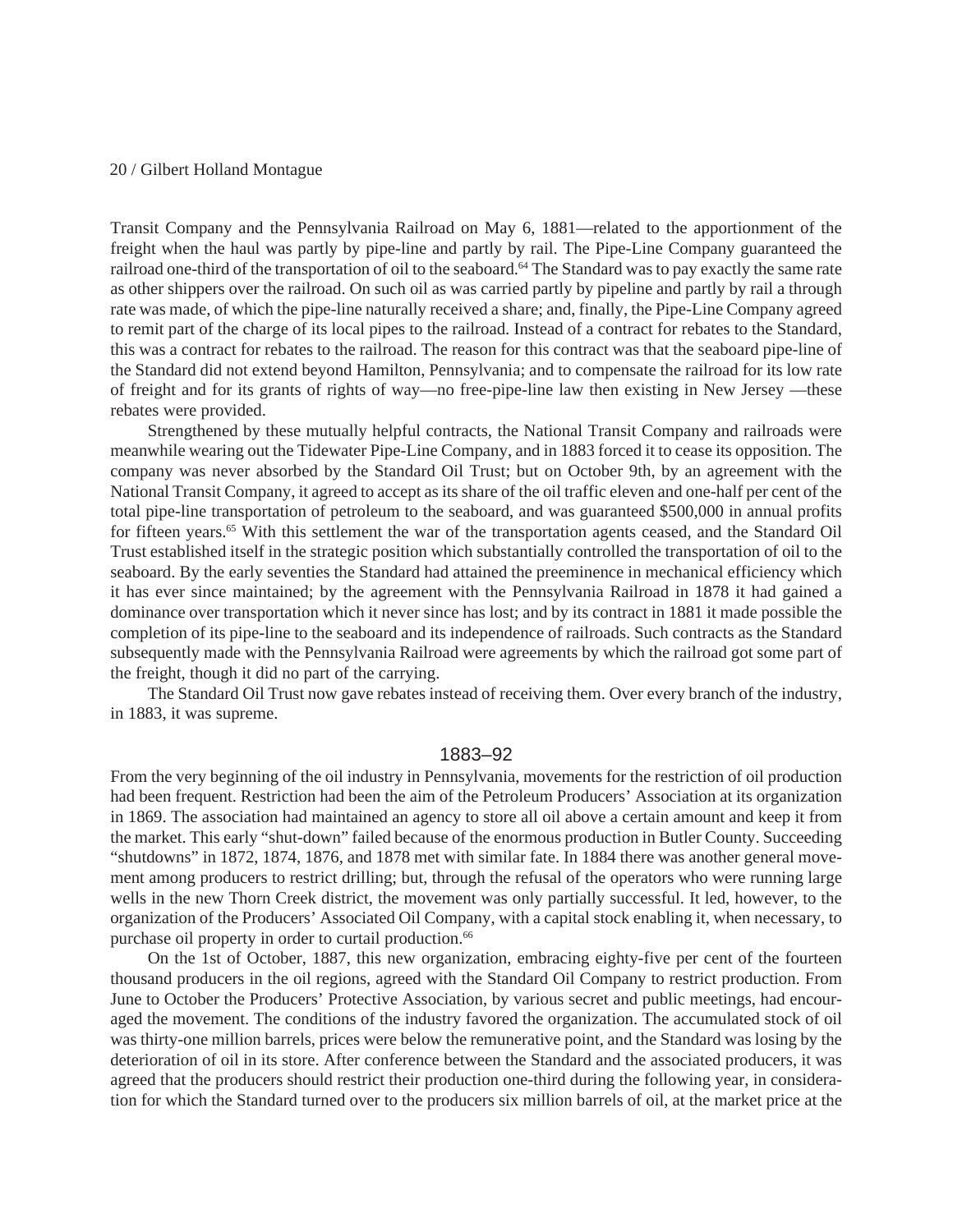time of the contract, and secured to the producers the profit from the anticipated rise in prices.<sup>67</sup>

By this bargain the producers immediately profited. On the oil they received from the Standard they made 9 cents a gallon. Encouraged by their success, they made agreements during the next year with the Well-drillers' Union to equalize the amount of oil produced by each individual.<sup>68</sup> Although it was not possible to bring all the producers into the agreement, the price of crude oil was advanced by this restriction 29 cents per barrel. The price of refined oil to consumers was advanced about three-fourths of a cent—an increase somewhat less than the advance in crude oil. Although the Standard Oil Company had entered into the agreement only at the urgent request of the producers, as the chief refiner it bore the burden of the advance; and when the "shut-down" was found to be injuring the laborers employed in the drilling of wells, and the Producers' Association set aside one million barrels of oil for their relief, the Standard added another million for the same purpose. This philanthropy, in the end, proved not unprofitable. The Standard benefited by the harmony it had established; and the producers, by relieving the well-drillers, prevented them from working for producers outside the agreement.

As was to be expected, the results of this movement were only temporary. In time the "shut-down" was abandoned, but not until it had gained a great though transient benefit, and had given the impulse to the building of several pipe-lines.

To the producers the Standard had come as a pacificator, restoring harmony where before had been mutual suspicion and distress. To the refiners, however, the Standard had never appeared other than a competitor, enabled by its greater size to secure favors denied its smaller rivals. Freight discriminations, before the passage of the Industrial Commission Act in 1887, were common; all oil shippers received some rebate from the published rate, the amount varying roughly according to the favorable position of the refiner for making his bargains.<sup>69</sup> How completely proper this seemed to the railroad manager of that day, and how sound appeared the reasons on which it was based, is well illustrated by the decision of the Ohio court, in 1884, in a suit brought by a firm of independent refiners against the Lake Shore and Michigan Southern Railroad to prevent the granting of rebates to the Standard Oil Company.<sup>70</sup> The rebates complained of, the court found, amounted to 10 cents per barrel on all the oil the Standard shipped; but the consideration for these rebates the court found in the following fact:

"Prior to 1875 it was a question whether the Standard Oil Company would remain in Cleveland or remove its works to the oil-producing country, and this question depended mainly upon rates of transportation from Cleveland to the market; prior thereto, the Standard Company shipped large quantities of its products by water to Chicago and other lake points, and from thence distributed the same by rail to inland markets; it then represented to the defendant the probability of such removal; water transportation was very low during the season of navigation; unless some arrangement was made for rates at which it could ship the year around as an inducement, it would ship by water and store for winter distribution; it owned its tank-cars and had tank stations and switches, or would have, at Chicago, Toledo, Detroit, and Grand Rapids, on and into which the cars and oil in bulk could be delivered and unloaded without expense and annoyance to defendant; it had switches at Cleveland leading to its works at which to load cars, and would load and unload all cars; the quantity of the oil to be shipped by the company was very large, and amounted to ninety per cent, or more of all the oil manufactured or shipped from Cleveland, and, if satisfactory rates could be agreed upon, it would ship over defendant's road all its oil products for territory and markets west and northwest of Cleveland, and agree that the quantity for each year should be equal to the amount shipped the preceding year; upon the faith of these representations the defendant entered into a contract; the rates were not fixed rates, but depended upon the general card tariff rates as charged from time to time [by which its shipments were] substantially to be carried from time to time at about 10 cents per barrel less than tariff rates; in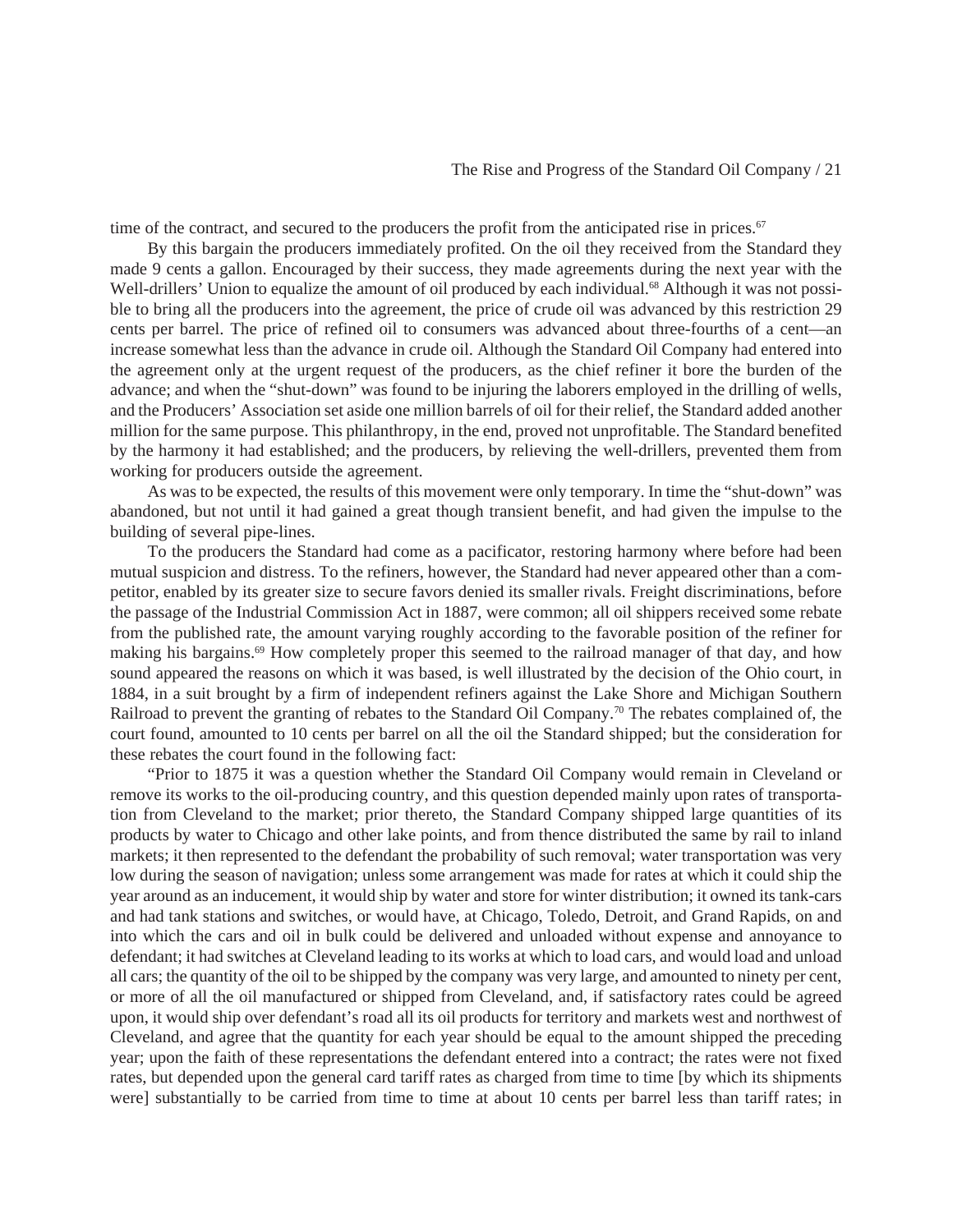consideration of such reduced rates as to bulk oil, the Standard Company agreed to furnish its own cars and tanks, load them on switches, and unload oil shipped in barrels without expense to defendant, and, by reason thereof, with less risk to defendant; and was also to ship all its freight to points west and northwest of Cleveland (except small quantities) to lake ports not reached by rail, and so to manage the shipments as to cars and times as would be most favorable to defendant...

"At a cost exceeding \$100,000 the Standard Company had constructed the terminal facilities promised and herein found; in actual fact, the risk of danger from fire to defendant, the expense of handling in loading and unloading, and in the use of the standard tank-cars is less than upon oil shipped without the use of such or similar facilities; the Standard Company commenced by shipping about four hundred and fifty thousand barrels per year over defendant's road, which increased from year to year, until, in 1882,... the quantity so shipped on defendant's road amounted to seven hundred and forty-two thousand barrels, equal to two thousand barrels, or one full tank-load, per day.

"Said arrangements are not exclusive, but are at all times open to others shipping a like quantity and furnishing like device and facilities."

By successive contracts, the court found, this agreement was continued in 1880, 1882, and 1883; and, in conclusion, the court declared that the evidence presented supported the contention of the Standard that the advantages secured to the Standard by its contract with the railroad were not, in the accepted sense of the term, rebates, but were an equivalent for the lowered cost of freight. In so holding, the court was but following the current judgment of the time.

But there were at that time other departures from the regular tariff rates which cannot so readily be explained. Throughout 1888 there were sudden and distressing increases in the tariff rates for oil, which seriously inconvenienced the inland refiners.<sup>71</sup> A notorious example of such charges was found in the management of the Cleveland and Marietta Railroad by its receiver in 1885. The Standard, it appears, controlled most of the pipe-lines in the Macksburg field connecting with the several stations of the railway; and its local manager was desirous of determining a through rate on oil from the well to Marietta. Accordingly, he arranged with the receiver of the railroad that the rate be 35 cents per barrel, and that the railroad should collect this rate and pay over to the Standard 25 cents for pipeage. This agreement was put in writing, and forwarded for approval and execution to the Standard Oil Company. Meanwhile the receiver raised the tariff rate for oil from 17½ cents to 35 cents for all shipments made over this line, with the result that one refiner, carrying his crude oil from the well to the station by his own pipe-line, was forced to pay 35 cents freight, of which 25 cents was at once to be turned over to his competitor, the Standard Oil Company, for pipeage which it had never rendered. Whether the cost of pipeage warranted so large a proportion of the through rate going to the Standard is a question which cannot be answered offhand. The indefensible method of collecting the combined pipeage and freight charges was more plain. The Standard Oil Company never carried this contract through, but sent it back to its manager with instructions to end the arrangement and refund to the shippers the amount of these wrongful rebates. This was done before suit was brought to remove the receiver.72

A more typical example of the rebates of this period is the contract between the National Transit Company and the Pennsylvania Railroad. According to this agreement the Transit Company, which was the transporting agent of the Standard Trust, agreed that, if out of the total amount of oil shipped to the seaboard the Pennsylvania Railroad should not have moved twenty-six per cent, the Transit Company should ship by the Pennsylvania Railroad the amount required, and the railroad should be entitled to one-half the current rate thereon. By another contract of the same date it was provided that, if the railroad company preferred, the Transit Company itself would carry this extra quantity, and would then pay to the railway freight on the oil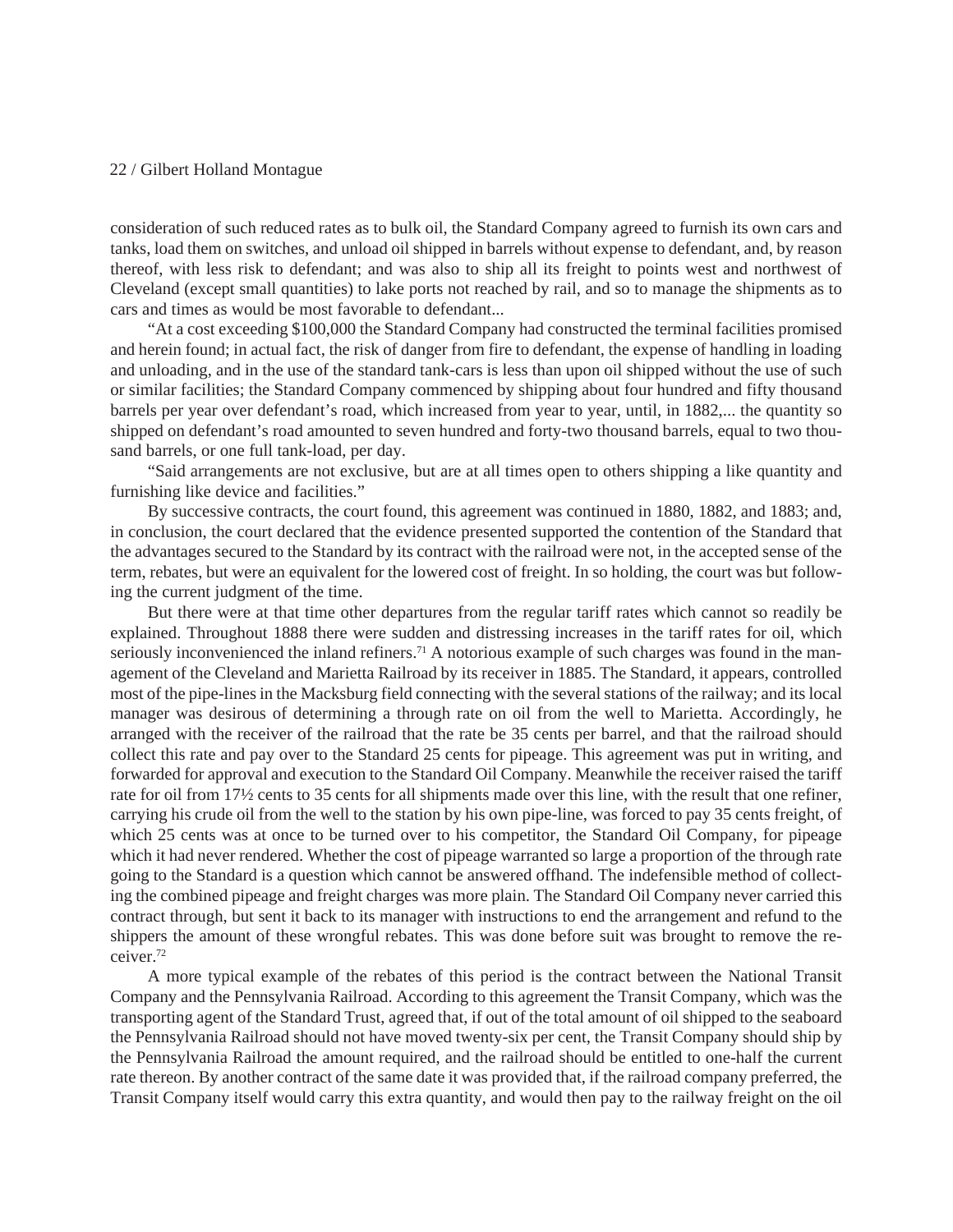thus carried by itself, after deducting 6 or 10 cents a barrel as compensation for pipeage. In return for these stipulations it was agreed that all joint rates from any delivery point of the local pipe-lines to any refining or terminal point should be fixed by the railroad in concurrence with the Transit Company; and at the time of the agreement this rate was fixed at 45 cents to the seaboard.<sup>73</sup>

The advantage to the railroad, under this agreement, is manifest. Throughout the continuance of this contract, which was the last one made and continued till 1887, there was a regular deficiency in the share of the oil to be carried by the railroad, amounting in some months to eighty thousand barrels, and settled by payments of the Transit Company to the railroad.<sup>74</sup> Essentially it was a contract of rebate to the railways rather than of rebate to the Standard, the motives of which were similar to the contract of 1881. It was a payment to the railroad in compensation for grants of rights of way. Other pipe-lines could not get through to the seaboard because they could not make terms with the railroads. The advantage accruing to the Standard from such a contract as this was good-will, of which it stood at that time in great need. "The pipe-line was then completed to the seaboard," explains Mr. Dodd, solicitor of the Standard. "It could not have reached that point without the consent of the railway company, as no free-pipe-line law then existed in the State of Pennsylvania. It was still necessary to have a traffic contract with the railroad to deliver oil to the railroads at different points on the through line." Clearly the injustice of this contract, if any there be, should be laid at the door of the railways. To them rather than to the Standard did the greater benefit accrue. And if this contract, by providing that joint rates for the transportation of oil should be fixed by the railroad in concurrence with the Transit Company, opened the way to such abuses as the sudden and arbitrary raising of rates at less-important shipping points not used by the Standard, the blame belongs rather with the railroad than with the Standard Oil Company.

The passing of the Interstate Commerce Act, in 1887, makes a natural division in the record of the railroad arrangements made by the Standard. By the terms of that act discriminations were forbidden, and such contracts with shippers as had been the rule since the late sixties were made illegal. The Interstate Commerce Act seems to have been observed by the Standard Oil Company. "Little testimony," says the Industrial Commission of 1900, "was brought forward to prove that it still actually receives lower rates for shipment over the same tracks than its competitors."75 In the testimony before the commission on this latter point the opinion was expressed by witnesses testifying in opposition to the Standard Oil Company that direct discriminations and rebates are still received by the Standard; but the evidence adduced in proof of this opinion was unsatisfactory, and was considered entirely inconclusive by the commission.76

In other ways than by discriminations in actual rates the Standard Oil Company, after 1887, secured special advantages in transportation. The shipments of oil from those localities which it chose for distributing points were so large that the freight rates for that locality were naturally most favorable to this chief commodity of shipment. Competitive points, points where several railroads compete, or where water transportation competes with the railways, were generally fixed upon as distributing centres. Accordingly, lower freight rates prevailed at the large shipping points of the Standard than prevailed at places where its competitors made most of their shipments. The Standard Oil Company located its refineries at points nearer the place of consumption, and so economized in shipping distance. Thus it transferred most of its business from Cleveland to Whiting, Indiana, in order to be nearer the Southern market and to the West, and began to supply the Eastern market from its refineries at Bayonne, New Jersey. By wise distribution of its refineries the Standard became largely independent of the changing freight rates that distressed those independent refiners who shipped their oil long distances.77 A less honorable advantage, it has been alleged, accrued to the Standard by the practice, among the railroads, of under-billing the weight of the contents of the tank-car. As to interstate shipments, this has been specifically denied by representatives of the Standard Oil Com-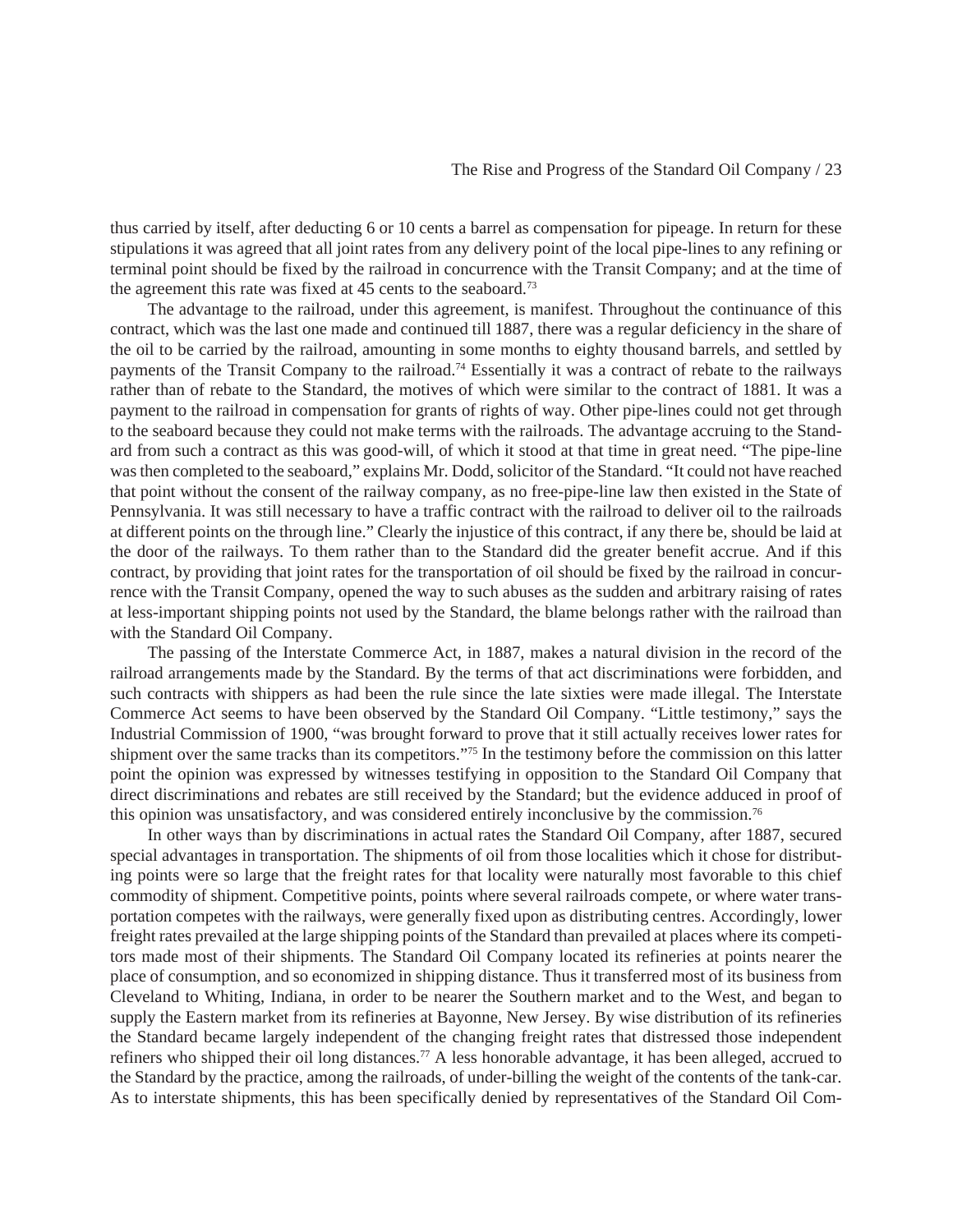pany; and the instances where such under-billing has occurred are explained as occasional errors.78

Immediately after the passage of the Interstate Commerce Act and the creation of the Interstate Commerce Commission the relative charges and advantages of tank and barrel shipments were brought in issue. Prior to 1888 it was universal to charge lower rates per one hundred pounds for oil in tanks than for oil in barrels; but in 1888 the Interstate Commerce Commission ordered that the rates on oil in tank-cars and in barrels should be the same, the weight of the barrels being included in the weight charged upon. The railways complied generally with the order of the Interstate Commerce Commission; but later, when the independent refiner secured an order from the commission that the weight of barrels should be disregarded in charging for shipments of oil, the railways refused to comply with this order or to pay the damages assessed in reimbursement of the charge made for the weight of the barrels.<sup>79</sup> As to the relative advantages of tankcars and barrels, and whether a relatively lower charge for oil in tank-cars than for oil in barrels is justifiable, there was much disagreement. The tank-car, it appears, is always unloaded by the consignee and loaded by the shipper, while the contrary is usually true with barrels. The barrel, it was urged, should not be carried free of charge because it is a merchantable article and its value is added to the price of the oil sold. On the other hand, the box-car in which the barrels are shipped can contain a return load, while the tank-cars must be returned empty.80 The Standard is the largest shipper by tank-cars and owns most of the tank-cars in use. It gains not only such advantages as are given to shippers by tank-cars, but also the mileage of three-fourths of a cent per mile which is paid by the railways for the use of its cars.<sup>81</sup>

With nothing more exciting than an occasional case before the Interstate Commerce Commission regarding shipments by tank-car, the Standard Oil Trust continued from 1887 until 1892. Its growth and prosperity had been steady. The property of the various companies that entered the trust in 1882 was valued at \$75,000,000. In 1892 the value was estimated at \$121,631,312; and fifty per cent, of this increase had come from profits invested and the remainder from additional capital subscribed.<sup>82</sup> The dividends meanwhile had risen from five and a quarter per cent in 1882 to twelve per cent in 1891. During the ten years following 1882 there had been a gentle decrease in the price of refined oil and a slight decrease in the difference between the price of refined and the price of crude oil—a difference which measures the charge for refining.83 The attitude of the Standard Oil Trust during these years was one of quiet dominance. It was now to meet an unexpected difficulty in the courts, which rendered necessary a complete change of organization.

#### 1892–1903

In 1891 the State of Ohio, by its attorney-general, began action to oust the Standard Oil Company of its corporate rights, on the ground that it had abused its corporate franchises in becoming a party to an agreement against public policy. The petition averred that in "violation of law and in abuse of its corporate powers, and in the exercise of privileges, rights, and franchises not conferred upon it," the defendant company had become a party to the trust agreements of 1882. "All the owners and holders of its capital stock, including all the officers and directors of said defendant company, signed said agreements without attaching the corporate name and seal." Prior to the dates of the trust agreement aforesaid, the petition continued, the defendant's capital stock consisted of thirty-five thousand shares. Upon the signing of said agreements thirty-four thousand nine hundred and ninety-three shares of said stock, belonging to the persons who signed the agreement, were transferred upon the defendant's books to the nine trustees appointed and named in the agreement, by virtue of which "the nine trustees have been, ever since the signing of said agreements, and still are, able to choose and have chosen annually such boards of directors of said defendant company as they (said nine trustees) have seen fit, and are able to and do control the action of the defendant in the conduct and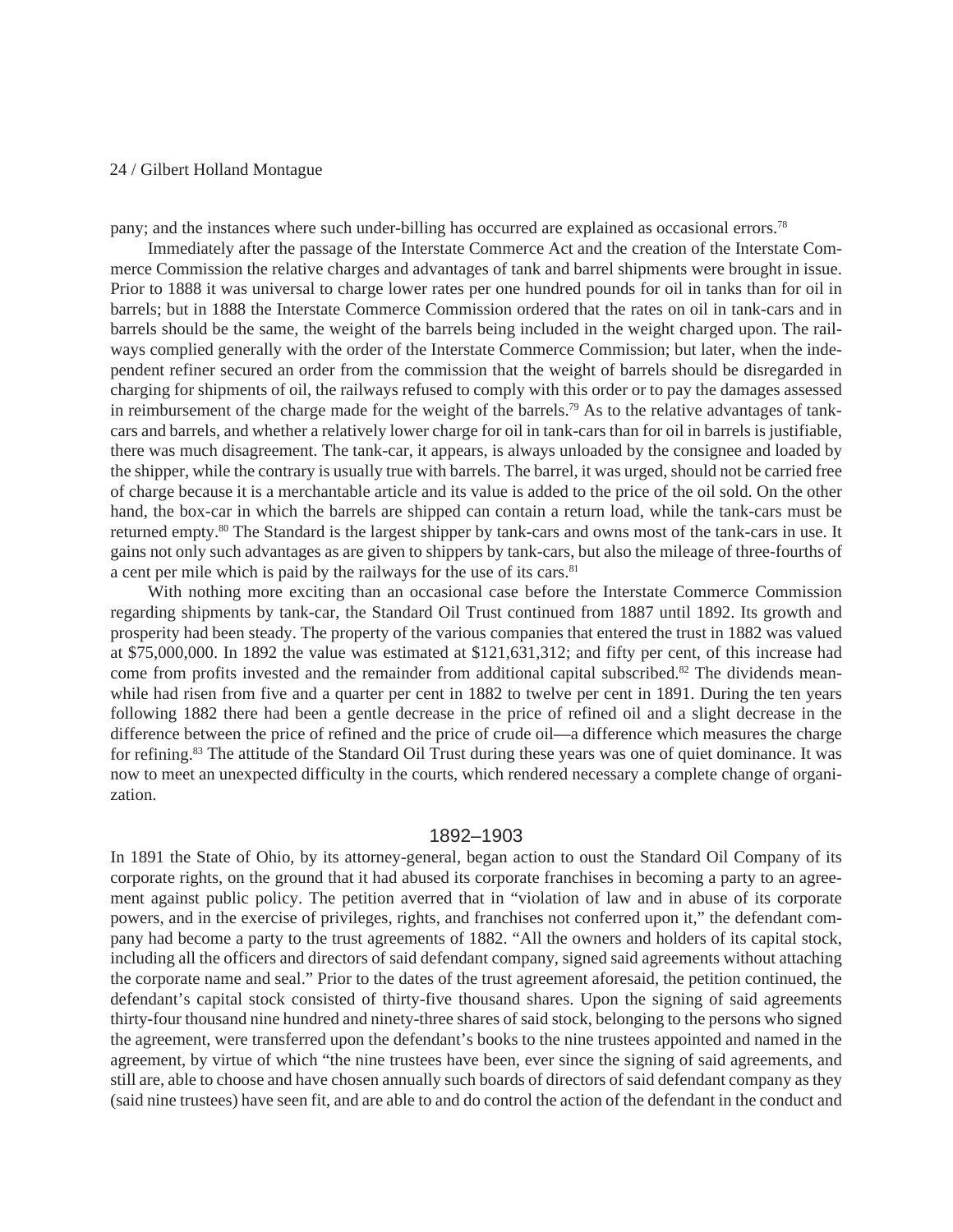management of its business."84

In answer to this petition the Standard Oil Company denied that it had become a party to either of the agreements in said petition set forth, or that it had at any time observed or carried out those agreements. "Said agreements," continued the answer, "were agreements of individuals in their individual capacity and with reference to their individual property, and were not nor were they designed to be corporate agreements, and defendant denies that said agreements have illegally affected its corporate capacity or that defendant has permitted its corporate powers, business, and property to be exercised, conducted, and controlled in an illegal manner."85

By a demurrer to the defendant's plea the issue was squarely raised whether the act of all the stockholders, officers, and directors of a corporation may rightly be called the act of the corporation. "It seems to us," the plaintiff argued, "impossible to read the agreement and consider the proceedings which confessedly have taken place under it without reaching the conclusion that there has been a studious design and effort on the part of the promoters of the trust scheme to obtain all the advantages of the actual presence and participation of the defendant corporation in the objects and purposes of the agreement without formally making it a party to it. But is substance to be sacrificed to shadow? Have we not shown sufficient actual corporate conduct to obviate the necessity for formal corporate action, such as the adoption of resolutions or the signing of a name?"<sup>86</sup>

The court adopted the argument of the plaintiff, and in its decision handed down March 2, 1892, based its rule on substantially the following reasons:

"A corporation, apart from the persons who compose it, is, by the fiction of the law, to be regarded as a legal entity only for convenience in the transaction of its business. When all or a majority of the stockholders' corporation do an act which affects the property and business of the company, and which, through the control their numbers give them over the selection and conduct of the corporate agencies, does affect the property and business of the company in the same manner as if it had been a formal resolution of its board of directors, and the act so done is *ultra vires* of the corporation and against public policy, the act should be regarded as the act of the corporation, and, to prevent the abuse of the corporate power, may be challenged by the State. The trust agreements in question are acts which must be regarded as the acts of the corporations, and, as such, *ultra vires;* and, tending as they do to the creation of a monopoly, to the control of prices as well as of production, these acts are also against public policy, and accordingly contrary to law."87

The place this case occupies in the law of corporations is of the first importance. A previous case, in which the Sugar Trust was defendant,<sup>88</sup> had decided that an agreement of associations to which the corporations were party was *ultra vires.* Further than declaring partnership of corporations illegal, however, the law had not yet gone; and upon the question whether such combination was illegal, because in restraint of trade and opposed to public policy, the court had declined to express an opinion. In the instance of the Standard Oil Company the court made a bold advance: it not only forbade members of several corporations to combine as such and merge their interests in a trust, but it also declared such combination a restraint of trade, illegal, and quite opposed to public policy, and by the force of its decision put an end to the trust as a form of business combination.<sup>89</sup>

Accordingly, in 1892, the Standard Oil Trust was dissolved and the separate establishments and plants reorganized into twenty constituent companies. The trust certificates, when surrendered, were replaced by a proportion of the shares of each company, properly divided. By the form of transfer adopted the trustees placed in the hands of their attorney the amount of shares held by the trustees in the several companies of the trust, and authorized the attorney to secure from each of these companies transfer upon their corporate books of stock certificates for whole shares and scrip for fractional shares thereof. Although the trust was formally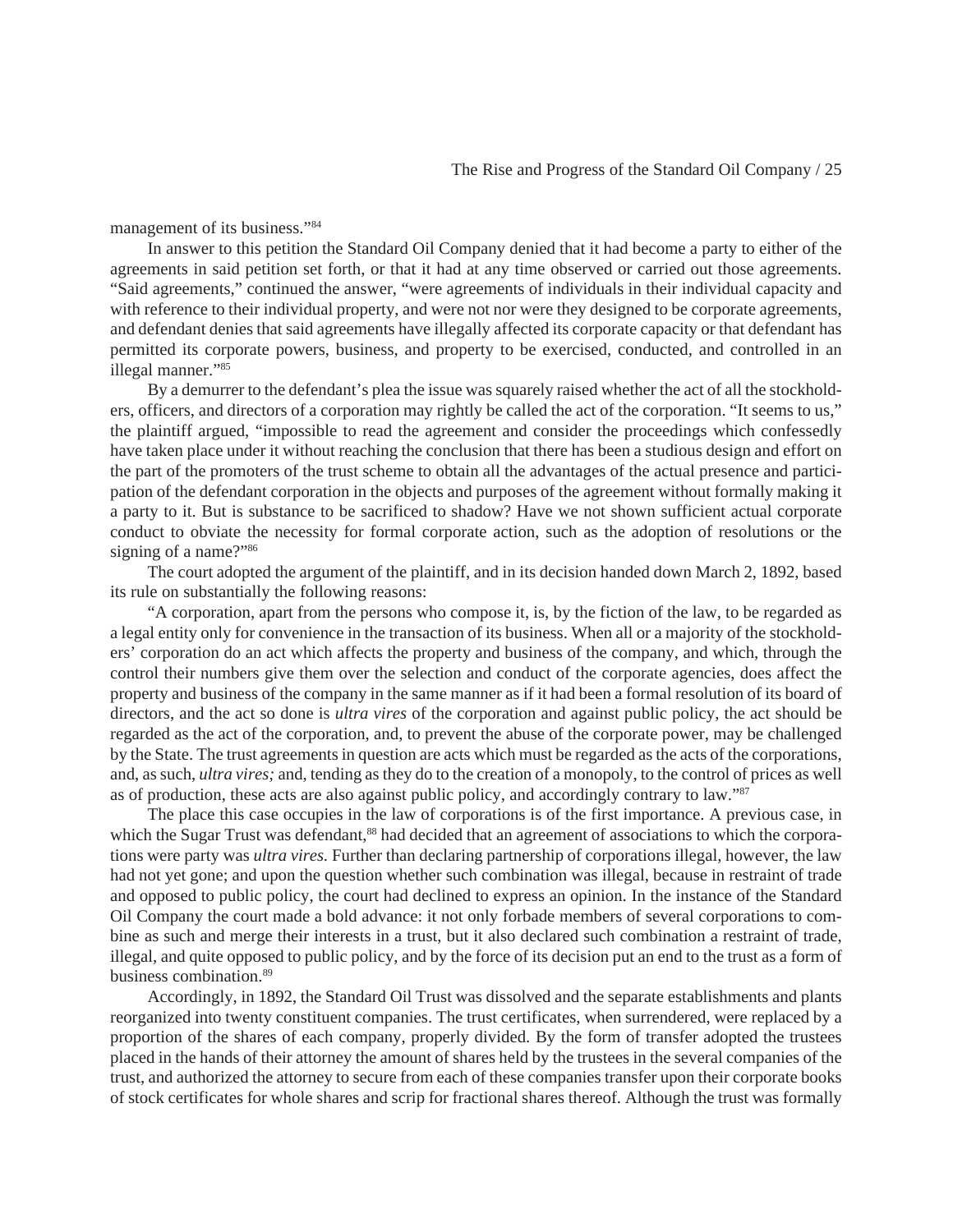dissolved, the men who were the trustees hold a majority of the stock in all the different companies which composed the trust, so that they work together as harmoniously as before. The replacement of trust certificates by proportional shares of stock in the separate companies continued slowly and is not yet complete. Substantial unity of action among the several companies was not changed.<sup>90</sup>

Since the agreement between the Tidewater Pipe-Line Company and the National Transit Company, 1883, by which the Standard "alliance" had attained the dominant position in the transportation situation, there had been few attempts on the part of the independent producers to build pipe-lines. Under the impulse of the agreement among the producers and the Standard, in 1887, to restrict the production of oil, the Producers' Oil Company, Limited, had been organized and a pipe-line built from Titusville and Oil City to the new McDonald oil-field. But this was a local pipe-line, and was speedily absorbed by another company, the Producers' and Refiners' Oil Company, in which independent refiners as well as producers were interested. In 1890 occurred the first attempt on the part of the independent refiners to build to the seaboard a pipe-line which should afford them transportation facilities equal to those of the Standard. With this aim in view the United States Pipe-Line was projected.

The prime-mover and first president of this company was Mr. Lewis Emery, an independent refiner in Bradford, Pennsylvania. To avoid heavy transportation charges, he had determined in 1890 to build a pipeline to the coast; and, pending the farther extension of his line, he had gone to the president of the Reading Railroad to secure a contract for transporting oil by that railroad from Williamsport, Pennsylvania. He was unable to make satisfactory terms, and accordingly determined to lay a pipe-line along the boundary of New York and Pennsylvania to Hancock, New York, and to secure a contract with the New York, Ontario and Western Railroad for transporting oil to the Hudson, with a right to construct a pipe-line later along its tracks. This contract was secured, and straightway the task of getting right of way for the pipe-line was begun. Immediately the usual obstacle appeared.<sup>91</sup> The opponents of the new company began to seek the right of way over the same route. They bought mortgages against pieces of land along the route, to induce the owners to give them another right of way. They bought strips of land crossing the projected route. The railroads also proved unsympathetic. When an attempt was made to lay the pipe-line under the Erie Railroad at Bradford, it was opposed by force, and later prevented by injunction from the courts. Another attempt to cross the Erie at Hancock met with similar fate. As a result, the pipeline had to be constructed back seventy miles to the Susquehanna River, and built from Athens to Wilkesbarre. The crossing of every railroad brought on a legal contest, and before Wilkesbarre was reached \$150,000 had been spent in litigation.<sup>92</sup>

These vexatious delays were not different in degree or kind from those met by any railroad or pipe-line in the securing of its right of way. In almost every case they were due to the desire of land-owners and speculators to extort from the constructing company a high price for what the company absolutely needed. The National Transit Company, no less than the United States Pipe-Line, had met these difficulties.<sup>93</sup> In the instance of the United States Pipe-Line Company the motive for the opposition of the railroads was clearly the desire to preserve the great advantages in the oil traffic which their contract with the National Transit Company had secured them. The Standard Oil Company, it appears, was not engaged in these obstructionary tactics—for the very sufficient reason, indeed, that the projected pipe-line much more vitally concerned the interests of the railroads than it did those of the Standard.

For some time the pipe-line transported oil from Wilkesbarre by rail over the New Jersey Central Railroad. It then sought to continue its course to the seaboard. It crossed the Pennsylvania Railroad by purchasing an acre of land. When it reached the Delaware, Lackawanna and Western Railroad it bought a farm in Washington, New Jersey, over which the railroad crossed, hoping that it might lay a pipe-line under the culvert. One Saturday night it laid its pipes and stationed an armed force of fifty men to protect them.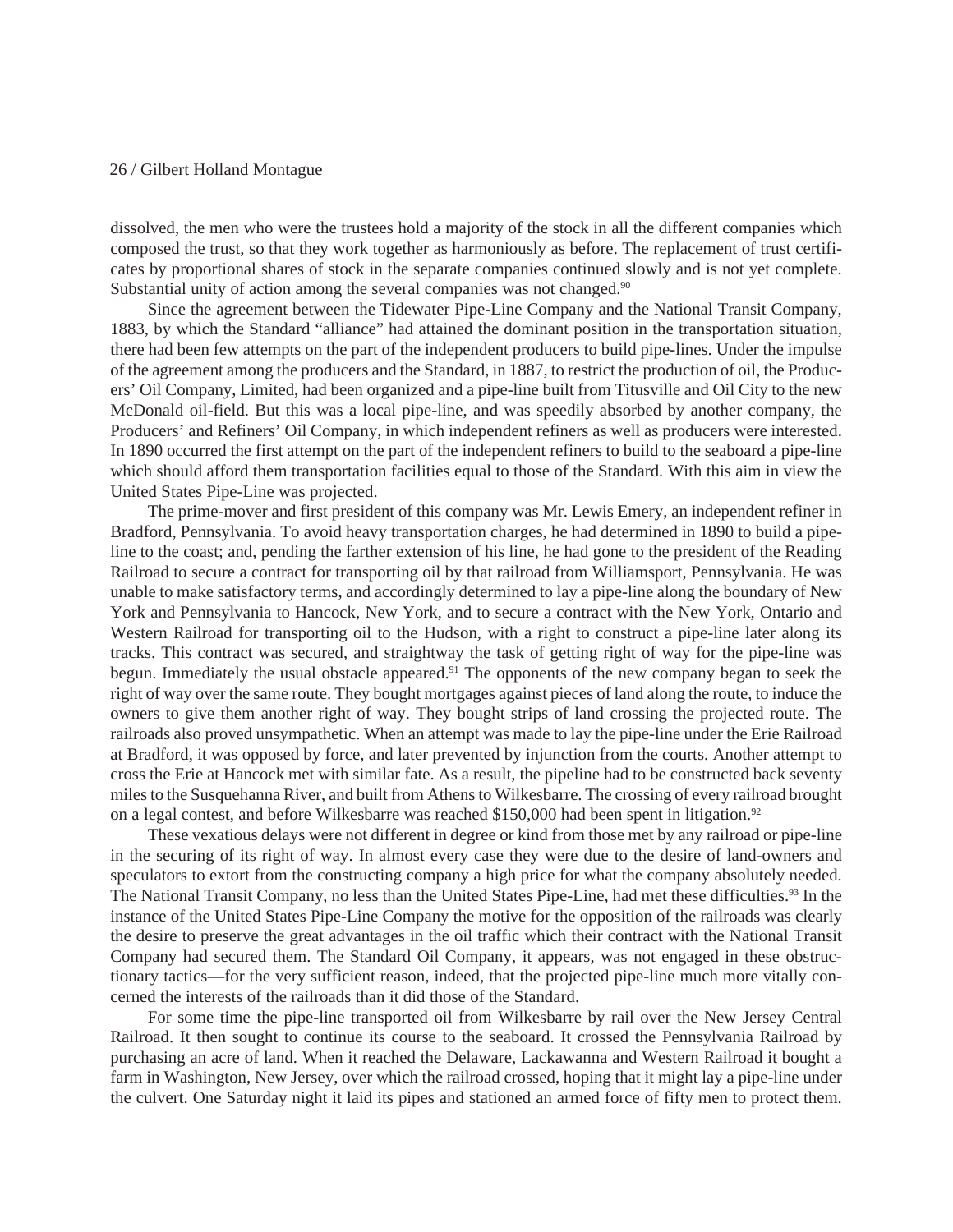Next Monday two wrecking-cars of the railroad, with two hundred and fifty men, rode in from Hoboken, and attempted to oust the employees of the pipe-line company. Resistance was made, and, to compromise the matter, it was arranged that men on each side should be arrested in order to make a peaceable legal fight in the courts. But while these proceedings were going on a couple of locomotives were brought up by the railroad, and hot coals, hot water, and stones were thrown into the culvert. Finally the railroad employees were driven away, and the pipe-line employees secured rifles and held possession of the field for seven months. The lower courts decided in favor of the pipe-line, but after four years of litigation the Supreme Court of New Jersey decided that the pipe-line must be removed.

Eventually the United States Pipe-Line will build to Philadelphia. Meanwhile it transports its oil from Washington, New Jersey, fifty miles over the New Jersey Central Railroad to New York,<sup>94</sup> at a rate much lower than the Standard has ever received for like distances. According to the contract between the railroad and the Pipe-Line Company, crude oil is carried fifty-two and one-half miles at the rate of \$7.93 per tankcar, containing twenty tons; and the railroad returns the empty cars free. The contract is for one hundred years, and may be abrogated by the pipeline upon five years' notice, the railroad having no right to abrogate  $it.95$ 

Meantime the Standard Oil Company bought a large proportion of the stock of the Producers' Oil Company, with a view, as it would appear, to securing a controlling voice in its management; but it was so opposed in its ownership that it transferred its shares to a certain Mr. John J. Carter. Mr. Carter brought suit to be allowed to vote his stock, but, as the organization was a limited partnership, the courts upheld the company in denying him admission.<sup>96</sup> With the United States Pipe-Line Company the National Transit Company was more successful. It secured \$383,000 out of a total of \$1,119,000 of stock, and, after permission to attend the meetings of the company and to vote the stock had been refused by unaminous vote of the other stockholders, the courts decided in favor of the National Transit Company. The purchase of stock was made, says Mr. Archbold, "with a view to having such knowledge as we could have rightfully through such ownership—as we should acquire in the progress of the affair";<sup>97</sup> and this information the National Transit Company gets from its one director upon the board of the United States Pipe-Line Company.98 To prevent the Standard Oil Company from obtaining control of these independent organizations, the Pure Oil Company was projected in June, 1895, to secure control of the other independent companies. In 1897 the Pure Oil Company was organized as a New Jersey corporation with authorized capital stock of \$1,000,000, of which \$377,000 has been paid in. The business of the company has been marketing refined oil, especially in Germany, and it has proposed to increase its capital to \$10,000,000.<sup>99</sup> In its structure this company is curiously like the former Standard Oil Trust. The holders of sixty-six thousand shares in the company, being more than a majority, vest the voting power of such shares in fifteen persons for twenty years; and it is agreed that onehalf of all shares hereafter subscribed shall similarly be transferred to the trustees. The ownership of the shares may be transferred, but purchasers have no rights other than those provided by the trust agreement. The trustees are to vote as a unit, to the full number of the shares they hold, at the election of directors. Onethird of the trustees retire annually, and their successors are elected by the general stockholders. By a vote of three-fifths of both classes of stockholders, on the redemption of the preferred shares at \$110, the trust may be cancelled.100 The formation of the voting trust, it was claimed, was made necessary by the attempt of the National Transit Company to secure control through the purchase of shares of the Producers' Oil Company and the United States Pipe-Line Company. In order to keep the control of the latter company in hands friendly to the independent interests, there was devised a voting-trust agreement, according to which the signers vested their interests in the stock in a certain Mr. A. D. Wood as trustee for five years from the 1st of April, 1893, unless sooner terminated by a vote of three-fourths of the stock so held in trust. Mr. Wood was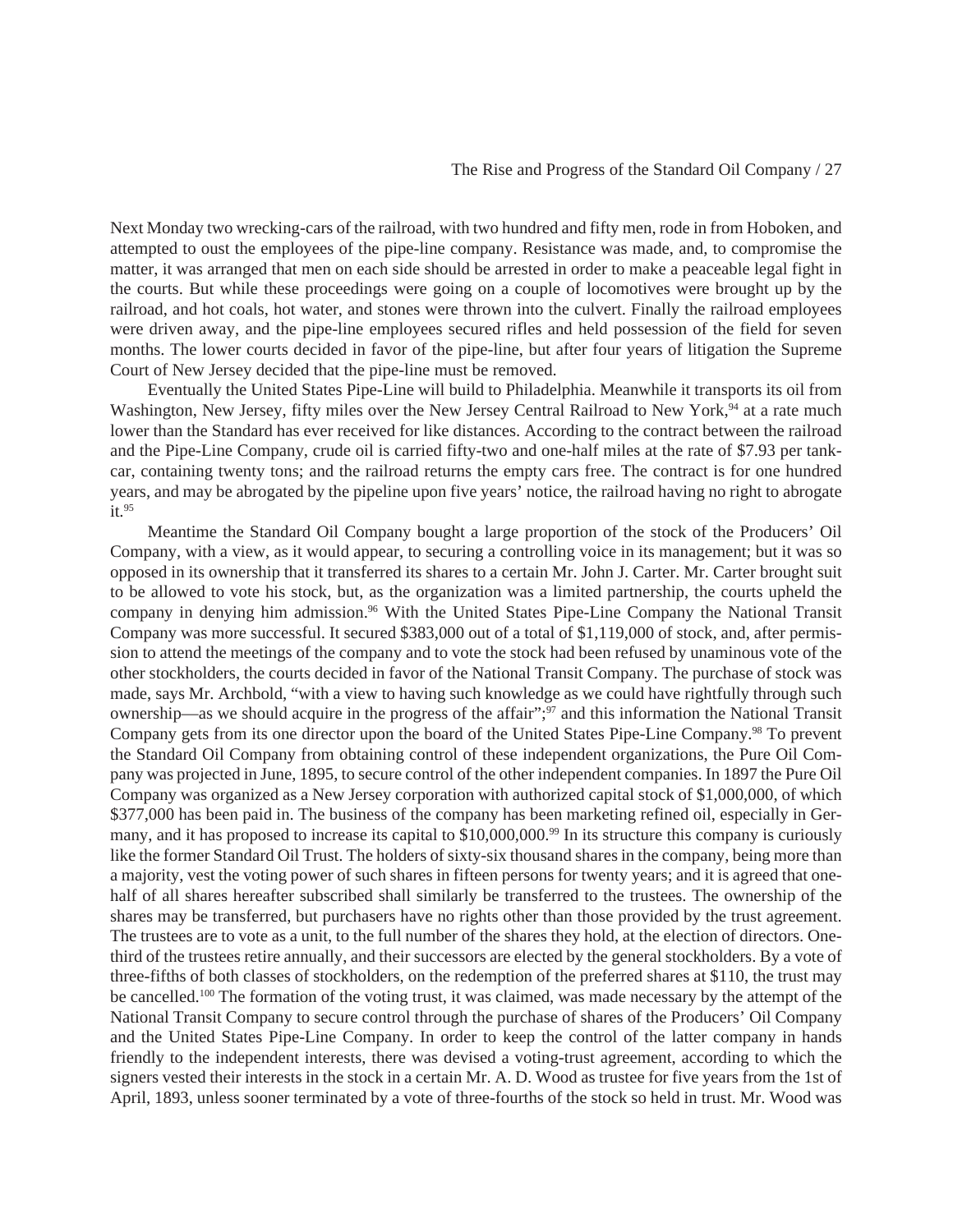allowed full power to elect officers, but was bound to vote for persons interested in the business as independent refiners.101 It is the purpose of the Pure Oil Company, at the expiration of this trust agreement, to anticipate any attempt of the Standard Oil Company to control the company.

While the independent refiners have been seeking security in the trust form of organization, the Standard Oil Company has adopted the contrary policy. In 1892 the trust dissolved into its constituent companies, the former trustees holding a majority of the stock in each corporation and the holders of trust certificates exchanging them for the stock of the several companies in agreed proportion. By purely informal harmony, a unity of action among these corporations was maintained. A large quantity of trust certificates were still outstanding; and the dividends, when declared, were at a certain percentage upon these outstanding certificates and at a properly adjusted rate upon the capital stock of the different companies, so that the rate of dividends might be considered as if it were entirely on the trust certificates at their former full amount. In order to secure more complete unity and to provide for the claims of smaller holders of trust certificates, the Standard Oil Company was organized under the laws of New Jersey in 1899. This corporation, though practically a new organization, was in form a continuation of the old Standard Oil Company of New Jersey, with an amended charter and capital increased from \$1,000,000 to \$110,000,000. This corporation was authorized to own the stock of any of the different corporations connected with the Standard Oil Company, and to buy from all parties who own such stock whenever they desired to sell.<sup>102</sup> "The new Standard Oil" Company of New Jersey," said the Industrial Commission in 1900, "has recently been formed with the intention of transferring the stock of the different corporations into the stock of the new company, so that, when the transfer is finally made, one single corporation, the Standard Oil Company of New Jersey, will own outright the property now owned by the separate companies which are commonly known and mentioned together under the name of the Standard Oil Company. This combination at present has no formal unity. It has a practical unity as great as it will have probably after the complete change into the New Jersey company is affected."103 Since 1900 about \$97,000,000 of the capital stock of this company has been used to purchase at par the stocks and properties of the other Standard companies, the capitalization of which was approximately \$97,000,000, but whose good-will and earning power, as represented by the market value of the stock, aggregates \$650,000,000.

Interesting as they are, the particular forms which the corporate organization of the Standard and of its competitors assume are the least important phase of their competition. The progress of both the Standard and the independent companies has been most marked in recent years in foreign countries. To place American oils in Eastern markets has required constant cheapening of production and transportation. An immense outlay for additional pipe-lines, more and larger steamers for ocean transportation, and the adoption of the tank-car and tank-wagon system of delivery have been made necessary, so that to-day crude oil is carried almost exclusively by pipe-lines, railroad transportation is confined to the products of crude oil, and the Standard has no arrangements apportioning to the railroads any share of the crude-oil traffic. At present it is in its methods of marketing, by which it meets competition at home and abroad, that the real interest lies.

Until 1895 the sale of crude oil by the producers had been on the exchange at Oil City. Throughout the eighties the market in the exchange had been wildly speculative, but, gradually, less and less oil came to be sold on exchange; and, finally, on January 23, 1895, the Seep Purchasing Agency of Oil City, on behalf of the Standard Oil Company, posted a notice that thereafter the prices paid by it to oil producers "will be as high as the market of the world will justify, but will not necessarily be the price bill on the exchange for certificate oil." The Seep Purchasing Agency purchases for the Standard Oil Company eighty per cent of the crude oil produced in Pennsylvania and Ohio, and by its action it fixes the price of crude oil in the oil regions. "We have before us," says Mr. Archbold, "daily the best information obtainable from all the world's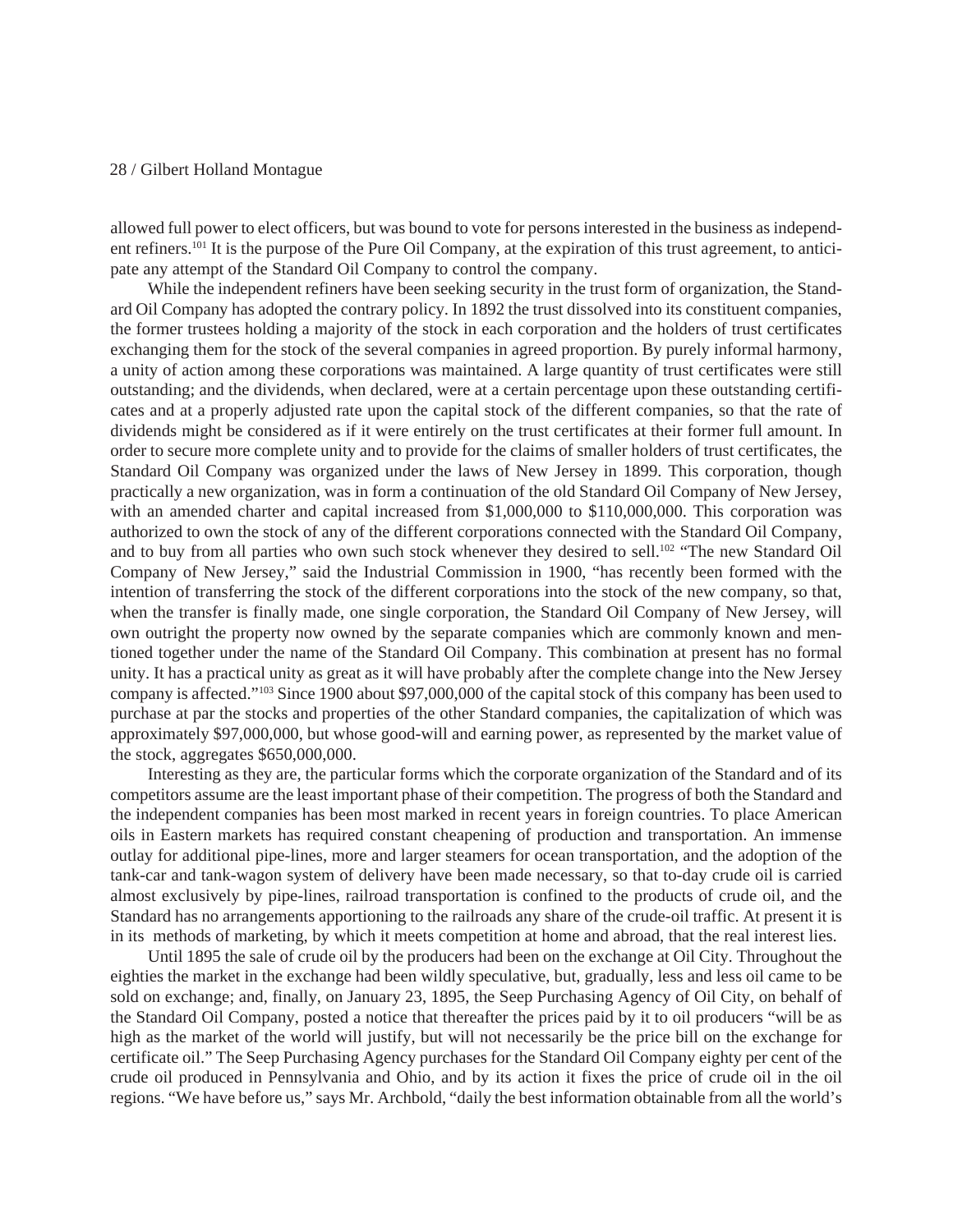markets as to what the offerings are, and as to what it is possible to sell for; and we make from that the best possible consensus of prices, and that is our basis for arriving at the current price."104 In the period from 1895 to the present, it may be added, the difference between the price of crude oil and the price of refined oil has remained almost constant,<sup>105</sup> which shows that this power of fixing the price of crude oil has not been abused, in spite of the fact that the Standard Oil Company during these years refined over eighty per cent of the output of oil.106

By its control of the pipe-line systems the Standard Oil Company maintains its advantage over the independent refiners of the oil regions. The practice of the pipe-line companies is to receive all oil produced in the wells with which their pipes are connected, gauging the amount and recording the quantity received from each producer. The producer may then receive from the company at any time the value of his oil in store at the price for that day, or, instead, may receive pipeline certificates which are negotiable in the open market. The company lays pipes without extra charge to new wells, though they be fifteen or twenty miles distant. In the proper management and extension of the pipe-lines, more than in any other branch of the business, is the necessity for large investments of capital apparent.107 In the early days of the industry the absence of these facilities completely demoralized the business; and for the adequate management of the lines no company except the Standard has been ready and able to make the necessarily enormous investment of capital. With their scant resources the smaller companies were unable to respond to the slightest sudden demand for new facilities. The superiority of the Standard Oil Company, in this particular, was clearly shewn in the sudden development of the McDonald field in 1891. In July of that year the output of the McDonald field was three thousand barrels daily. By the middle of August it had reached fifteen thousand barrels. By the first of September the Standard Oil Company, through its ally, the National Transit Company, was able to handle twenty-six thousand barrels a day; by the first of October it could handle forty thousand barrels a day; and when, in November, the production of oil reached nearly eighty thousand barrels per day, the capacity of the pipe-lines had risen above that figure. Iron tankage of the capacity of three million barrels was erected during these months, and fifty-three miles of pipe laid in a territory of twelve square miles.<sup>108</sup> Had the National Transit Company, with its \$30,000,000 of invested capital, not been in control, it may be seriously doubted whether local enterprise could ever have effected so remarkable an extension of pipe-lines in so short a time.

Associated with its advantages in transportation is the advantage the Standard Oil Company has in distributing its refineries in strategic locations. Not only is a saving in transportation charges thus effected, but advantages accruing from cheaper land, labor, and fuel are also secured. To gain this economy, the Standard Oil Company spent millions in new plants near New York and Philadelphia.<sup>109</sup> It bought the entire output of the refineries in the newly discovered oil region in Colorado,<sup>110</sup> and secured control in 1898 of seventy-five per cent of the refining business in Canada;<sup>111</sup> and for the same purpose it has recently rebuilt refineries in Pennsylvania, in order to profit by the cheapened fuel.<sup>112</sup>

The vexed question of the effect of the Standard Oil combination on the price of refined oil will probably never be settled. Opponents of the Standard Oil Company declare that the Standard has not reduced the price of refined oil as compared with crude oil to any such degree as would be the case under open competition. The effect of the combination, they point out, is to be gauged only from the margin between the prices of refined and crude oil; and the reduction of this margin, though steady, is, in their opinion, by no means commensurate with the improvements in the processes of refining.113 In reply, Mr. Archbold, of the Standard Oil Company, has declared that his company is unable permanently to exact excessive prices. Temporarily, it might have such power; but, if it used this power arbitrarily, it would provoke heavier competition. There is, he admits, a certain amount of monopolistic power, coming from the aggregation of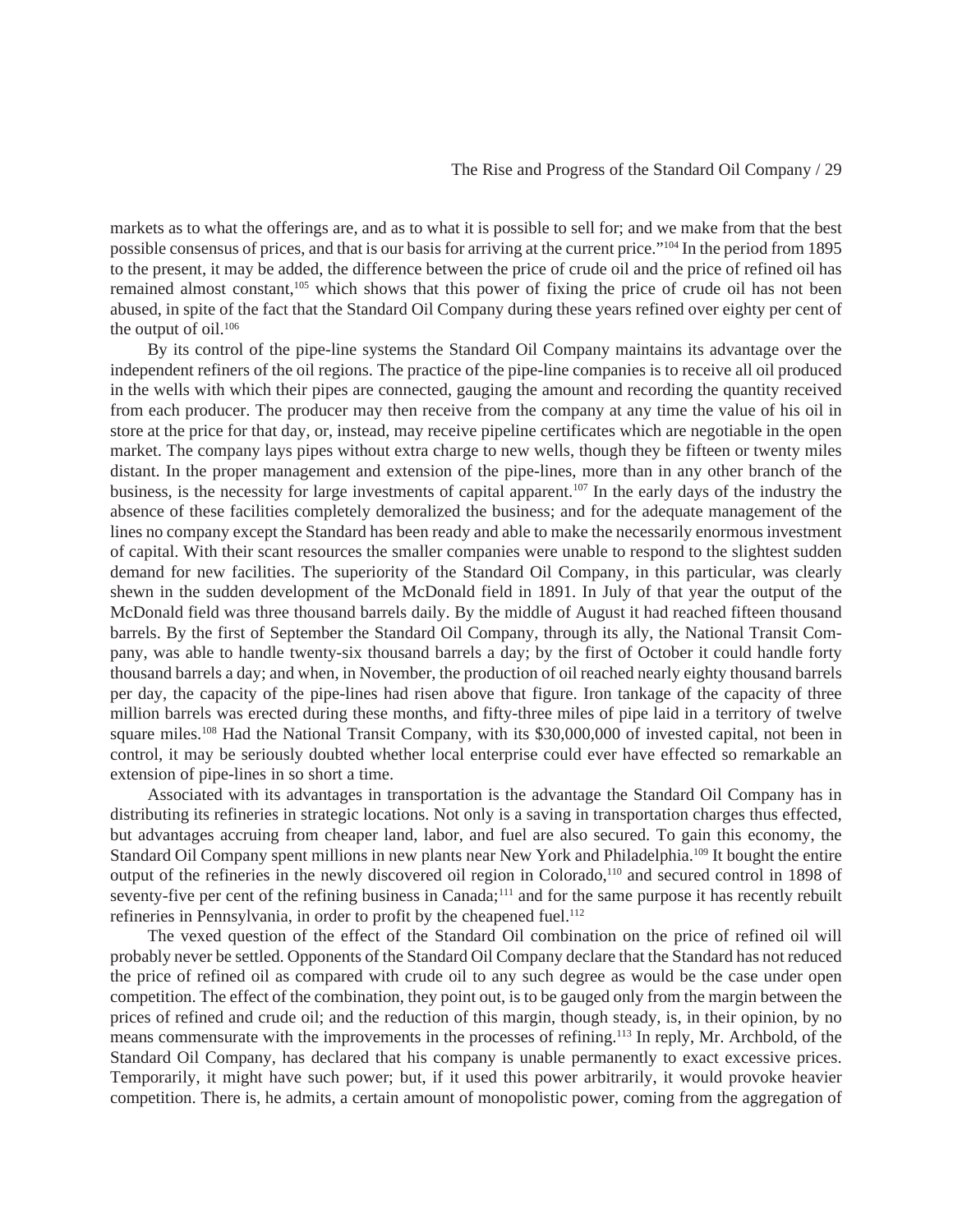capital itself, which keeps prices higher than they would be under severe competition; but at present this power and its effect upon prices are very slight, and the lessened cost of doing business on a large scale more than compensates in lowered prices for the slight monopolistic power of getting higher prices.114 Perhaps the most significant criticism which the independent refiners pass upon the price which the Standard Oil Company gets for its oil is that the improved methods of utilizing by-products in recent years have made byproducts as remunerative as the refined oil itself; and yet the margin of price between refined oil and crude oil during this period has only slightly decreased. The statement has frequently been made that the Standard has reduced its prices in the territory of its competitors, and maintained prices at more profitable rates at non-competitive points.115 Such a practice, as an instance of ordinary business competition, is not extraordinary. A similar charge could be brought against most large businesses; and, as those who bring the charge seldom take into account the varying cost of transportation to markets of varying means of communication, small probative value can be attached to their bare statement of difference in price. Of more serious nature are the charges that the Standard Oil Company suborns the employees of its competitors to secure information as to their shipments and customers, and that it resorts to unfair tests and adulteration of its oils and to the copying of brands with the design to deceive purchasers. On all these points the evidence is at best vague and inconclusive. The officials of the Standard Oil Company testify that it is their practice to ask their salesmen to keep their eyes open, and to inform the company as to those from whom different dealers are buying; but they flatly deny the charge of suborning the employees of their rivals, and very conclusively explain away the charge of fraud in the copying of brands and in the tests and adulteration of their products.116 The energy of the Standard Oil Company, in developing new departments of the industry, and its enterprise in undertaking the production of all the chemicals and materials incidental to the process of refining, has been recognized, even by independent refiners, as truly great, and quite beyond what smaller competitors could have attempted.117 The leading byproducts are gasoline, naphtha, paraffine, lubricating oils, and vaseline products. In addition to these, fully two hundred other by-products are extracted and used for medical purposes and for aniline dyes. To utilize all these by-products requires the greatest specialization of methods, encouragement of invention, investment of capital, and extension of plant. A refinery of a capitalization of \$500,000 cannot realize such economies.118 The undoubtedly large profit accruing to the Standard Oil Company from the utilization of byproducts is owing entirely to its superior mechanical efficiency and organization.

Aggregation of capital has brought to the Standard Oil Company its greatest advantage in the development of foreign trade. In its contest on the Continent, and especially in Russia, with the great oil interests of the Rothschilds, of the Nobel Brothers, and of prominent English capitalists, its success has been entirely due to its great capitalization. Since 1871 the export of petroleum products has increased seven times, and of the present exports the Standard Oil Company ships ninety per cent.<sup>119</sup> In Russia the competition between the Standard and the Nobel Brothers is keen. The price of Russian crude oil is lower than that of American oil; and the Nobels are at present shipping it in tank steamers to India, China, and Japan. To meet this competition, the Standard Oil Company has established agencies all over the world, and has built bulk-tankships for transporting its product. With the exception of the trade in the Far East, where Russian competition is especially keen, the export price of oil has always been kept above the American price.<sup>120</sup>

The present position of the Standard Oil Company is one of abundant prosperity and power. It is opposed by a combination— the Pure Oil Company — which works in harmony with an independent seaboard pipe-line—the United States Pipe-Line— and with sixty-six independent refineries. The Standard controls ninety per cent of the export trade and eighty per cent of the domestic trade. By its control of the pipe-line situation it has become quite independent of the railroads. By its preponderant purchases of crude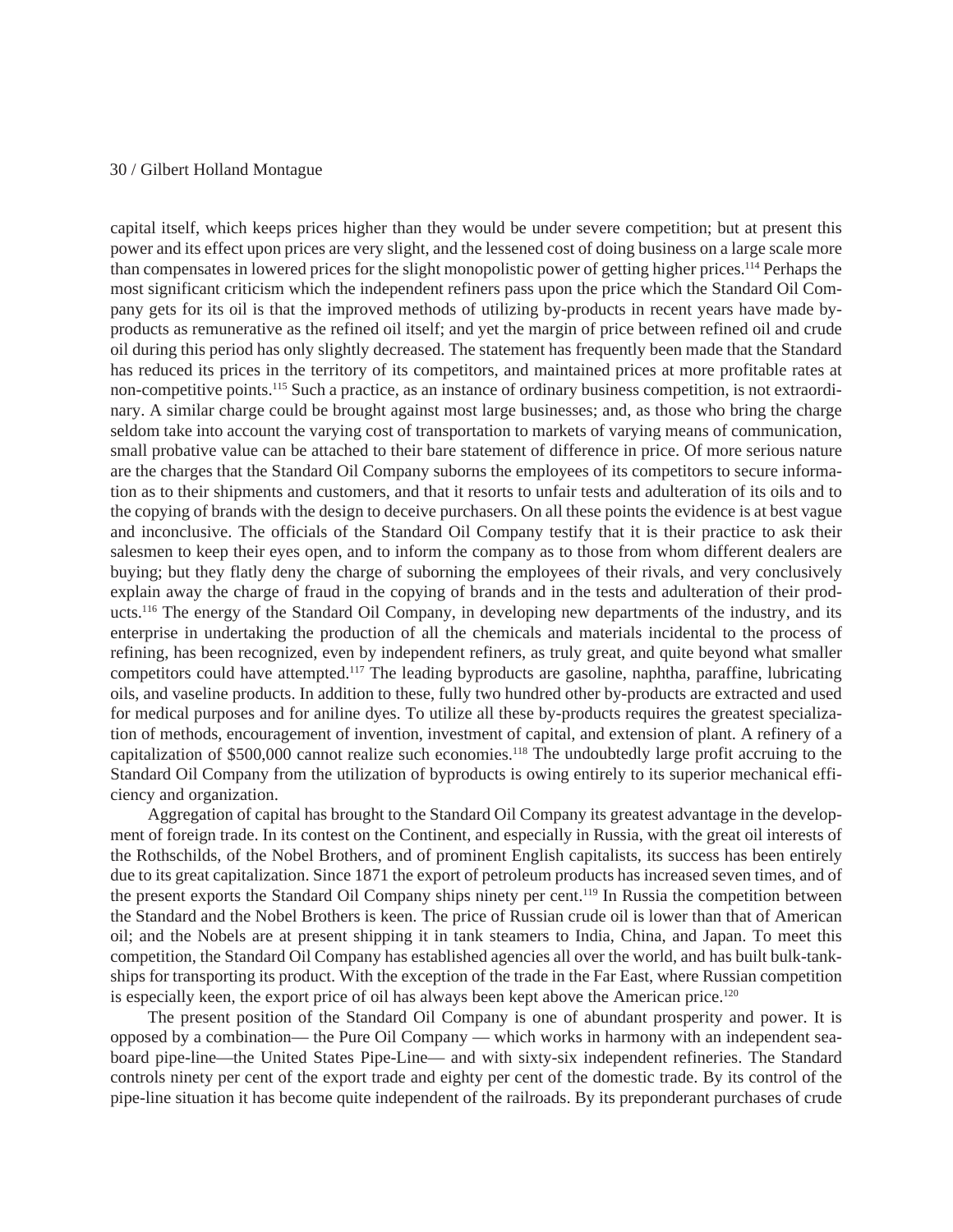oil it has been able to steady and roughly direct the course of prices of petroleum. By its advantages in locating its refineries near their several markets and in utilizing byproducts it has effected enormous economies in transportation and manufacture, and increased its dividend from twelve per cent in 1892,121 when the Standard Oil Trust was dissolved, to forty-eight per cent in 1901. The power of the Standard Oil Company is tremendous, but it is only such power as naturally accrues to so large an aggregation of capital; and in the persistence with which competition against it has continued, in the quickness with which that competition increases when opportunity for profit under existing prices appears, and in the ever-present possibility of competition which meets the Standard Oil Company in the direction of every part of its policy, lie the safeguards against the abuse of this great power.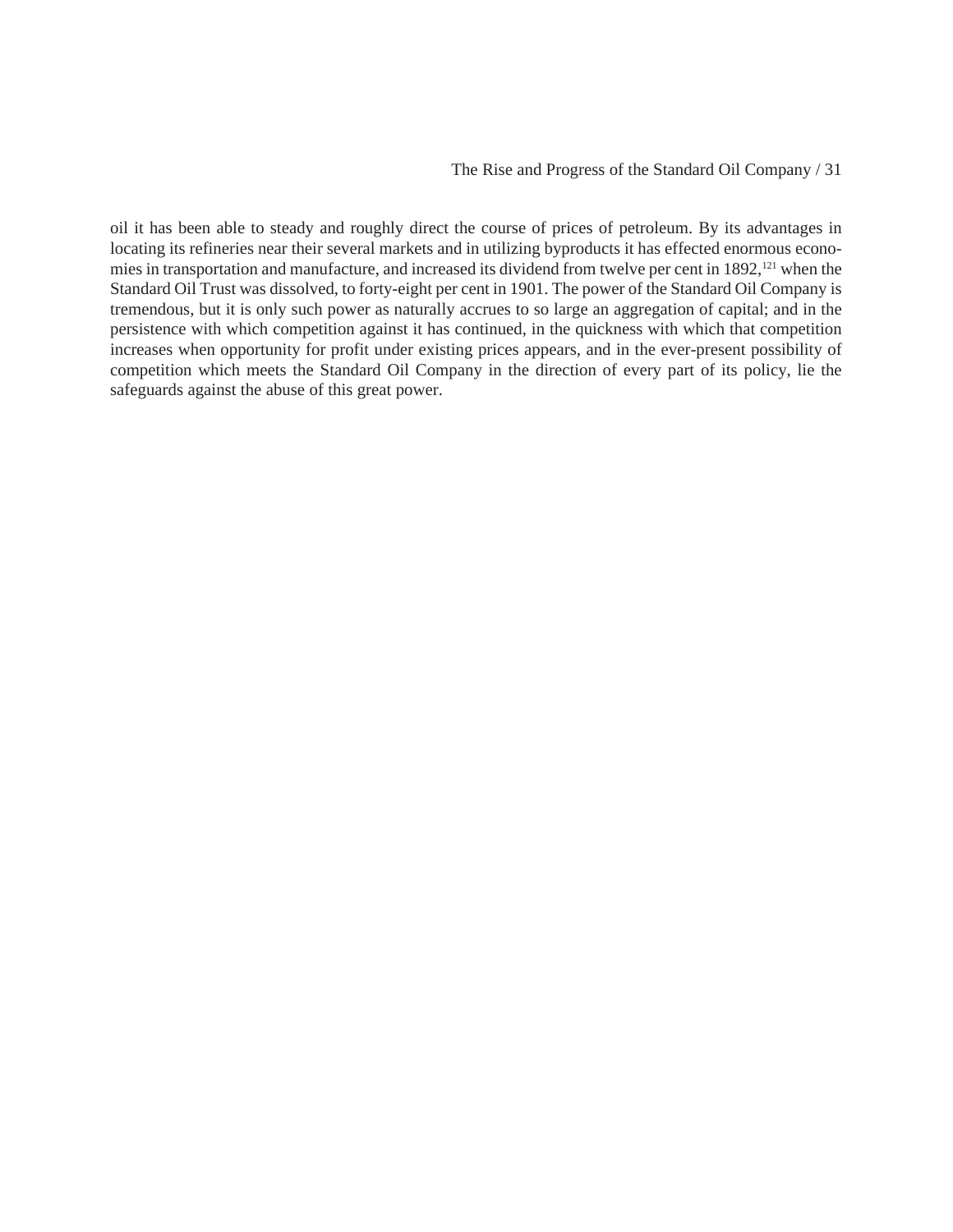### **Notes**

1. *Report of the Industrial Commission,* 1900, p. 799.

2. Evidence as to the capacity of the Standard Oil Company of Ohio in 1870. — B. B. Campbell (a prominent opponent of the Standard Oil Company) (*Investigation of Trusts,* Congress, 1888, p. 116):

"*Question.* How large at that time [1870] was the interest of those who now represent the Standard Oil Trust? "Answer. Not much larger interest, I should judge, than some of their competitors."

Charles T. Morehouse ("*Hepburn*" *Report,* New York, 1879, p. 2624):

- "*Q.* Now tell us what was their [the Standard Oil Company's] capacity then [1870] as compared with other works at Cleveland and other points?
- "*A.* Not as large as some of the other works,... but comparing very favorably with such works as Charles Pratt & Co. and three or four in the oil regions."
- Lewis Emery (at present the most prominent opponent of the Standard Oil Company) (*Report of the Industrial Commission,* 1900, p. 646):

"Mr. H. M. Flagler swore they had a capacity of six hundred barrels per day of crude oil in their refinery, the production at that time [1870] being about sixteen thousand barrels a day. That would give them four per cent of the refining business at that time. At that time there existed in the oil country, spread from Louisville, Kentucky, to Portland, Maine, more than two hundred and fifty refineries."

- 3. In the milk cases (*Report of the Interstate Commerce Commission,* ii., p. 273; vii., p.97) the principle of the "group rates" is interestingly discussed from the most conservative stand-point.
- 4. The principle of the "cattle eveners' agreement" has been stated as follows: "The trunk lines leading to New York agreed upon a per cent of the business which each road should receive, and appointed three cattle eveners, whose duty it was to see that the shipments were made over all the roads in the agreed proportions; and for that service they were to receive \$15 a car... on every car-load of cattle shipped from the West to New York, no matter by whom shipped.... The commission was later reduced to \$10. Now every man is made his own evener—*i.e.,* if he ships his cattle by the road he is requested to he gets a certain price; if he ships contrary to directions his price is made \$10 higher; and this is said to work very well, the rates *via* all routes of course being the same."—*Report of the* "*Hepburn*" *Committee,* New York, 1879, pp. 69, 70.
- 5. P. C. Boyle, *Report of the Industrial Commission,* 1900, p. 421.
- 6. Boyle, *Report of the Industrial Commission,* 1900, p. 421. Mr. Boyle's impartiality has been questioned by opponents of the Standard Oil Company (see *Report of the Industrial Commission,* 1900, p. 398), but has never been disproved.
- 7. *Report of the Industrial Commission,* 1900, p. 607.
- 8. Lewis Emery, *Report of the Industrial Commission,* 1900, p. 619.
- 9. These contracts are printed in full in "*Hepburn*" *Report,* Exhibits, New York, 1879, pp. 418–449.
- 10. Rates and rebates according to contract:
	- "On Crude Petroleum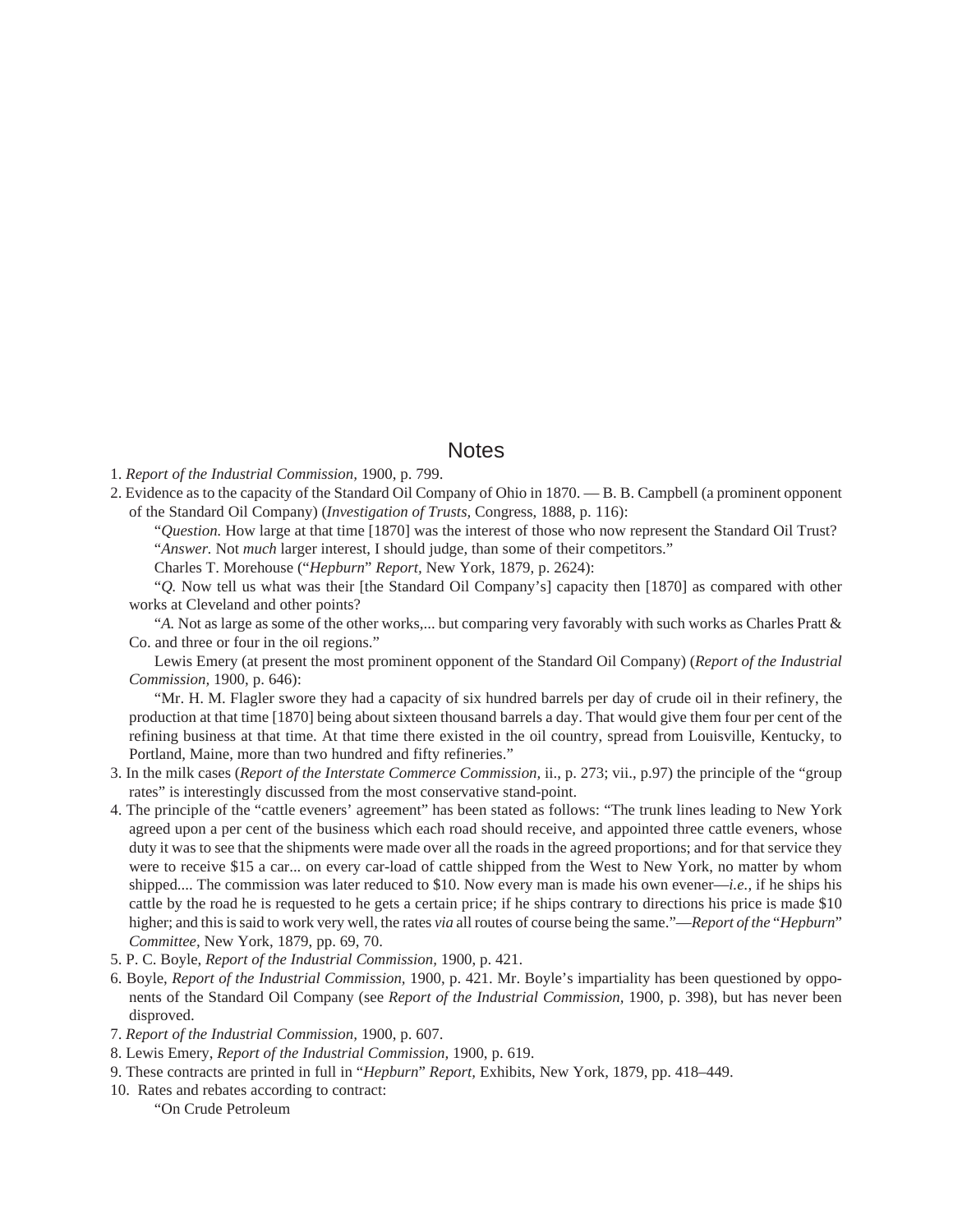#### The Rise and Progress of the Standard Oil Company / 33

|                              | Gross Rate (a). | <i>Rebate</i> (a). |
|------------------------------|-----------------|--------------------|
| "From any common point to    |                 |                    |
| Cleveland                    | \$0.80          | \$0.40             |
| Pittsburg                    | .80             | .40                |
| New York                     | 2.56            | 1.06               |
| "On Refined Oil, etc.        |                 |                    |
| "From Pittsburg to New York" | \$2.00          | \$0.50             |

"From Cleveland to New York 2.00 .50"

"This contract provided that the railways should increase the freight to about double what they had been charging on all oil shipped."—M. L. Lock-wood, *Report of the Industrial Commission,* 1900, p. 385.

(a) For each barrel of forty-five gallons. "*Hepburn*" *Report,* Exhibits, New York, 1879, p. 422.

11. As to the frequency of such discriminations, see the "*Hepburn*" *Report,* New York, 1879, pp. 48–71. The plan of the cattle-eveners' contract is contained in the "*Hepburn*" *Report,* New York, 1879, p 70; of A.T. Stewart's contract, "*Hepburn*" *Report,* pp. 452, 808, 1597.

12. *Investigation of Trusts,* Congress, 1888, p. 361.

13. John D. Archbold, *Report of the Industrial Commission,* 1900, p. 540:

"I have no knowledge of any relations on the part of the Standard Oil Company succeeding to the South Improvement Company whatever. I have been an opponent of the South Improvement Company, as you well know. I have disapproved of it in theory, and practically disapproved of it to-day. I want to say that the statements that what was the South Improvement Company is continued in the Standard are not true; if they had been true, I would not have been in it."

14. Such statements are made by H. D. Lloyd, *Wealth against Commonwealth,* pp. 58-60; J. F. Hudson, *Railways and the Republic,* pp. 70, 71; E. C. Patterson, "*Hepburn*" *Report,* New York, 1879, p. 1693; W. T. Scheide, Ibid., p. 2766; A. B. Hepburn, *Report of the Committee,* Ibid., p. 42; B. B. Campbell, *Investigation of Trusts,* Congress, 1888, p. 364; Lewis Emery, *Report of the Industrial Commission,* 1900, pp. 639–645; George Rice, Ibid., p. 694. No confirming evidence has been offered.

- 15. H. H. Rogers ("*Hepburn*" *Report,* New York, 1879, p. 2605):
	- "*Q.* Was the Standard Oil Company at that time [1872] a large producer? *A.* Oh yes!
	- "Q. Was the Standard Oil Company at that time the largest producer? *A.* The largest refiner, yes.
	- "Q. Where? *A.* In Cleveland and New York, and I think they had some interests in the oil regions."
- 16. Digest of evidence, *Report of the Industrial Commission,* 1900, p. 148: "Mr. Emery insists vigorously that it would have been absolutely impossible for any one else to secure the amount of business necessary to meet this requirement of railways."
- 17. Letter of the Delegation of Oil Producers, delivered to the Pennsylvania Railroad September 11, 1877. Quoted in *Investigation of Trusts,* Congress, 1888, p. 363.
- 18. George R. Blanchard, of the Erie Railroad ("*Hepburn*" *Report,* New York. 1879, p. 3394): "I was then convinced... that the agreement of March 25 lasted less than two weeks, and that at an early date the Empire Line [later the great rival of the Standard] was receiving a large drawback or commission from the Pennsylvania Railroad, which was either being shared with the shippers or an additional amount was being allowed to them.... It is, therefore, clear that one of the largest shippers who signed that March agreement did not feel that it bound him to pay the rates he had agreed to pay; and he gave convincing reasons to believe that others, signers and parties to that agreement, did not pay them, and possessed equal or greater advantages by way of rival routes.... I opened negotiations to increase our traffic, which resulted in an agreement, with the concurrence of the Atlantic and Great Western, as follows:

"Erie Railway Co., "Office of Second Vice-President, "New York, *March* 29, 1873.

"Memorandum

"Between Mr. John D. Archbold [of the Standard], Mr. Bennett, and Mr. Porter, and Mr. Osborn, and myself. Rate for March, '73, to be 132½ from Union [published rate, \$1.65]. Rate thereafter to be \$1.25 from same point as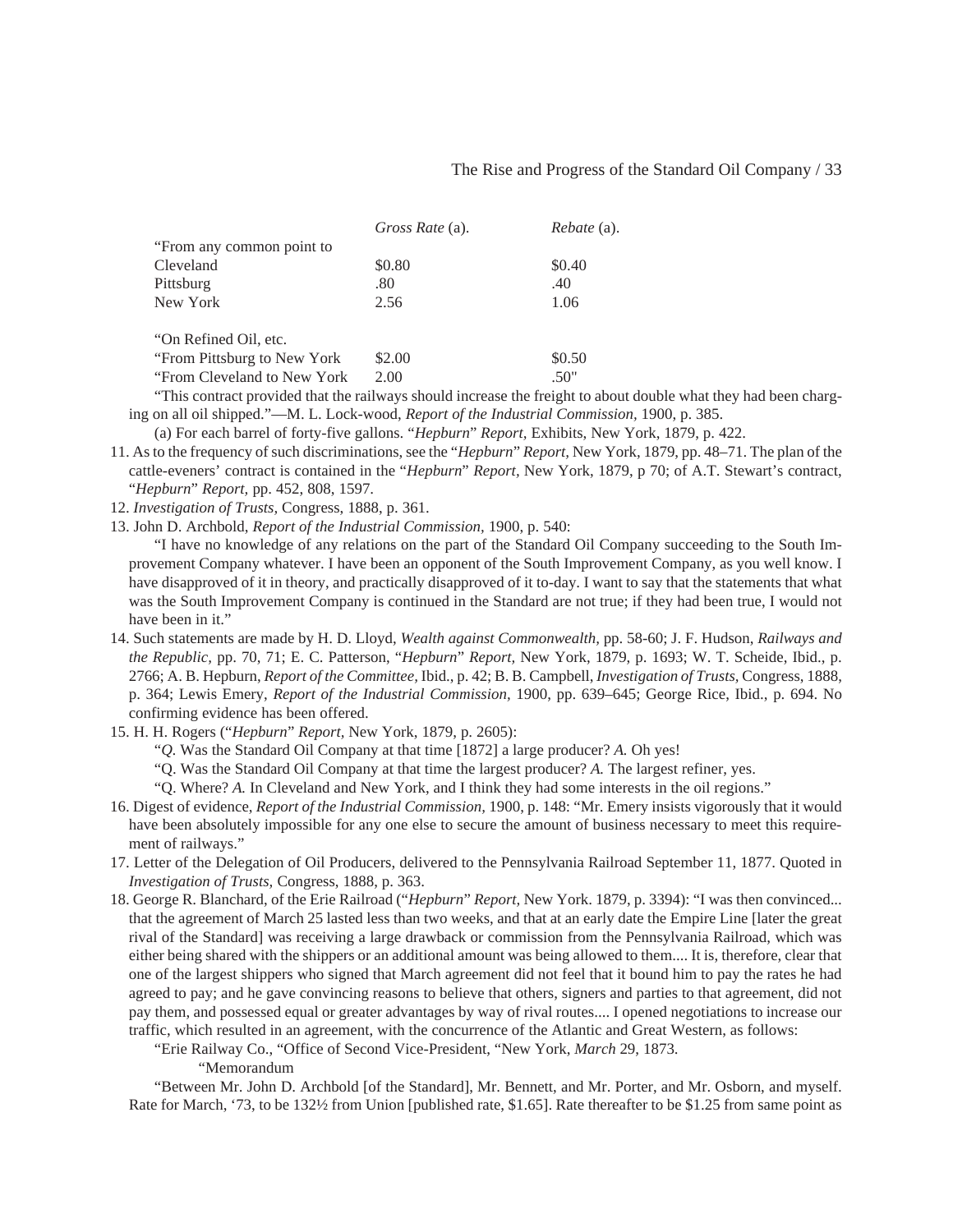the maximum for 1873. If the common-point rate is made from Titusville at any time in 1873, on *bona fide* shipments, Erie and Atlantic and Great Western will make same rate from same date. With this rate the refiners agree to give us their entire product to New York for the year, and the preference always at same rate as actual shipment by other lines. "(Signed)

"John D. Archbold.

"G. R. Blanchard.

"... I also learned at that time that this producers' agreement [of March 25] was exploded by the action of the Producers' Union before that time.... These facts effectually refute the testimony of Mr. Patterson, that the agreement of March 25 continued more than two years, or any period beyond three weeks, at the rates it stipulated, and show that at least two of its signers did not feel bound to pay the rates it named, and that they and others by other lines endeavored immediately after it was signed to obtain, and did secure, reduced rates, as usual before its execution, and peddled oil among the railroads wherever they could secure an advantage, however small, over each other on the railroads."

- 19. Mr. Paul de Rousiers has suggested that the motives of the railroad might have been mixed; that their act might have been inspired by inevitable railway policy reinforced by bribes from the Standard Oil Company. No proven case of bribery is recorded, however, by any investigating committee, commission, or court.
- 20. The official name of the "alliance" was the Central Association of Refiners, Mr. John D. Rockefeller, president, and Mr. Charles Pratt, secretary and treasurer.
- 21. S. C. T. Dodd, *Combinations*.
- 22. S. C. T. Dodd, *Combinations*.
- 23. It has frequently been stated, though never proved, that railroad officials were financially interested in the Standard Oil Company.
- 24. P. C. Boyle, *Report of the Industrial Commission,* 1900, p. 427.
- 25. B. B. Campbell, *Investigation of Trusts,* Congress, 1888, p. 364.
- 26. E. C. Patterson, "*Hepburn*" *Report,* New York, 1879, p. 1693.
- 27. Ibid.
- 28. W. T. Scheide, "*Hepburn*" *Report,* New York, 1879, p. 2769.
- 29. The "Rutter Circular" fixed the following rates on refined and crude oil:

"The rates on refined oil from all refineries at Cleveland, Titusville, and elsewhere in and adjacent to the oil regions shall be as follows:

*Per barrel* "To Boston......... \$2.10 Philadelphia....... 1.85 Baltimore........ 1.85

New York........ 2.00

"Net rate on Albany, fifteen per cent less, from which shall be refunded the amount paid for the transportation of crude oil by rail from the mouth of the pipes to the said refineries upon the basis of fourteen barrels of crude oil to the refineries for every ten barrels of refined oil forwarded by rail from them [the refineries] to the Eastern points named.

"Settlements of this drawback to be made on the refined oil forwarded during each month.

"No rebate on these rates will be paid on oil reaching refineries direct by pipes.

"On crude oil the rates from all initial points of rail shipments in the oil region shall be as follows:

"To Boston, \$1.75 per barrel.

"To New York, \$1.50 per barrel (net rate on Albany fifteen per cent. less).

"To Philadelphia, \$1.50 per barrel.

"To Baltimore, \$1.50 per barrel.

"From which shall be refunded 22 cents per barrel only on oil coming from pipes which maintain the agreed rates of pipeage. A barrel shall in all cases be computed at forty-five gallons."... —*Investigation of Trusts,* Congress,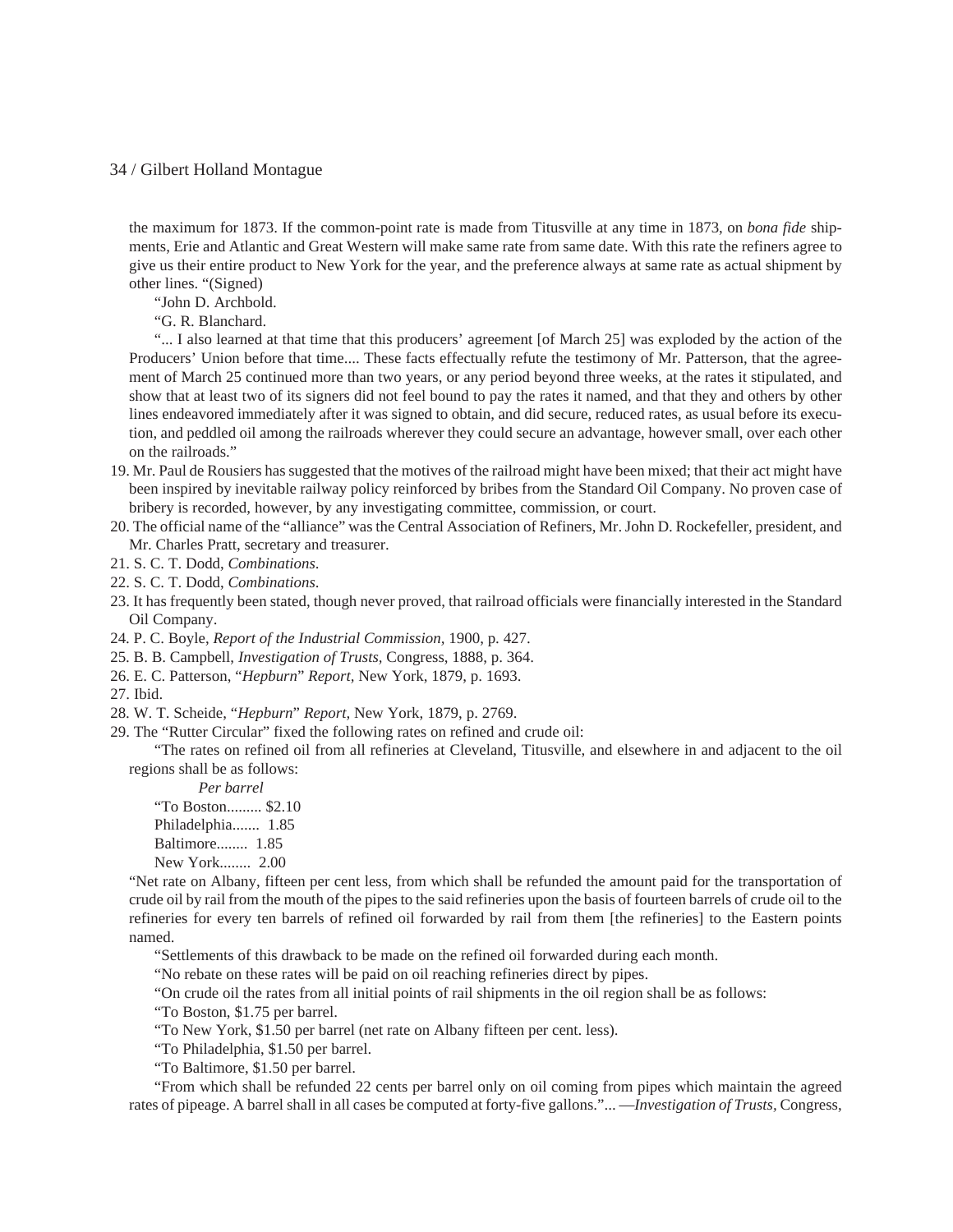1888, p. 363.

- 30. W. T. Scheide, "*Hepburn*" *Report,* New York, 1879, pp. 2770, 2794.
- 31. A copy of the contract between the Empire Transportation Company and the Pennsylvania Railroad is contained in the *Investigation of Trusts,* Congress, 1888, p 210.
- 32. The details of this contract are contained in the "*Hepburn*" *Report,* New York, 1879, pp. 175, 182.
- 33. W. T. Scheide, "*Hepburn*" *Report,* New York, 1879, p. 2795; J. C. Welch, Ibid., p. 3673.
- 34. G. R. Blanchard, "*Hepburn*" *Report,* New York, 1879, p. 1463.
- 35. *Report of the* "*Hepburn*" *Committee,* New York, 1879. p. 33.
- 36. Digest of the *Report of the Industrial Commission,* 1900, p. 150.
- 37. In a letter of October 17, 1877, Mr. William Rockefeller set forth this contract in five provisions, the last providing as follows for the remuneration oi the Standard Oil Company:

"We ask, in consideration of the above-named guarantee of the business upon which it is understood we shall pay such rates as may be fixed from time to time by the four trunk lines (which rate, it is understood, shall be so fixed by the trunk lines as to place us on a parity as to cost of production with shippers by competing lines), that you shall furnish us promptly all the transportation we may reasonably require, and that you shall allow to and pay us weekly such commission on our own shipments and the shipments which we may control as may be agreed to by your company and the other trunk lines from time to time. This commission, it is understood, has for the present been fixed at ten per cent upon the rate, and shall not be fixed at a less percentage, except by a mutual agreement of your company and ours; provided that no other shipper of oil by your line shall pay less than the rate fixed for us before such commission is deducted, and no commission shall be allowed any other shipper unless he shall guarantee and furnish such amount of oil for shipment as will, after deduction of commission allowed him, realize to you the same amount of profit you realize from our trade—that is, you will not allow any other shipper of oil any part of such commission, unless after such commission you realize from the total of his business the same total of profit you realize from the total of our business, except so far as your company may be compelled to fill certain contracts for transportation made by the Empire Line with refineries and producers, which contracts terminate on or before May 1, 1878—a statement of which shall accompany your reply to the letter; such contracts to be fulfilled. We agree that all the stipulation herein contained shall be carried out by us for the period of five years from the date hereof."...— *Investigation of Trusts,* Congress, 1888, p. 208.

- 38. The motives of this act have been thus stated: "It was the desire on the part of the Pennsylvania Railroad to have a portion of our other business that induced them to bring about this negotiation with the Empire Transportation Company, and we yielded to their most urgent persuasions. We did not want the property, but they insisted upon it that we should buy it. We did finally yield to their persuasions, and purchased that portion of the Empire Transportation Company's property, meaning the local pipe-lines in the oil regions. We had stated in early discussions with representatives of the Pennsylvania Railroad that we were willing to buy the refineries owned by the Empire Transportation Company; but, as we were not interested in transportation at all, we wanted them to pay for the pipelines and own them themselves. But we yielded that point finally."—H. M. Flagler, of the Standard Oil Company, *Investigation of Trusts,* 1888, p. 773.
- 39. A. J. Cassatt, testimony in Commonwealth of Pennsylvania *v.* Pennsylvania Railroad. Quoted in "*Hepburn*" *Report,* New York, 1879, pp. 483–519. Summarized by Archbold, *Report of the Industrial Commission,* 1900, p. 1515.

Expressed statistically, the rates and rebates of May 1, 1878, are: Tariff rate on crude oil.......\$1.40

Allowance to American Transfer Company...... \$0.225 Allowance to Standard Oil Company, ten per cent.... 0.14 Allowance to Standard Oil Company........ 0.15 0.515 Net rate to Standard Oil Company........... \$0.885 Tariff rate on refined oil...... 1.90 Rebate to all shippers.... \$0.645 Rebate to Standard Oil Company......... 0.455 1.10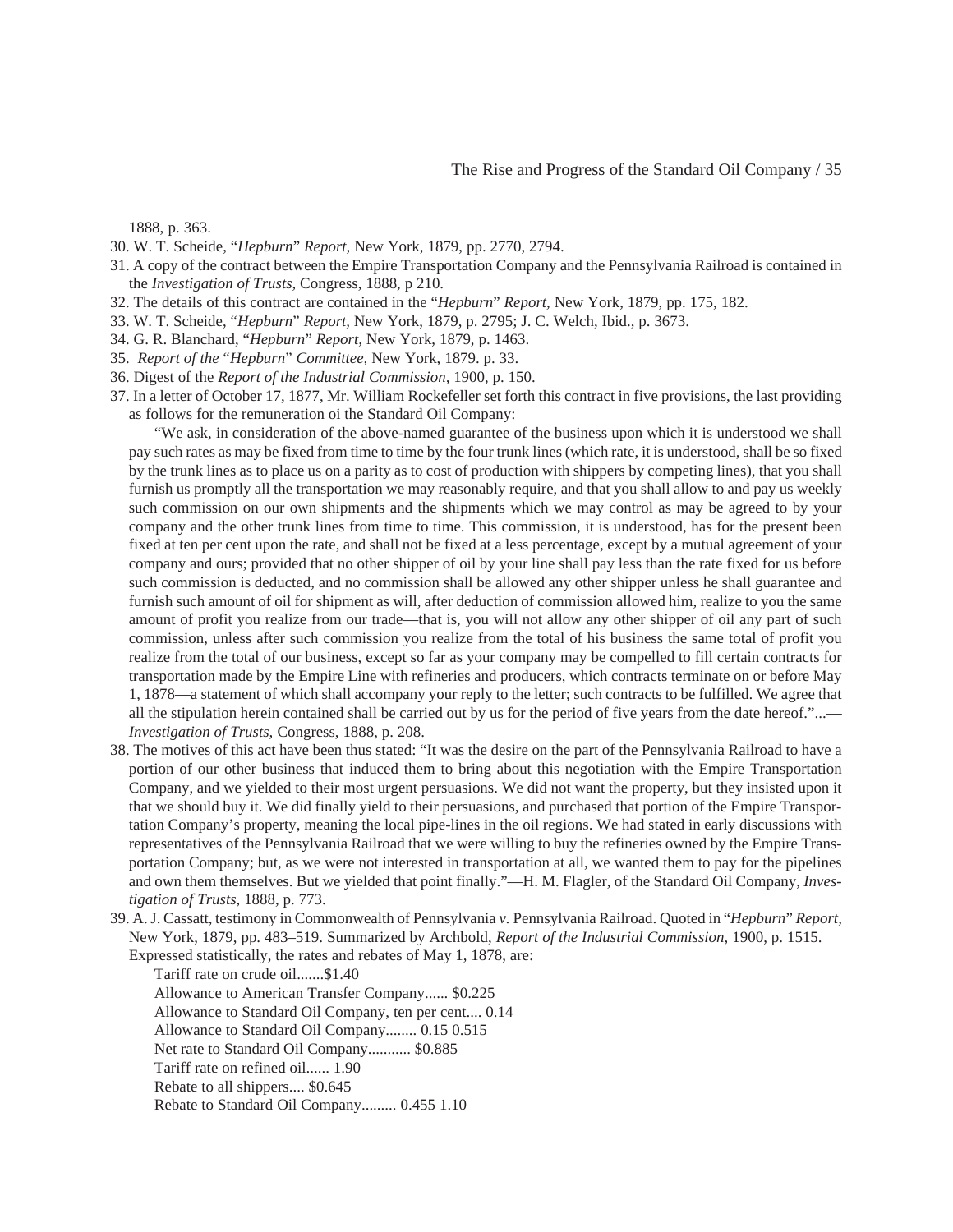Net rate to Standard Oil Company............ \$0.80

Net rate to other shippers...... 1.255

Mr. Cassatt testified that large independent refiners usually receive secret rebates, which sometimes equal those of the Standard Company.

- 40. H. M. Flagler, *Investigation of Trusts,* Congress, 1888, pp. 770–774.
- 41. John C. Welch, "*Hepburn*" *Report,* New York, 1879, p. 3671.
- 42. *Report of the* "*Hepburn*" *Committee,* New York, 1879, p. 40.
- 43. *Report of the Industrial Commission* 1900, p. 101.
- 44. *Report of the Industrial Commission,* 1900, p. 95.
- 45. "*Hepburn*" *Report,* 1879, p. 2614.
- 46. "*Hepburn*" *Report,* 1879. pp. 42, 2613.
- 47. *Investigation of Trusts,* House Reports, First Session, Fiftieth Congress, 1887–88, ix., p. 692; a copy of the constitution is given, p. 47.
- 48. *Investigation of Trusts,* Congress, 1888, p. 693.
- 49. *Investigation of Trusts,* Congress, 1888, p. 693.
- 50. *Investigation of Trusts,* Congress, 1888, p. 706.
- 51. *Report of the Industrial Commission,* 1900, i., pp. 476–479.
- 52. *Investigation of Trusts,* Congress, 1888, p. 694.
- 53. Ibid., p. 710.
- 54. Ibid., p 711.
- 55. S. C. T. Dodd, quoted in *Trusts or Competition,* edited by A. B. Nettleton, Chicago, 1900, p. 197.

56. The thirty-nine companies who signed the agreement were subsequently merged into twenty. The list of the original thirty-nine is given in *Investigation of Trusts,* 1888, Congress, p. 350. The list of the resulting twenty, with the appraisal of their property, is given in *Report of the Industrial Commission,* 1900, i., p. 301. The capitalization of these companies is \$102,233,700: the excess of the appraisal over the capitalization is \$19,397,612.63.

57. The trust agreement is given in full in *Investigation of Trusts,* Congress, 1888, p. 307.

- 58. *Investigation of Trusts,* Congress, 1888, p. 696.
- 59. "*Hepburn*" *Report,* 1879, p. 3493; *Report of the Industrial Commission,* 1900, i., p. 696.
- 60. The rates are given in full in "*Hepburn*" *Report,* Exhibits, 1879, pp. 621, 622.
- 61. "*Hepburn" Report,* 1879, p. 3688.
- 62. Ibid., p. 45.
- 63. Ibid., p. 1471.
- 64. *Report of the Industrial Commission,* 1900, i., pp. 760–763.
- 65. *Report of the Industrial Commission,* 1900, i., p. 738.
- 66. *Report of the Industrial Commission,* 1900, i., pp. 426–430.
- 67. *Investigation of Trusts,* Congress, 1888, p. 52.
- 68. An account of the negotiations and copies of the contracts are given in *Investigation of Trusts,* Congress, 1888, pp. 52–60, 69. See also *Report of the Industrial Commission,* i., pp. 429–432, 459–462.
- 69. *Report of the Industrial Commission.* 1900, i., p. 790.
- 70. *Investigation of Trusts,* Congress, 1888, p. 552. Schofield, Shurmer & Teagle *v.* Lake Shore and Michigan Southern Railroad.
- 71. *Report of the Industrial Commission,* 1900, i., p. 157.
- 72. *Report of the Industrial Commission,* 1900, i., pp. 556–559.
- 73. *Report of the Industrial Commission,* 1900, i. pp. 663–666.
- 74. *Report of the Industrial Commission,* 1900, i., p. 761.
- 75. *Report of the Industrial Commission,* 1900, i., p. 158.
- 76. Ibid , p. 159.

Apart from hearsay the only evidence produced to prove the existence of discrimination in favor of the Standard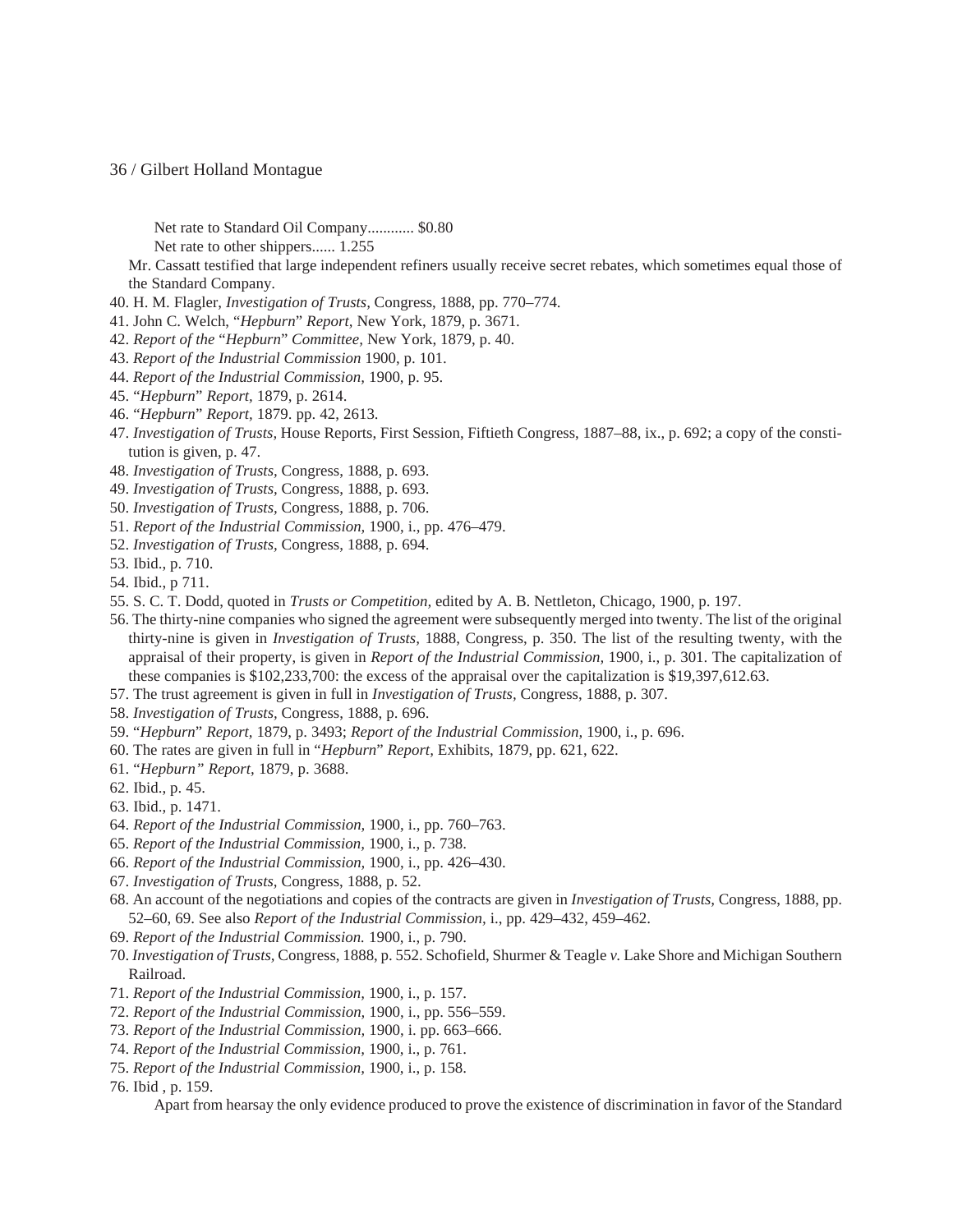were the letter of the receivers of the Baltimore and Ohio Railroad to the Interstate Commerce Commission, December 22, 1898, and the case of Logan, Emery, and Weaver *v.* the Pennsylvania Railroad Company.

The letter of receivers Cowen and Murray states:

"Within the territory north of the Ohio River and east of the Mississippi the railroad carriers are transporting the larger part of the interstate traffic at rates less than those shown in the published tariff filed with your commission, which are by statute the only lawful rates.

"While this condition continues there will exist the unjust discriminations between persons, localities, and particular descriptions of traffic the prevention of which is the main object of the act of establishing your commission. Only by securing the uniform charging of the published rates can the just quality of service and of charge required by law be secured either between persons or between localities." (p. 637.)

This letter doubtless sets forth a deplorable fact, but how it relates to the case of the Standard is not clear.

The Logan, Emery, and Weaver case was brought in 1887 and continued until 1890. The president and the general freight agent of the Pennsylvania Railroad both testified in 1890 that positively no rebates had been paid since 1887. But the auditors and assistant auditors of the road testified that rebates from 8 to 28 cents per barrel had been granted since 1887. From the facts of the case it appears that the Standard Oil Company was in no way concerned. Indeed, in the evidence, as cited by witnesses testifying in opposition to the Standard, the chief recipient of the rebates was the Bear Creek Oil Refining Company, with which B. B. Campbell, originator of the Petroleum Producers' Union, was associated. Mr. Campbell testified that from October 1, 1884, until July 1, 1888, his company had received rebates on shipments from Coleman Station to Philadelphia, Communipaw, and Bolivar amounting in all to \$48,101. The case was settled out of court, as the plaintiffs were too poor to carry the suit further. A settlement was accepted according to which the railway paid \$35,000 and the costs of the suit. (pp. 633, 635, 660.)

This reported case, the only documentary evidence directly relating to discriminations in the oil traffic, explicitly excludes the Standard Oil Company and incriminates only a leading independent refiner.

- Replying to these charges, Mr. Archbold, vice-president of the Standard Oil Company, submitted letters from officers of leading railways of the country in reply to a circular inquiry sent out by the Standard Oil Company asking whether the respective roads had granted any advantages to that company "either by direct tariff, rebate, under-billing, or in any other way." These letters specifically deny that any such preferences have been given to the Standard Oil Company, and many of them further state that the Standard Oil Company has used its influence with the railways to maintain agreed tariff rates and to support the Interstate Commerce Act. (pp. 515–528.)
- 77. A vast amount of evidence bearing on this point is summarized in *Report of the Industrial Commission,* 1900, i., pp. 161–163.
- 78. Evidence bearing on this point is digested in *Report of the Industrial Commission,* 1900, i., p. 165.
- 79. "A case raising this point is pending before the United States courts."—*Report of the Industrial Commission,* 1900, i., p. 788.
- 80. This question is discussed by the Interstate Commerce Commission in the following cases: i., pp. 503, 722; ii., p. 389; iii., p. 186; iv., p. 228; v., pp. 193, 660.
- 81. *Report of the Industrial Commission,* 1900, i., pp. 167–170.
- 82. Statement of Mr. S. C. T. Dodd, *Report of the Industrial Commission,* 1900, i., p. 799.
- 83. *Industrial Combinations and Prices,* by J. W. Jenks, *Report of the Industrial Commission,* 1900, i., p. 52.
- 84. "State *ex rel. v.* Standard Oil Company, 49 Ohio St.," pp. 138–155.
- 85. "State *ex rel. v.* Standard Oil Company, 49 Ohio St.," pp. 155–158.
- 86. "State *ex rel. v.* Standard Oil Company, 49 Ohio St.," p. 163.
- 87. "49 Ohio St.," pp. 176–189.
- 88. "People *v.* North River Sugar Refining Company, 121 N. Y.," p. 582.
- 89. S. C. T. Dodd, "The Present Legal Status of Trusts," 7 *Harvard Law Review,* p. 157.
- 90. Precisely what may be called a "monopoly in restraint of trade" the courts have not clearly decided. Indefinite increase of business, the fixing of arbitrary prices, and the agreement not to trade with any one that trades with others than the covenantors have all been held not to be "monopoly" under the federal anti-trust act. On the other hand,